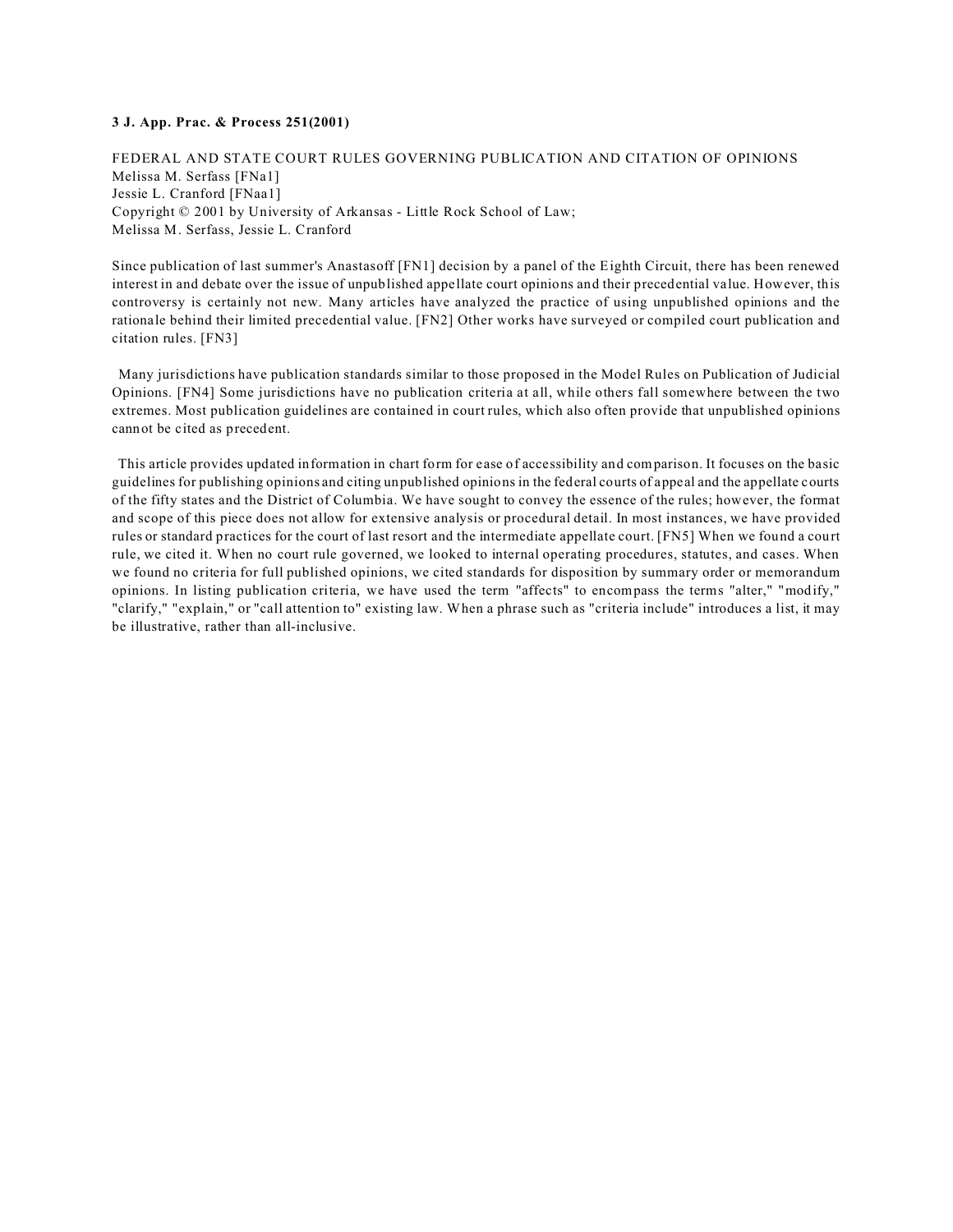TABLE 1: PUBLICATION RULES IN FEDERAL COURTS

|        | Circuit Publication Standards                                    | Citation Rule                                              |
|--------|------------------------------------------------------------------|------------------------------------------------------------|
|        | First Ist Cir. R. 36(b)                                          | 1st Cir. R. 36(b)(2)(F)                                    |
|        | The general policy is that opinions "Unpublished opinions may be |                                                            |
|        |                                                                  | be published and available for cited only in related cases |
|        | citation. An exception may be Unpublished means the opinion      |                                                            |
|        | made if an opinion would not                                     | is not published in the printed                            |
|        | articulate a new rule of law, West reporter."                    |                                                            |
|        | modify an established rule, apply                                |                                                            |
|        | an established rule to novel                                     |                                                            |
|        | facts or would "serve otherwise                                  |                                                            |
|        | as a significant guide to future                                 |                                                            |
|        | litigants."                                                      |                                                            |
| Second | 2d Cir. R. 0.23                                                  | 2d Cir. R. 0.23                                            |
|        | "[I]n those cases in which decision The court may append a brief |                                                            |
|        | is unanimous and each judge of written statement to              |                                                            |
|        | the panel believes that no                                       | dispositions by summary order.                             |
|        | jurisprudential purpose would be                                 | These statements shall not be                              |
|        | served by a written opinion, but cited or otherwise used in      |                                                            |
|        | disposition will be made in open unrelated cases before this or  |                                                            |
|        | court or by summary order."                                      | any other court.                                           |
|        | --------------------<br>Third 3d Cir. I.O.P. 5.2                 | 3d Cir. I.O.P. 5.3                                         |
|        | "An opinion, whether signed or per Unreported opinions are not   |                                                            |
|        | curiam, is published when it has precedential.                   |                                                            |
|        | precedential or institutional                                    |                                                            |
|        | value."                                                          |                                                            |
|        | 3d Cir. I.O.P. 5.3                                               | 3d Cir. I.O.P. 5.8                                         |
|        | Opinions which appear to have value                              | "Because the court historically                            |
|        | only to the trial court or the                                   | has not regarded unreported                                |
|        | parties are designated as                                        | opinions as precedents that                                |
|        | unreported and are not sent for                                  | bind the court, as such                                    |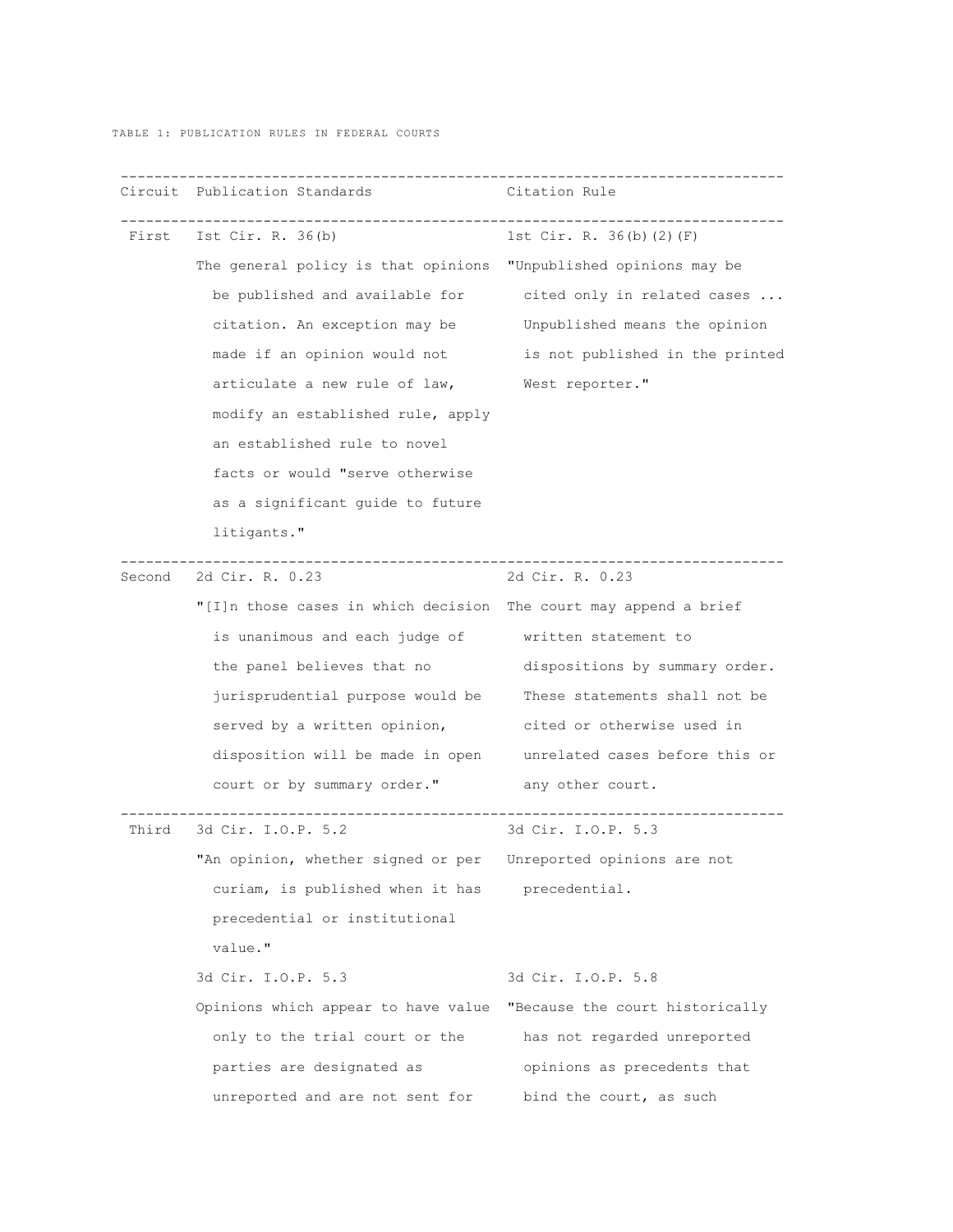publication.  $\qquad \qquad \text{opitions do not circulate to}$  the full court before filing, the court by tradition does not cite to its unreported opinions as authority."

## ------------------------------------------------------------------------------- Fourth  $4th Cir. R. 36(a)$

 An opinion will be published if it "Citation of this Court's establishes or affects a rule of unpublished dispositions ... in law within the circuit, involves this Court and in the district a legal issue of continuing courts within this Circuit is public interest, criticizes disfavored, except for the existing law, contains an Theory purpose of establishing res original historical review of a judicata, estoppel, or the law legal rule or resolves a conflict of the case." If counsel between panels of the court, or believes that an unpublished creates a conflict with a disposition of any court has decision in another circuit. <br>precedential value and that

 there is no published opinion that would serve as well, such disposition may be cited.

Fifth  $5th$  Cir. R.  $47.5.1$ 

```
 "[O]pinions that may in any way Unpublished opinions issued 
 interest persons other than the before January 1, 1996 are 
parties to a case should be precedent. Because opinions
 published." Criteria include believed to have precedential 
establishing a new rule of law, value are published,
 affecting an existing rule, unpublished opinions should 
 applying an established rule to normally be cited only in the 
 significantly different facts limited circumstances of res 
 from those in published opinions, judicata, collateral estoppel 
 creating or resolving a conflict or law of the case. 
 within the circuit or between 
 circuits, or discussing a factual
```
-------------------------------------------------------------------------------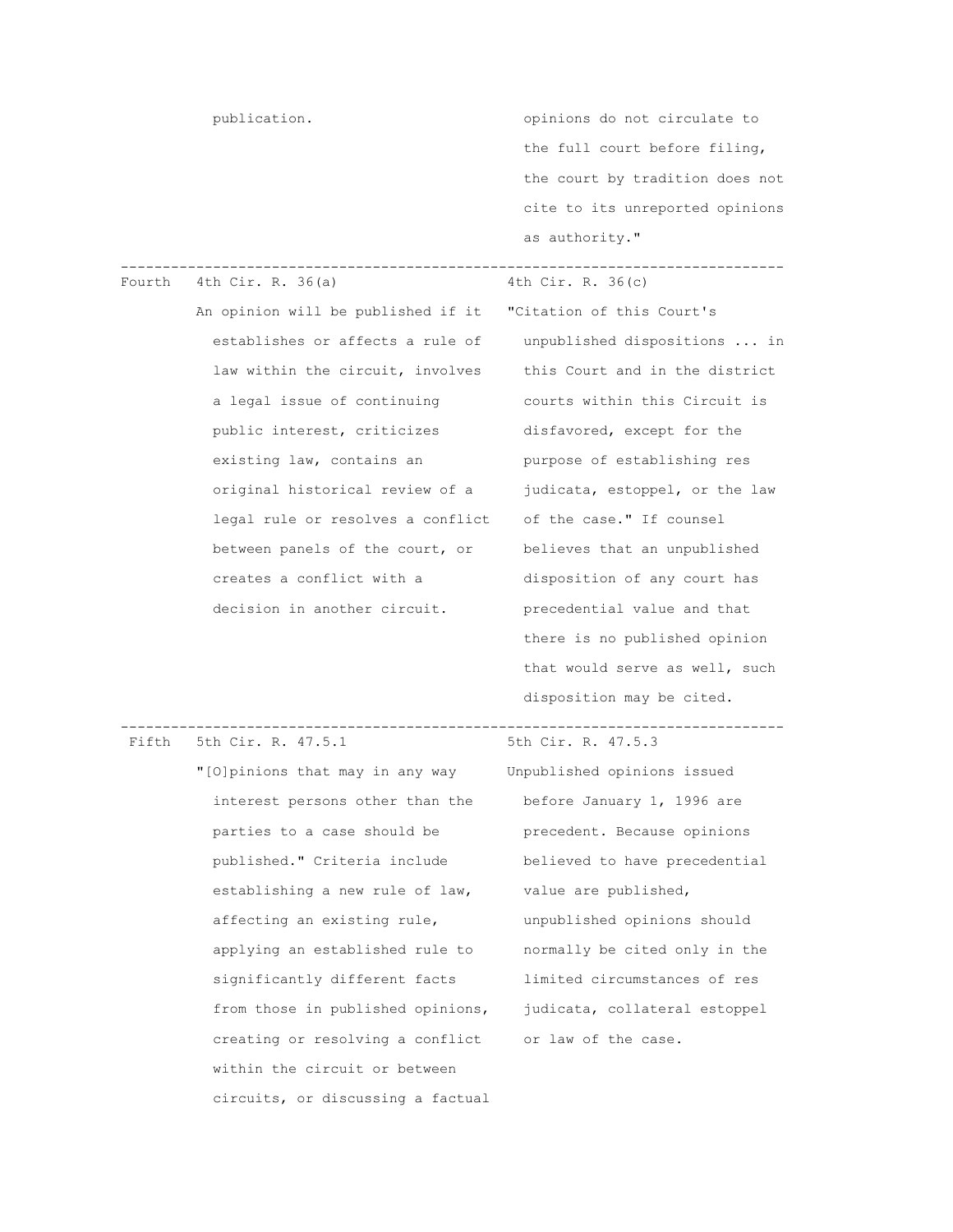or legal issue of significant public interest.

> Unpublished opinions issued on or after January 1, 1996 are not precedent except in limited circumstances of res judicata, collateral estoppel or law of the case. Unpublished opinions may be cited as persuasive authority.

5th Cir. R. 47.5.4

| Sixth | 6th Cir. R. 206(a)                 | 6th Cir. R. $28(q)$             |
|-------|------------------------------------|---------------------------------|
|       | Criteria considered by panels in   | "Citation of unpublished        |
|       | determining publication include    | decisions in briefs and oral    |
|       | whether a new rule of law is       | arguments in this Court and in  |
|       | established, an existing rule is   | the district courts within this |
|       | affected or applied to a novel     | Circuit is disfavored, except   |
|       | fact situation, a conflict is      | for the purpose of establishing |
|       | created or resolved within the     | res judicata, estoppel, or the  |
|       | circuit or between circuits, or a  | law of the case." If a party    |
|       | legal or factual issue of          | believes that an unpublished    |
|       | continuing public interested is    | disposition has precedential    |
|       | discussed.                         | value and that no published     |
|       |                                    | opinion would serve as well, it |
|       |                                    | may be cited.                   |
|       | Seventh 7th Cir. R. 53(b)          | 7th Cir. R. 53(b)(2)(iv)        |
|       | The court may dispose of an appeal | Unpublished orders shall not be |
|       | by unpublished order or published  | cited or used as precedent      |
|       | opinion.                           | except to support a claim of    |
|       |                                    | res judicata, collateral        |
|       |                                    | estoppel, or law of the case.   |
|       | 7th Cir. R. 53(c)(1)               |                                 |
|       | Criteria for publication include   |                                 |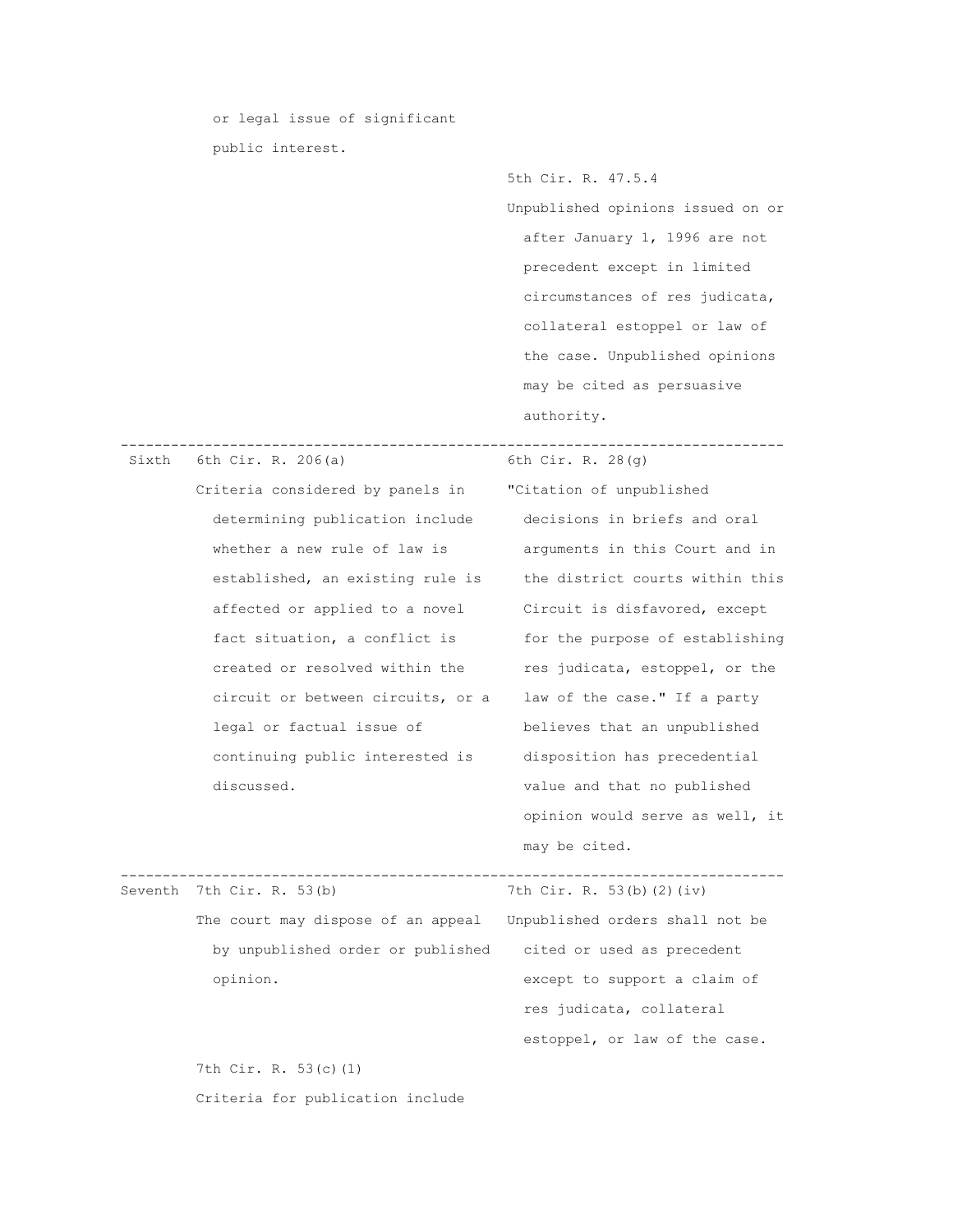establishing a new rule of law or affecting an existing rule, involving an issue of continuing public interest, criticizing or questioning existing law, or constituting a significant and non-duplicative contribution to legal literature.

-------------------------------------------------------------------------------

Eighth 8th Cir. R. App.  $I(4)$  8th Cir. R. 28A(i) An opinion should be published when it "Unpublished opinions are establishes a new rule of law or hot precedent and affects an existing rule, newly parties generally should interprets or conflicts with a not cite them. When decision of a federal or state relevant to establishing appellate court, applies an the doctrines of res established rule of law to facts judicata, collateral significantly differing from those in estoppel, or the law of published opinions, involves a legal the case, however, the or factual issue of continuing public parties may cite any or legal interest, rejects the unpublished opinion. rationale of a previously published Parties may also cite an opinion in the same case, or is a unpublished opinion of significant contribution to legal this court if the literature.  $opinion$  has persuasive

-------------------------------------------------------------------------------

 value on a material issue and no published opinion of this or another court would serve as well."

 ------------------------------------------------------------------------------- Ninth 9th Cir. R. 36-1 Written dispositions of the court are Unpublished opinions are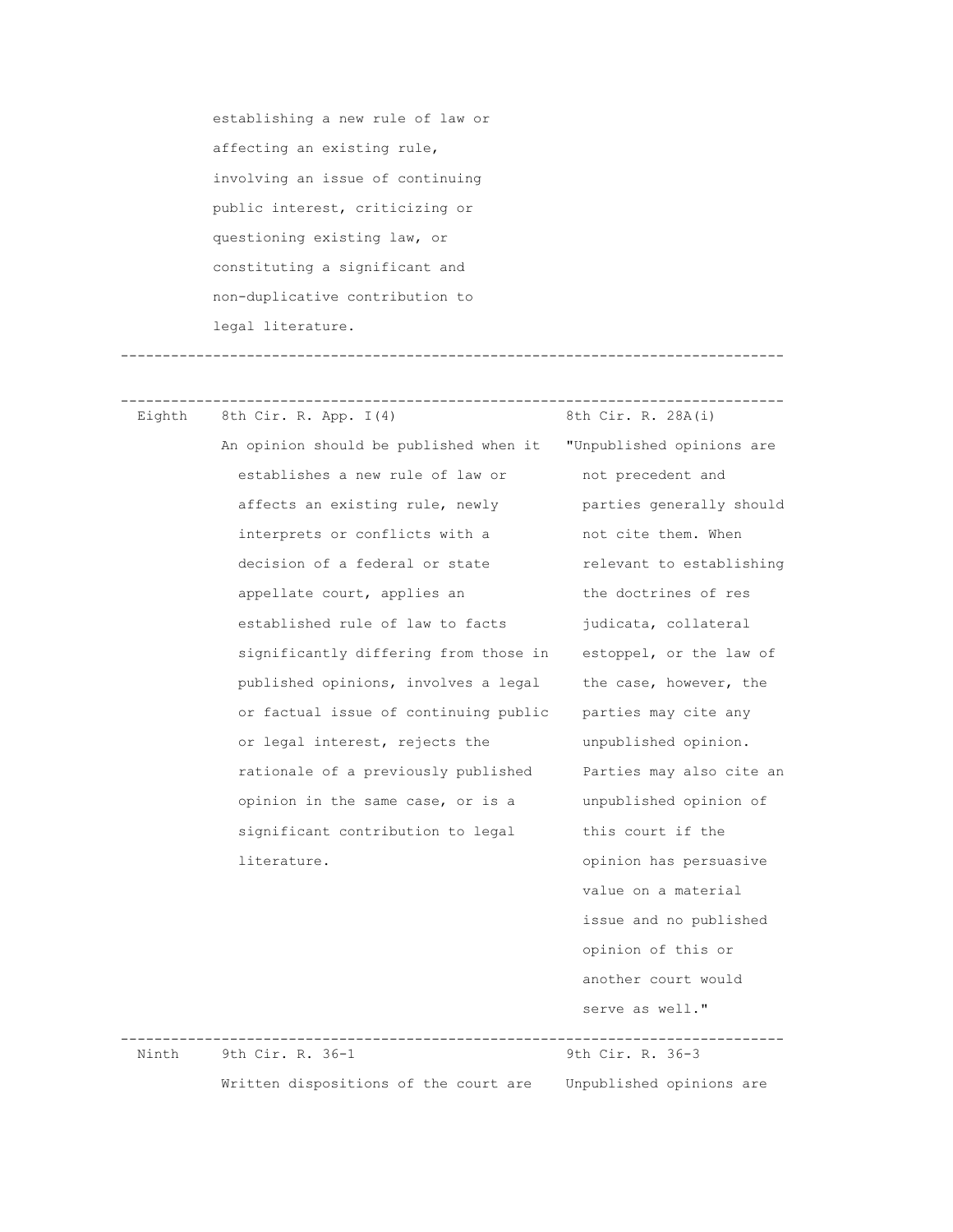designated as opinions, memoranda, or not binding precedent orders. All opinions are published; except when relevant no memoranda are published; orders under the doctrines of are not published except by order of law of the case, res the court.  $judicata$  and collateral

 estoppel and they may only be cited in those circumstances or for factual purposes [FN6]

9th Cir. R. 36-2

 Criteria for designating dispositions as opinions include establishing or affecting a rule of law, criticizing existing law, or involving a legal or factual issue of unique or substantial public interest.

10th Cir. R. 36.1-.2

-------------------------------------------------------------------------------

 The court writes opinions only in cases Unpublished orders and requiring application of new points judgments are not of law that would make the decision a binding precedents, valuable precedent. When the opinion except under the below has been published, the court doctrines of law of the ordinarily designates its disposition case, res judicata, and for publication. If the disposition collateral estoppel. is by order and judgment, the court While citation of will publish only the result of the unpublished decisions is appeal. **a** appeal.

 unpublished decision may be cited if it has persuasive value regarding a material issue not addressed in a published opinion and its use would assist the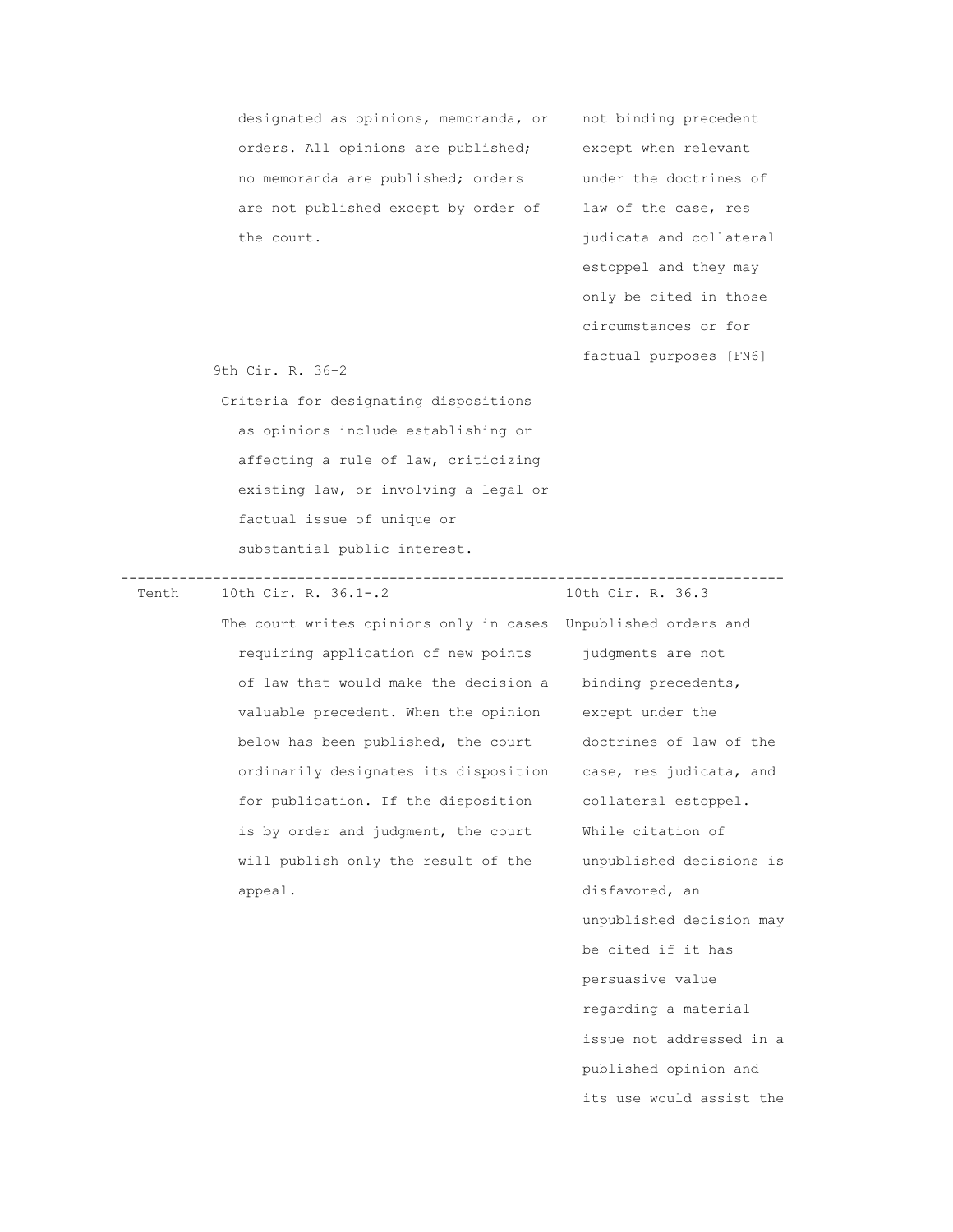court in its disposition

 of the present case. ------------------------------------------------------------------------------- Eleventh  $11th$  Cir. R. 36-1, 36-2 When the court determines that an Unpublished opinions are opinion would have no precedential not considered binding value and the record below supports precedent; however they affirmance, the judgment or order may may be cited as be affirmed or enforced without persuasive authority. opinion. An opinion is unpublished unless a majority of the panel decides to publish it. 11th Cir. R. 36-3, I.O.P.  $\sim$  5 The court does not favor reliance on unpublished opinions. ------------------------------------------------------------------------------- District D.C. Cir. R. 36(a) of Columbia The policy of the court is to publish Unpublished orders or opinions of general public interest. judgments of the court Publication criteria include whether may not be cited as it is a case of first impression; precedent. Counsel may whether it alters, affects, refer to an unpublished criticizes, or questions existing disposition when its law; or whether it resolves an binding or preclusive apparent conflict within the circuit effect, rather than its or creates a conflict between quality as precedent, is circuits. The contract of the contract of the contract of the contract of the contract of the contract of the contract of the contract of the contract of the contract of the contract of the contract of the contract of the ------------------------------------------------------------------------------- Fed. Cir. R.  $47.6(a)$ 

Disposition of an appeal may be An opinion designated as announced in an opinion or in a monprecedential may not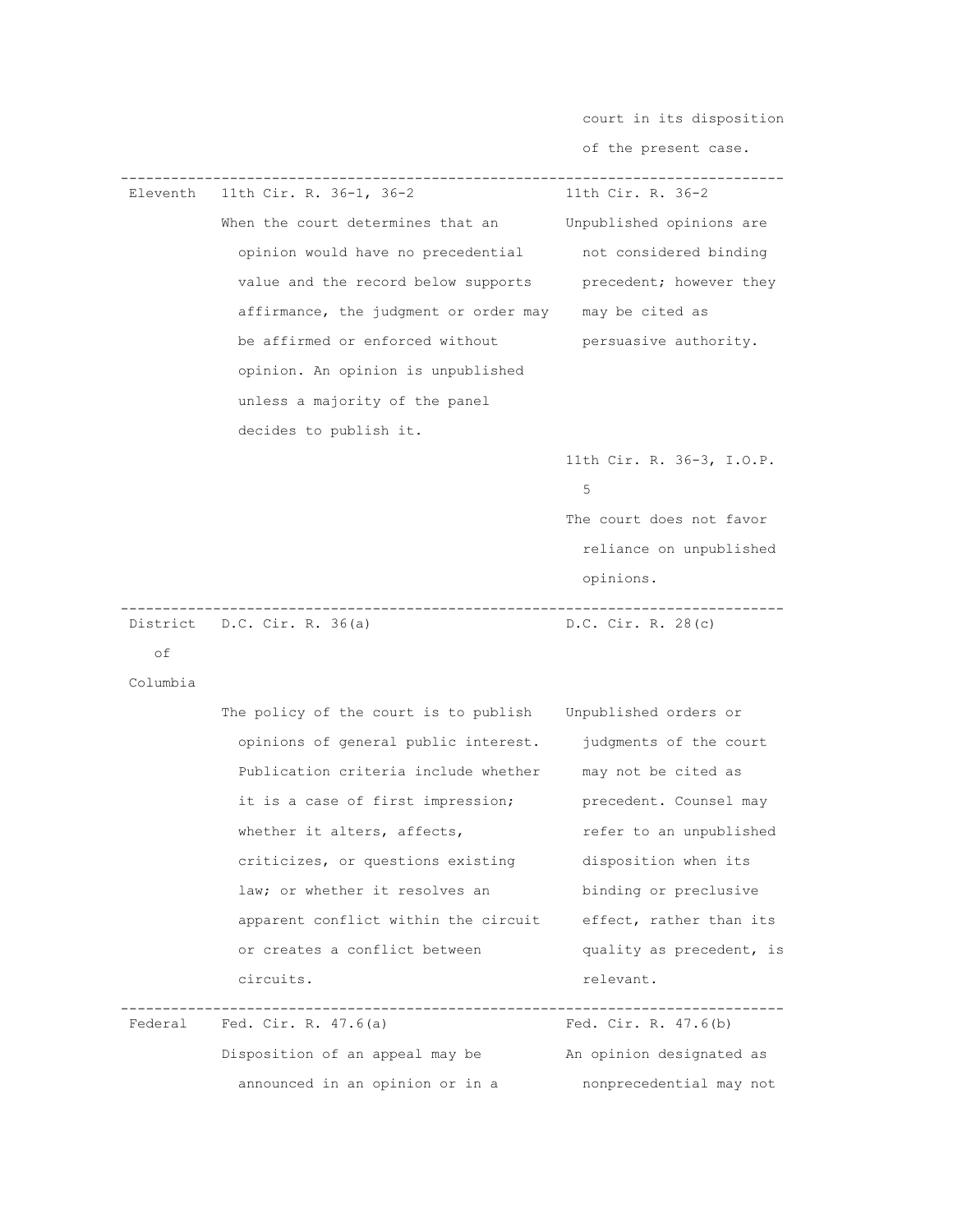judgment of affirmance without be cited except in opinion. Dispositions not to be cited relation to a claim of as precedent are issued specifically res judicata, collateral stating that fact.  $\qquad \qquad$  estoppel or law of the

case.

 Fed. Cir. R. App. V I.O.P. 10 The court's policy is to limit precedential opinions. Criteria for publication include issues of first impression; cases that establish a new rule of law, affect, or criticize existing law; cases that apply existing rules to novel fact situations; cases that create or resolve conflicts in the circuit or between circuits; or cases treating legal issues of substantial public interest, a new constitutional or statutory issue, or a previously overlooked rule of law.

-------------------------------------------------------------------------------

TABLE 2: PUBLICATION RULES IN STATE COURTS

| State | Publication Standards             | Citation Rule                |
|-------|-----------------------------------|------------------------------|
|       | Alabama Ala. R. App. P. 53, 54    | Ala. R. App. P. 53(d), 54(d) |
|       | All supreme court, court of civil | Unpublished decisions of the |
|       | appeals and court of criminal     | supreme court, court of      |
|       | appeals opinions are published in | civil appeals and court of   |
|       | the official reports of Alabama   | criminal appeals "have no    |
|       | decisions. Trial court judgments  | precedential value and       |
|       | or orders may be affirmed without | shall not be cited in        |
|       | opinion when the court determines | arguments or briefs and      |
|       | that an opinion would serve no    | shall not be used by any     |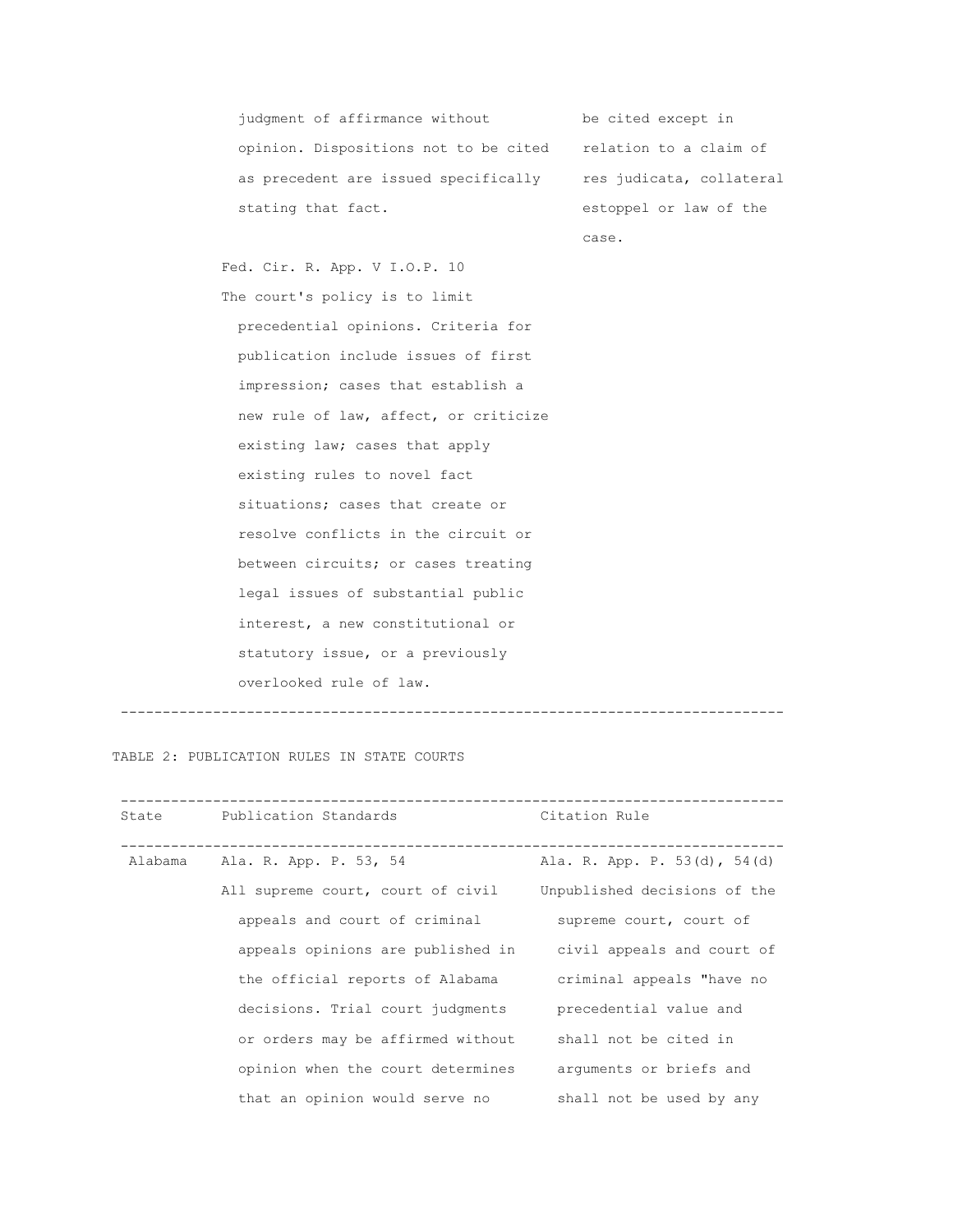significant precedential purpose court within this state, (such dispositions are designated except for ... establishing as "No Opinion" cases and are not the application of the published). doctrines of law of the

 case, res judicata, collateral estoppel, double jeopardy, or procedural bar."

 Alaska Alaska R. App. P. 214(a) Alaska R. App. P. 214(d) "The court may determine that an "Summary decisions under this appeal shall be disposed of by rule are without summary order and without formal precedential effect and may written opinion. To assist the not be cited in the courts court in making this state." determination, the parties may request in writing that an appeal be so decided." This rule applies to both the supreme court and the court of appeals.

Alaska R. App. P. 201.

 ------------------------------------------------------------------------------- Arizona Ariz. Sup. Ct. R. 111(a)-(b); Ariz. Ariz. Sup. Ct. R. 111(c); R. Civ. App. P. 28(a)-(b) Ariz. R. Civ. App. P. 28(c) An opinion is a written disposition Memorandum decisions are intended for publication. A neither regarded as memorandum decision is a written precedent nor cited in any disposition not intended for court except to establish publication. Publication standards defenses of res judicata, include establishing, criticizing, collateral estoppel, or law or affecting existing law; calling of the case. Cases may be attention to rules of law which cited to inform the appear to have been generally appellate court of other overlooked, or involving issues of memorandum decisions so unique interest or substantial that the court can decide

-------------------------------------------------------------------------------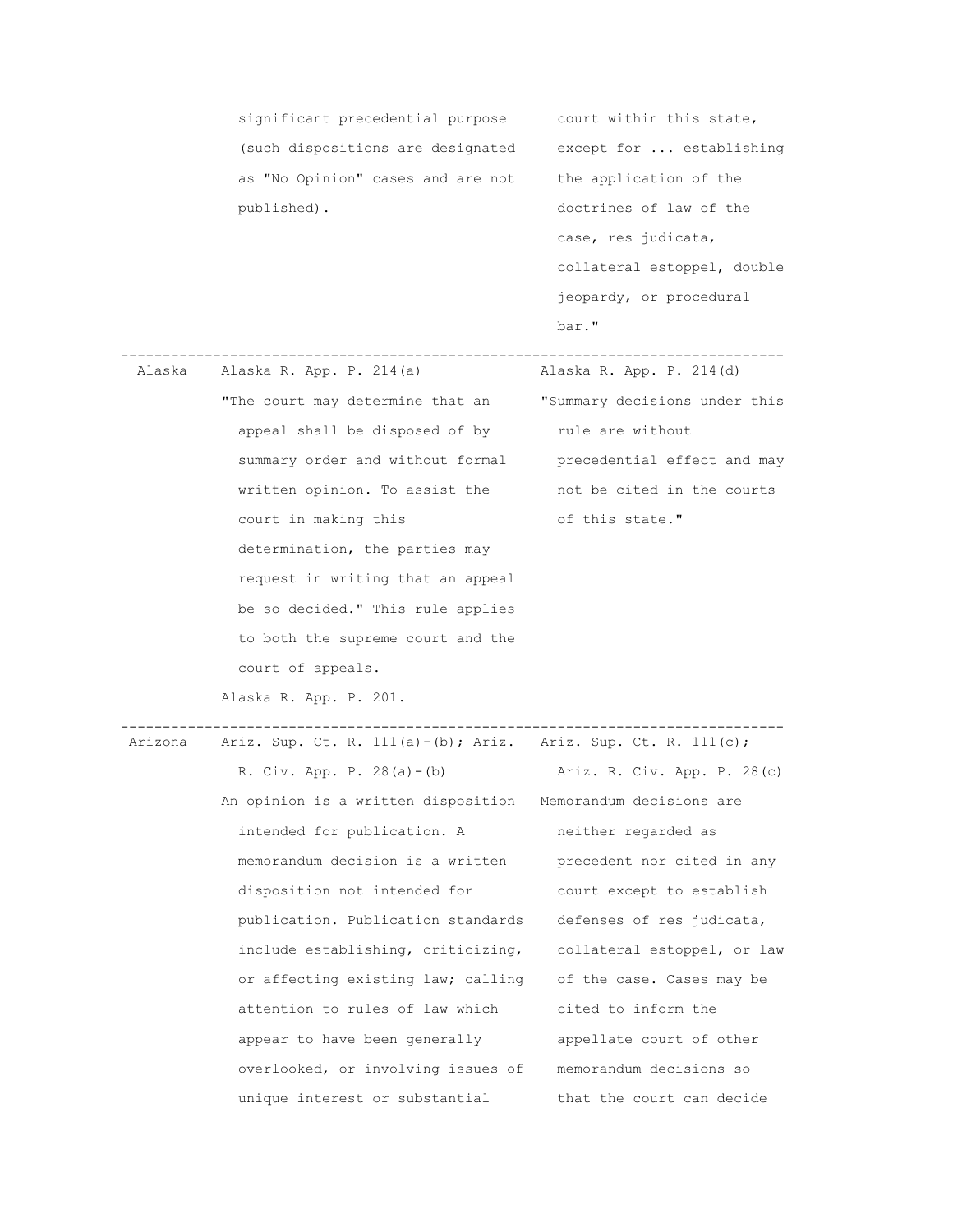|          | public importance.                 | whether to issue a            |
|----------|------------------------------------|-------------------------------|
|          |                                    | published opinion, grant a    |
|          |                                    | motion for reconsideration,   |
|          |                                    | or grant a petition for       |
|          |                                    | review.                       |
|          |                                    |                               |
| Arkansas | Ark. S. Ct. & Ct. App. R. 5-2(a),  | Ark. S. Ct. & Ct. App. R.     |
|          | (C)                                | $5 - 2$ (d)                   |
|          | All signed opinions of the supreme | Court of appeals opinions not |
|          | court are published. Court of      | designated for publication    |
|          | appeals opinions may be in         | are not published in the      |
|          | conventional or memorandum form.   | official reporter and         |
|          | Court of appeals opinions          | "shall not be cited, quoted   |
|          | resolving novel or unusual issues  | or referred to by any court   |
|          | will be published. Unpublished     | or in any argument, brief,    |
|          | opinions are marked "Not           | or other materials            |
|          | Designated for Publication."       | presented to any court        |
|          |                                    | (except in continuing or      |
|          |                                    | related litigation upon an    |
|          |                                    | issue such as res judicata,   |
|          |                                    | collateral estoppel, or law   |
|          |                                    | of the case)."                |
|          | See In Re Memorandum Opinions, 700 |                               |
|          | S.W.2d 63 (Ark. 1985) (per curiam) |                               |
|          | for standards governing issuance   |                               |
|          | of memorandum opinions.            |                               |
|          |                                    |                               |
|          | California Cal. R. Ct. 976(a)      | Cal. R. Ct. 977               |
|          | All opinions of the supreme court  | Opinions of a court of appeal |
|          | are published in the official      | or appellate departments of   |
|          | reports.                           | the superior court that are   |
|          |                                    | not certified for             |
|          |                                    | publication or ordered        |
|          |                                    | published may not be cited    |
|          |                                    | or relied on by a court or    |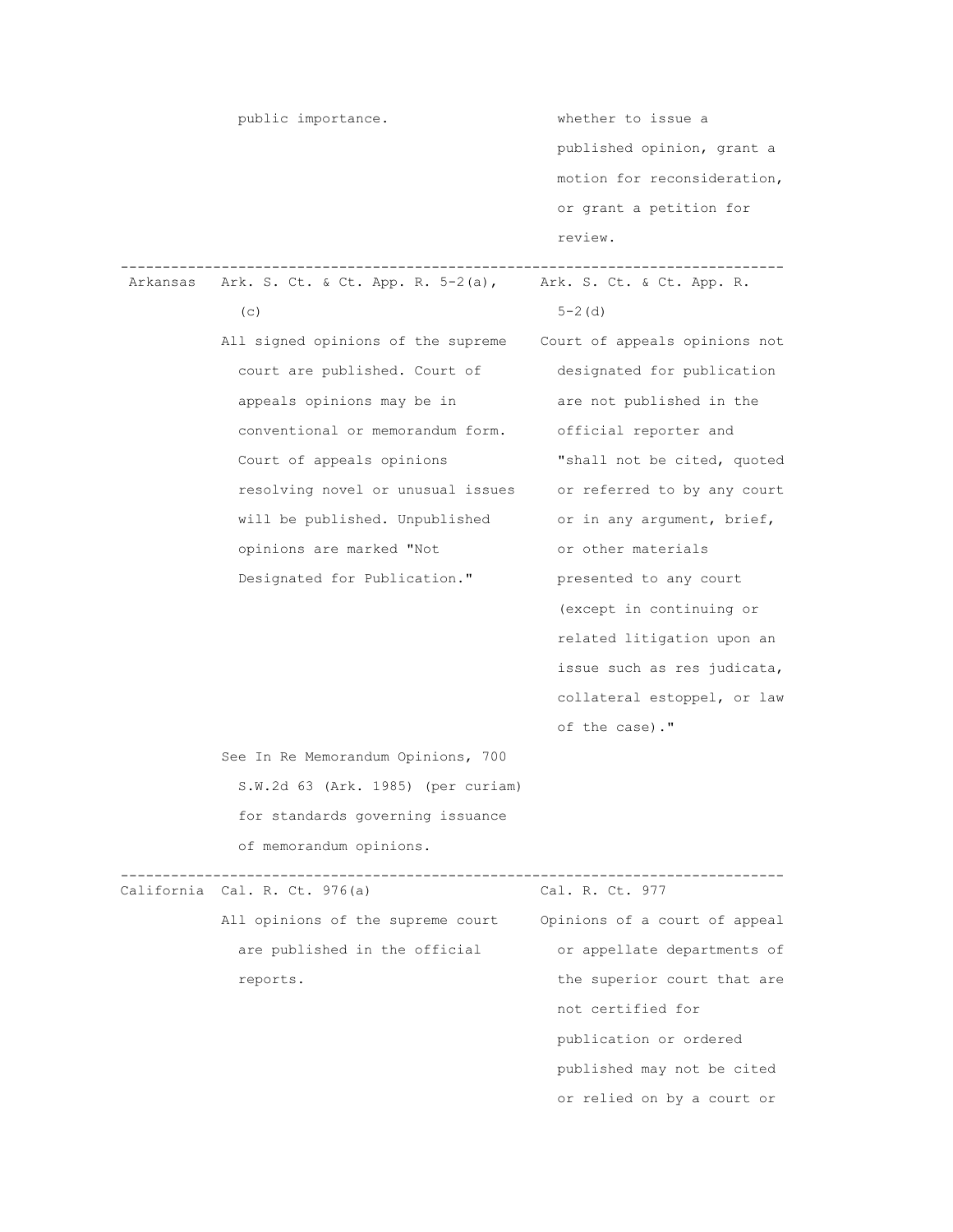a party in any other action or proceeding except when it is relevant under the doctrines of law of the case, res judicata or collateral estoppel or it affects the same defendant in another criminal or disciplinary proceeding.

Cal. R. Ct. 976(b)

 Opinions of the court of appeals or appellate departments of the superior court are not published unless the opinion establishes a new rule of law, applies an existing rule to novel facts, criticizes or affects an existing rule, resolves or creates a conflict in the law, involves a legal issue of continuing public interest, or makes a significant contribution to legal literature. California has a rule on partial publication, Cal. R. Ct. 976.1, and a rule on depublication, Cal. R. Ct. 979.

 ------------------------------------------------------------------------------- Colorado Although all supreme court opinions Unpublished orders of the are published, the court does supreme court may not dispose of some issues by be cited. [FN8] unpublished order. [FN7]<br>Colo. App. R. 35(f) Colo. App. R.  $35(f)$  A court of appeals opinion is not "Those opinions selected published unless it establishes a for official

-------------------------------------------------------------------------------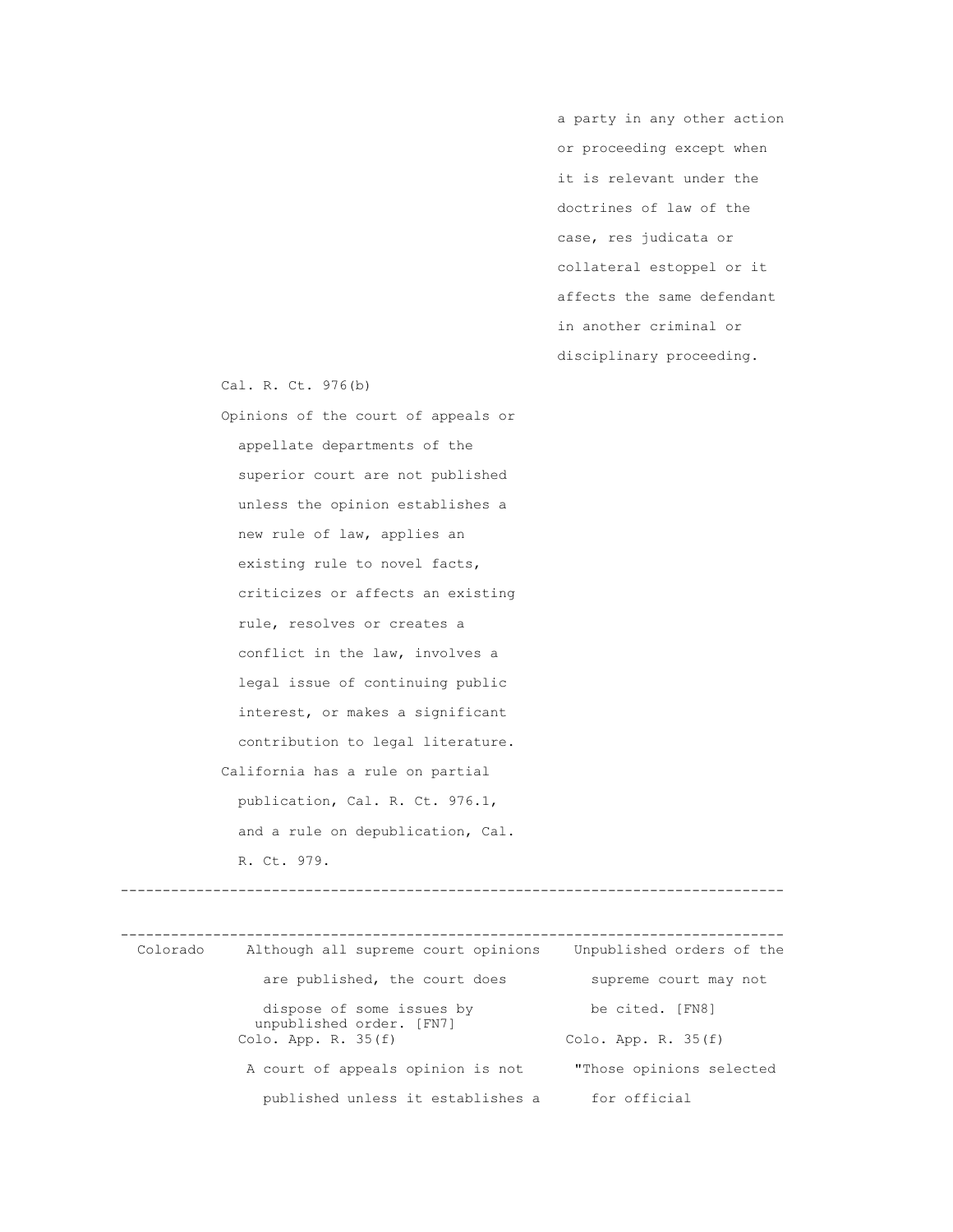new rule of law, affects an bublication shall be existing rule, applies an followed as precedent established rule to a novel fact by the trial judges of situation, involves a legal issue the State of Colorado." of continuing public interest, "directs attention to the shortcomings of existing common law or inadequacies in statutes," or resolves an apparent conflict of authority. Unpublished opinions bear the legend, "Not Selected for Publication." ------------------------------------------------------------------------------- Connecticut Conn. Gen. Stat.  $$51-212(b)$  "The reporter or the person appointed Unreported decisions from to perform his duties shall make other jurisdictions may reports of [all] the cases argued be cited before the and determined in the Supreme court if the person Court, [and] prepare the reports making reference to the for publication." decision provides the court and opposing counsel with copies. Conn. Gen. Stat. § 51-215a(b) The clerk of the appellate court files copies of memoranda of decisions in appellate court cases with the reporter of judicial decisions. The reporter prepares all of the decisions for publication. -------------------------------------------------------------------------------

Delaware Del. Sup. Ct. R. 17(a) Del. Sup. Ct. R. 14(b)(vi)(4)

> "All decisions finally determining or Unreported opinions or terminating a case shall be made by orders may be cited,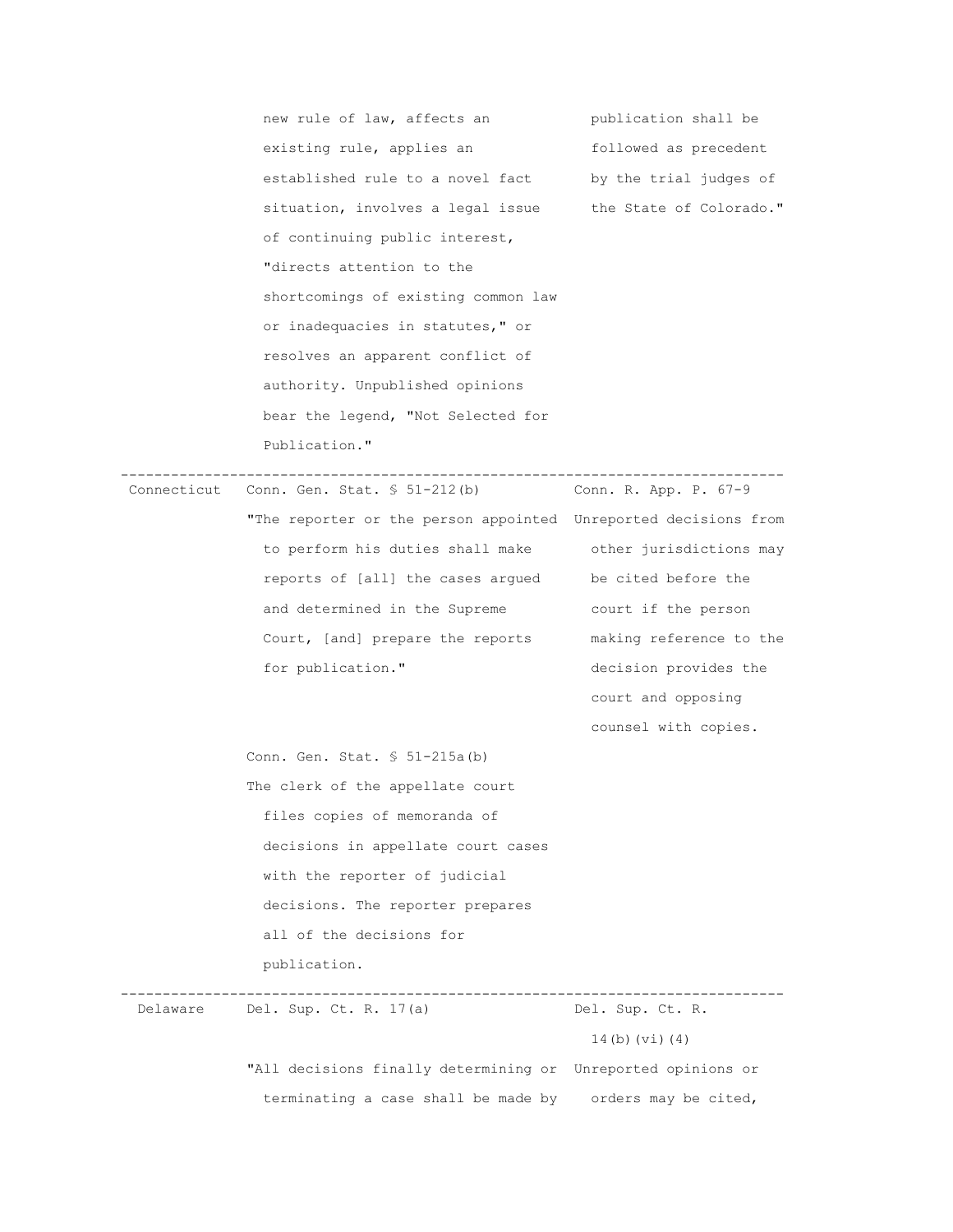| written opinion, or by written       | but a copy must be                  |
|--------------------------------------|-------------------------------------|
| order, as determined by the Court."  | provided.                           |
| See Del. Sup. Ct. I.O.P. XI(2) for   | Del. Sup. Ct. R. I.O.P.             |
| criteria on disposition by order.    | X(8)                                |
| Del. Sup. Ct. R. $93(b)$ (i)         | "Supreme Court Rule 17              |
|                                      | has been amended to                 |
|                                      | permit orders of the                |
|                                      | Delaware Supreme Court              |
|                                      | to be cited as                      |
|                                      | precedent [FN9]<br>Even though both |
|                                      | published opinions and              |
|                                      | case dispositive                    |
|                                      | judgment orders have                |
|                                      | precedential value, the             |
|                                      | Court avoids citing to              |
|                                      | its orders as                       |
|                                      | authority."                         |
| Each opinion of the supreme court is |                                     |
| reported for official publication    |                                     |
| in full text. All final orders of    |                                     |
| the supreme court are reported for   |                                     |
| publication only in table form.      |                                     |
|                                      |                                     |

-------------------------------------------------------------------------------

District of D.C. Ct. App. R. 36(c) D.C. Ct. App. R. 28(h)

Columbia

 "An opinion may be either published "Any published opinion or or unpublished. Any party or other order of this court may interested person may request that be cited in any brief. an unpublished opinion be published Unpublished opinions or by filing a motion ... stating why orders of this court publication is merited. Publication shall not be cited in shall be granted by a vote of two any brief, except when or more members ... but a motion they are relevant under filed by a non-party shall not be the doctrines of the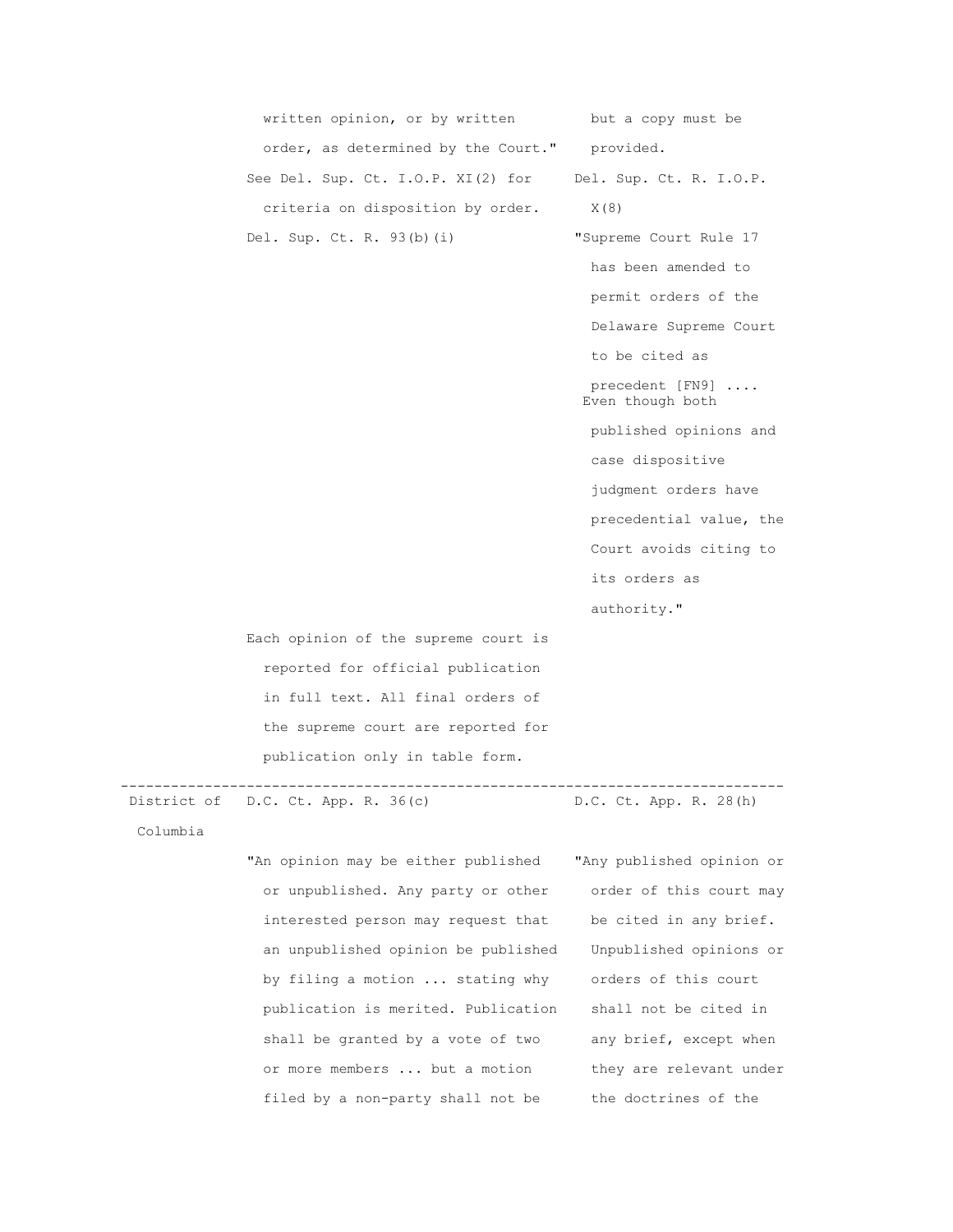|         | granted except on a showing of good                     | law of the case, res                          |
|---------|---------------------------------------------------------|-----------------------------------------------|
|         | cause. The court sua sponte may                         | judicata, or collateral                       |
|         | also publish at any time a                              | estoppel, or in a                             |
|         | previously issued but unpublished                       | criminal action or                            |
|         | opinion."                                               | proceeding involving                          |
|         |                                                         | the same defendant."                          |
| Florida | All Supreme Court opinions are                          | Dept. of Legal Affairs v.                     |
|         | published unless the file is                            | Dist. Ct. of App.,                            |
|         | sealed. Disposition orders are                          | Fifth Cir., 434 S.2d                          |
|         | published in table form. In the                         | 310 (Fla. 1983): Per                          |
|         | District Courts of Appeal, full                         | curiam affirmances                            |
|         | opinions are generally published;                       | without written opinion                       |
|         | many cases are disposed of as per                       | have no precedential                          |
|         | curiam affirmances without written                      | value and should not be                       |
|         | opinion. [FN10]                                         | cited.                                        |
|         | Georgia Ga. Sup. Ct. R. 59                              | Unpublished supreme court                     |
|         |                                                         | opinions may not be                           |
|         | The supreme court may affirm without Ga. Ct. App. R. 36 | cited. [FN11]                                 |
|         | opinion when one or more of the                         |                                               |
|         | following circumstances exists and                      |                                               |
|         | is dispositive of the appeal: the                       |                                               |
|         | judgment is supported by the                            |                                               |
|         | evidence; there is no harmful error                     |                                               |
|         | of law requiring reversal; or an                        |                                               |
|         | opinion would have no precedential                      |                                               |
|         | value because the judgment below                        |                                               |
|         | contains an adequate explanation of                     |                                               |
|         | the decision.                                           |                                               |
|         |                                                         | "Rule 36 cases have no                        |
|         |                                                         | precedential value."<br>Ga. Ct. App. R. 33(a) |
|         |                                                         | A judgment fully                              |
|         |                                                         | concurred in by all                           |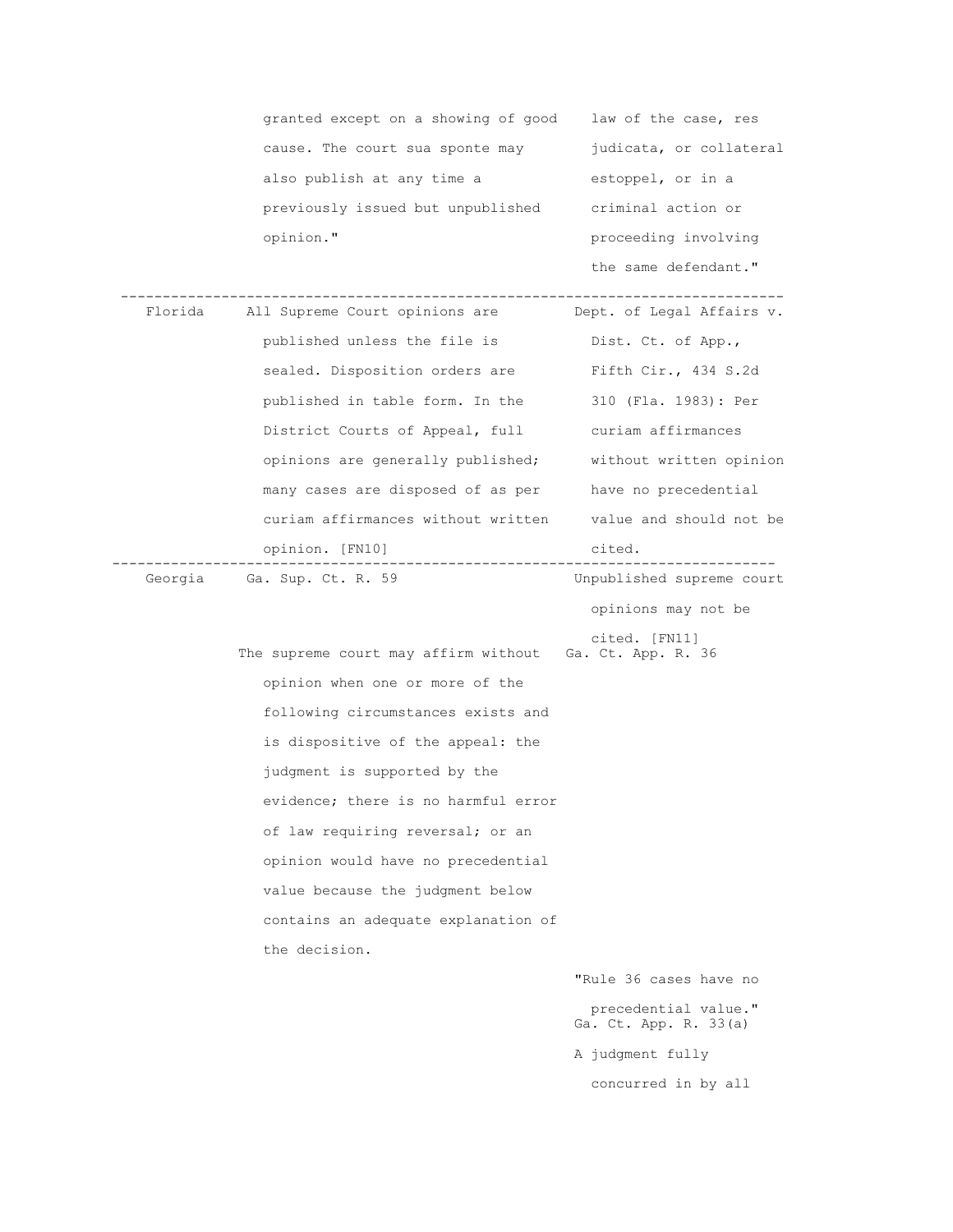judges in a division, or a full concurrence by a majority in an appeal decided by a seven- or twelve-judge court is a binding precedent.

Ga. Ct. App. R. 34

otherwise designated by the court."

"Opinions are reported except as Ga. Ct. App. R. 33(b)

Ga. Ct. App. R. 36 An unreported opinion establishes the law of the case, but is neither a "physical" nor binding precedent. Court of appeals cases may be Under Ga. Ct. App. R.

affirmed without opinion when the  $33(a)$ , a "physical evidence supports the judgment; precedent" is: there is no reversible error of law and an opinion would have no precedential value; the judgment below contains an adequate explanation of the decision; and/or "the issues are controlled adversely to the appellant for the reasons and authority given in the appellee's brief."

> [a] judgment which is fully concurred in by all judges of the Division is a binding precedent; if there is a special concurrence without a statement of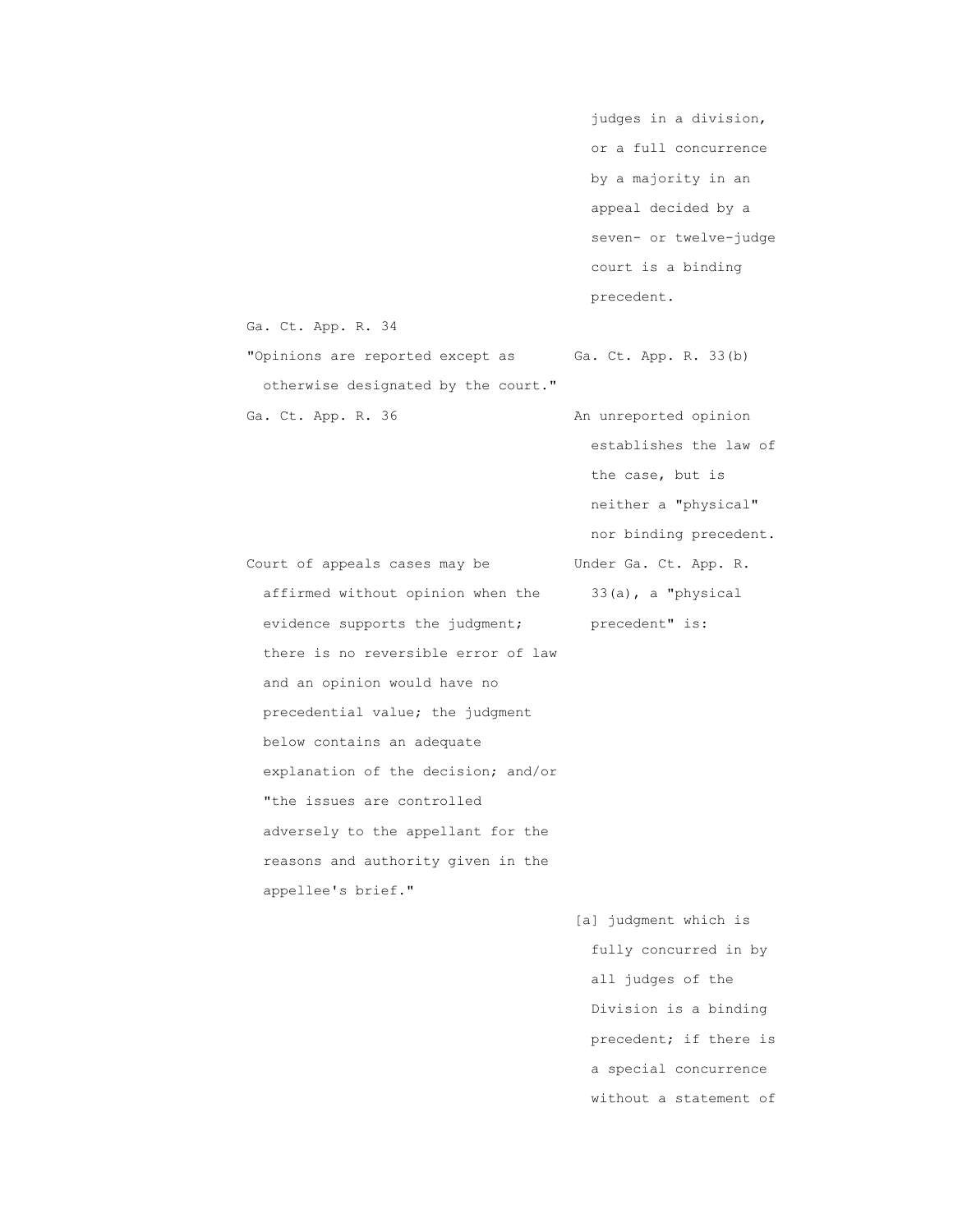|        |                                     | agreement with all that |
|--------|-------------------------------------|-------------------------|
|        |                                     | is said in the opinion  |
|        |                                     | or a concurrence in the |
|        |                                     | judgment only, the      |
|        |                                     | opinion is a physical   |
|        |                                     | precedent only. If the  |
|        |                                     | appeal is decided by a  |
|        |                                     | seven or twelve judge   |
|        |                                     | Court, a full           |
|        |                                     | concurrence by a        |
|        |                                     | majority of judges is a |
|        |                                     | binding precedent, but  |
|        |                                     | if the judgment is made |
|        |                                     | only by special         |
|        |                                     | concurrences without a  |
|        |                                     | statement of agreement  |
|        |                                     | with all that is said   |
|        |                                     | in the opinion or by    |
|        |                                     | concurrence in the      |
|        |                                     | judgment only, there    |
|        |                                     | being general           |
|        |                                     | concurrence by less     |
|        |                                     | than a majority of the  |
|        |                                     | Judges, it is a         |
|        |                                     | physical precedent      |
|        |                                     | only.                   |
| Hawaii | Haw. R. App. P. 35 (a) - (b)        | Haw. R. App. P. 35(c);  |
|        |                                     | Haw. Intermediate Ct.   |
|        |                                     | App. R. $2(b)$          |
|        | Dispositions may take the form of   | A memorandum opinion or |
|        | published, per curiam or memorandum | unpublished             |
|        | opinions or dispositional orders.   | dispositional order may |
|        | Memorandum opinions and             | not be cited except to  |
|        |                                     |                         |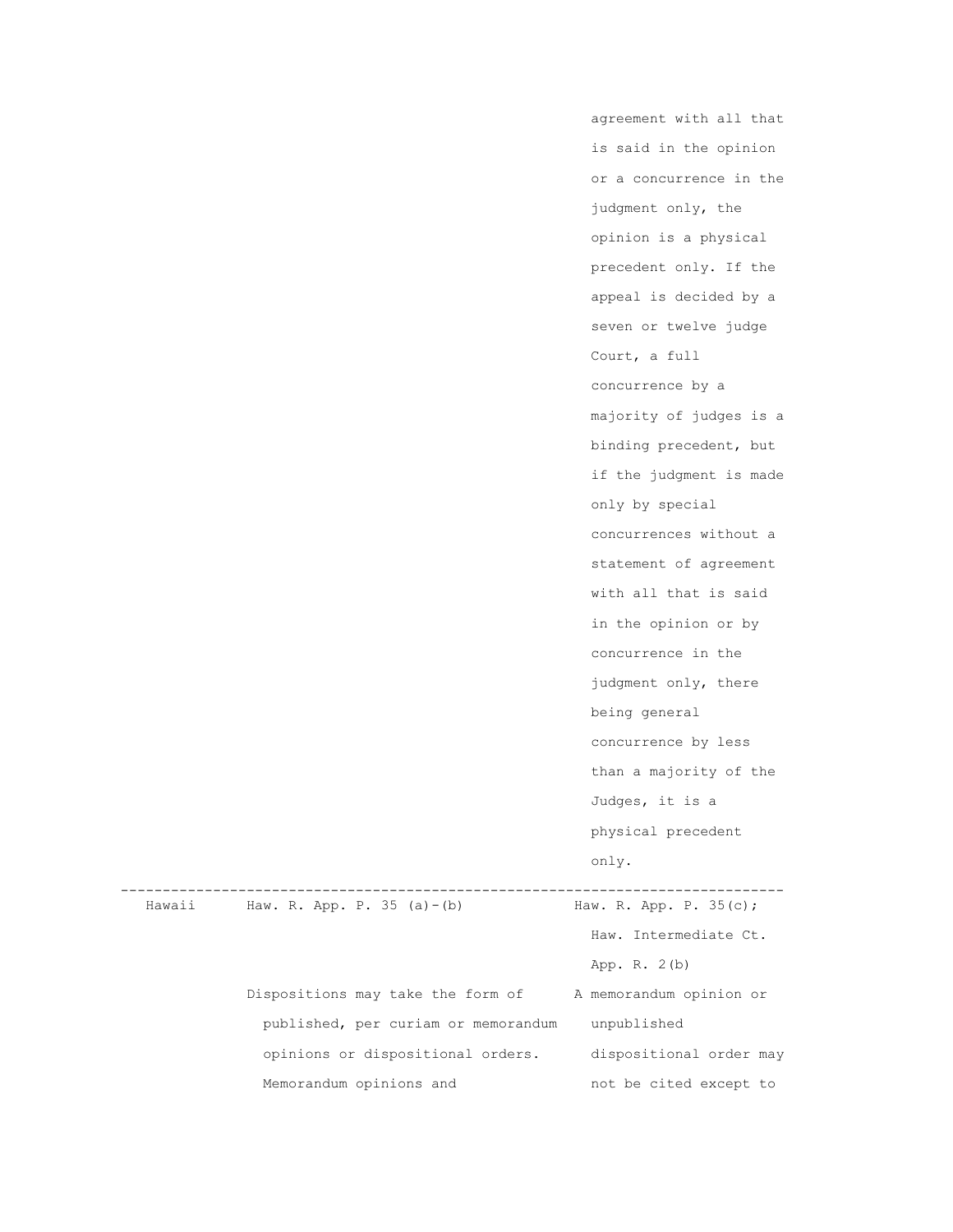dispositional orders are not establish the law of published except when ordered by the pending case, res the court.  $j$ udicata or collateral estoppel, or in a criminal action or proceeding involving the same respondent. Haw. Intermediate Ct. App. R. 2(a) "A full opinion of the intermediate court of appeals shall be published in a manner authorized by the supreme court. The supreme court, however, may order that a full opinion be changed to a memorandum opinion." The Hawaii Rules of Appellate Procedure govern all proceedings in the Hawaii appellate courts unless otherwise provided by statute or supreme court rules. Haw. R. App. P. 1. ------------------------------------------------------------------------------- Idaho Sup. Ct. Internal R. 13(f) R. 13(f) "At or after the oral conference "If an opinion is not following the presentation of oral published, it may not argument or the submission of the be cited as authority case to the Court on the briefs, or precedent in any the Court, by unanimous consent of court." all justices, may determine not to publish the final opinion of the Court." [FN12] ------------------------------------------------------------------------------- Illinois All Supreme Court opinions are Ill. Sup. Ct. R. 23(e)

published. [FN13]

"An unpublished order is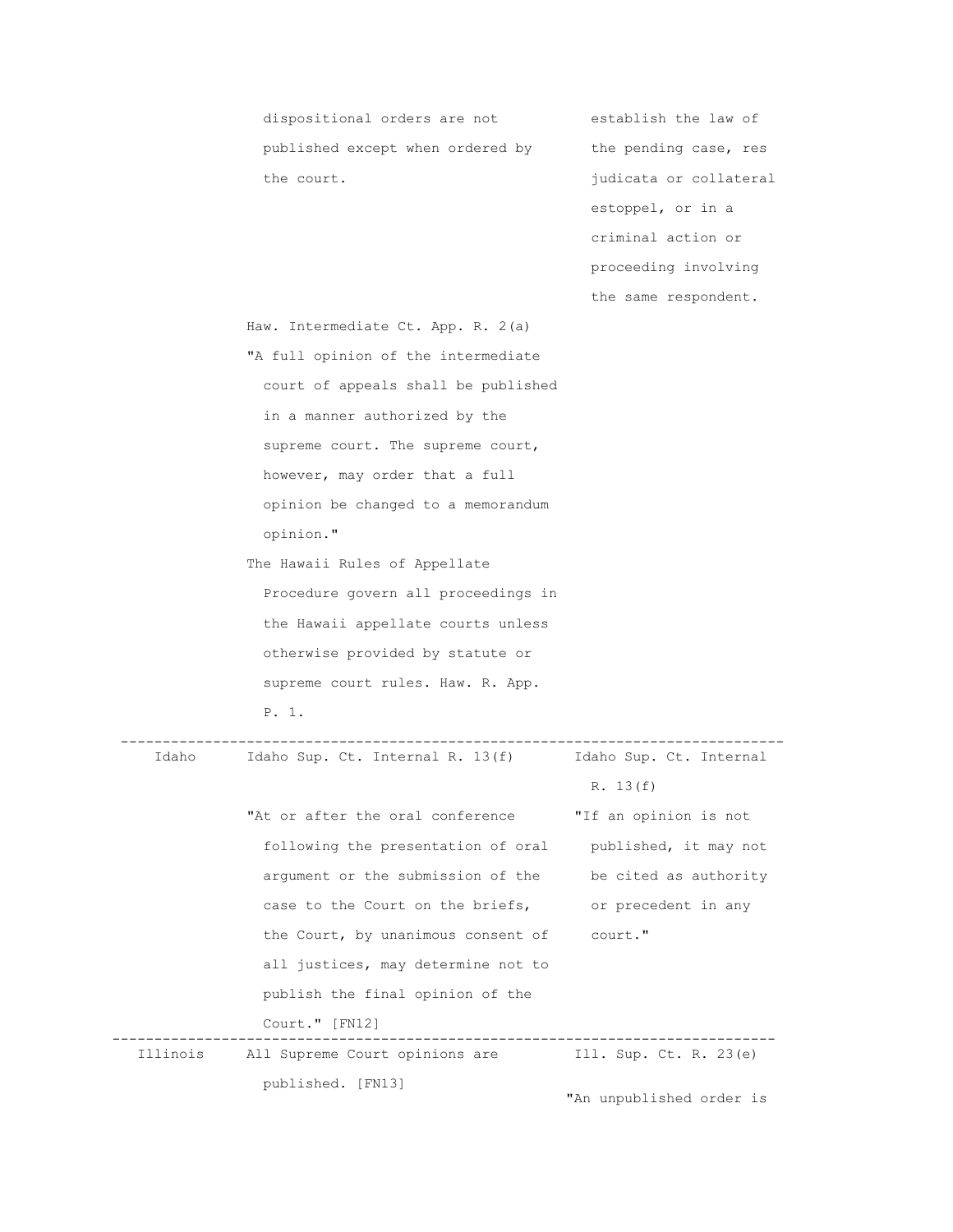not precedential and may not be cited by any party except to support contentions of double jeopardy, res judicata, collateral estoppel or law of the case."

Ill. Sup. Ct. R. 23

Court.

 Decisions of the Appellate Court may be in the form of a full opinion, a written order or a summary order. [FN14] Only opinions will be published. Opinions are issued only when the decision establishes a new

 rule of law, criticizes or affects an existing rule, or resolves, creates, or avoids an apparent conflict within the Appellate

 Publication of opinions is subject to limitations contained in Supreme Court Administrative Order MR No. 10343 (1994). This order limits the total number of opinions each district appellate court may file annually.

| Indiana | Ind. R. App. P. $65(A)$             | Ind. R. App. P. $65(D)$  |
|---------|-------------------------------------|--------------------------|
|         | All supreme court opinions are      | "Unless later designated |
|         | published. Court of appeals         | for publication, a       |
|         | opinions are published if the case  | not-for-publication      |
|         | establishes, affects or criticizes  | memorandum decision      |
|         | a rule of law or discusses "a legal | shall not be regarded    |
|         | or factual issue of unique interest | as precedent and shall   |
|         | or substantial public importance."  | not be cited to any      |
|         |                                     |                          |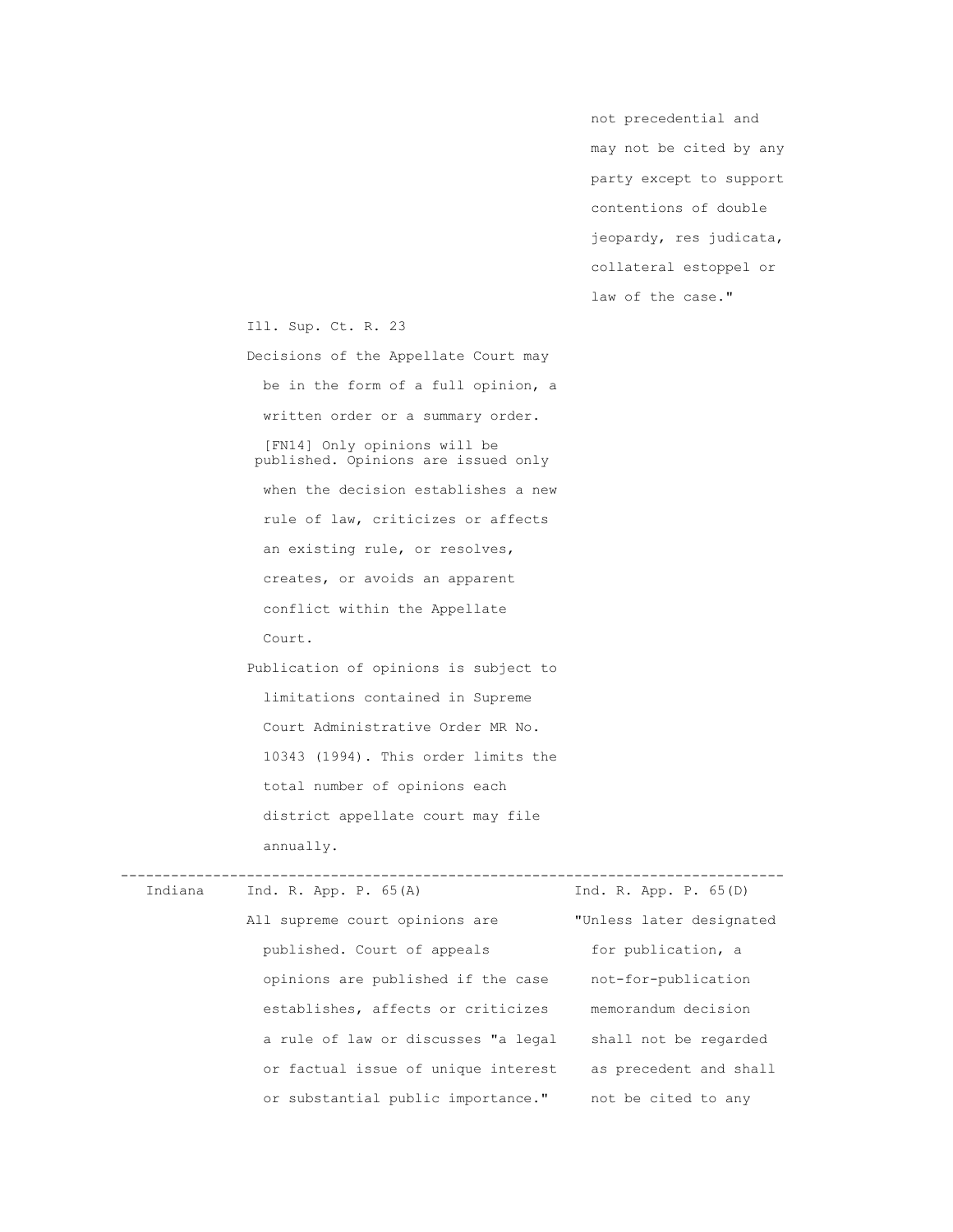|        | Other court of appeals cases are court except by the    |                            |
|--------|---------------------------------------------------------|----------------------------|
|        | decided by memorandum decisions                         | parties to the case to     |
|        | designated as not-for-publication.                      | establish res judicata,    |
|        |                                                         | collateral estoppel, or    |
|        |                                                         | law of the case."          |
| Iowa   | Iowa Code Ann. § 602.4106                               | Iowa R. App. P. R. $14(e)$ |
|        |                                                         |                            |
|        | All supreme court decisions and                         | "Unpublished opinions of   |
|        | opinions shall be in writing. Only the Iowa appellate   |                            |
|        | those decisions deemed of                               | courts or any other        |
|        | sufficient general importance by court may not be cited |                            |
|        | the court are published.                                | as authority."             |
|        |                                                         | Iowa Sup. Ct. R. $10(f)$   |
|        | Iowa Sup. Ct. Unpublished court of appeals              |                            |
| R. 10  | decisions may not be cited except                       |                            |
|        | when establishing the law of the                        |                            |
|        | case, res judicata or collateral                        |                            |
|        | estoppel, or in a criminal action                       |                            |
|        | involving the same defendant.                           |                            |
|        | The court of appeals writes full                        |                            |
|        | opinions only in those cases that                       |                            |
|        | do not meet the criteria for                            |                            |
|        | disposition by memorandum opinion.                      |                            |
|        | For criteria, see Iowa Sup. Ct. R. 9.                   |                            |
|        |                                                         |                            |
|        |                                                         |                            |
| State  | ---------------------<br>Publication Standards          | Citation Rule              |
| Kansas | Kan. Sup. Ct. R. 7.04                                   | Kan. Sup. Ct. R. 7.04      |
|        | Opinions of the appellate courts may                    | Unpublished opinions are   |

be memorandum opinions or formal deemed to be without

normally marked "Not Designated for are not uniformly

Publication." Opinions are **available** to all published in the official reports parties. Opinions

opinions. Memorandum opinions are value as precedent and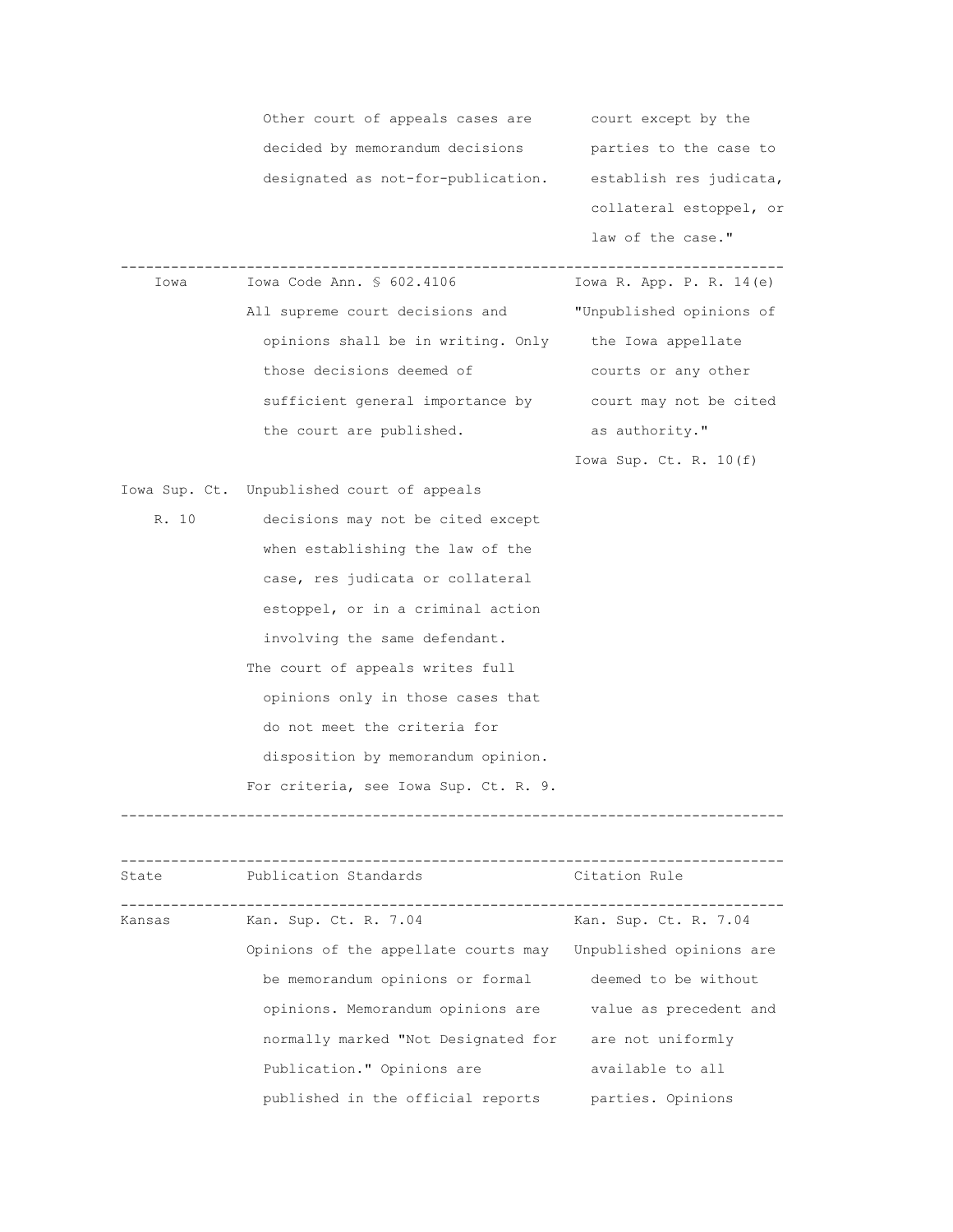|           | only when they meet certain                              | marked "Not Designated  |
|-----------|----------------------------------------------------------|-------------------------|
|           | standards such as establishing a                         | for Publication" shall  |
|           | new rule of law, affecting or                            | not be cited as         |
|           | criticizing existing law, involving precedent, except to |                         |
|           | a legal issue of continuing public                       | support a claim of res  |
|           | interest, applying an established                        | judicata, collateral    |
|           | rule of law to a novel fact                              | estoppel, or law of the |
|           | situation, resolving an apparent                         | case.                   |
|           | conflict of authority, or                                |                         |
|           | contributing significantly to legal                      |                         |
|           | literature.                                              |                         |
|           | A memorandum opinion may be prepared                     |                         |
|           | when a case decides no new question                      |                         |
|           | of law or is otherwise considered                        |                         |
|           | to have no precedential value. Kan.                      |                         |
|           | Stat. Ann. $$60-2106(a)$ .                               |                         |
| Kentucky  | Ky. Rev. Stat. § 21A.070                                 | Ky. R. Civ. P.          |
|           |                                                          | 76.28(4)(c)             |
|           | All supreme court opinions are                           | Unpublished opinions    |
|           | published. The supreme court                             | shall not be cited or   |
|           | determines which opinions of the used as authority in    |                         |
|           | court of appeals and lower courts                        | any other case in any   |
|           | are published.                                           | court of this state.    |
|           | Ky. R. Civ. P. 76.28(4)(a)                               |                         |
|           | Opinions of the appellate courts will                    |                         |
|           | be published as directed by the                          |                         |
|           | court issuing the opinion. Every                         |                         |
|           | opinion shall be marked either "To                       |                         |
|           | Be Published" or "Not To Be                              |                         |
|           | Published."                                              |                         |
|           | Rule 76 also applies in criminal                         |                         |
|           | actions. Ky. R. Crim. P. 12.02.                          |                         |
| Louisiana | The types of opinions issued by the All supreme court    |                         |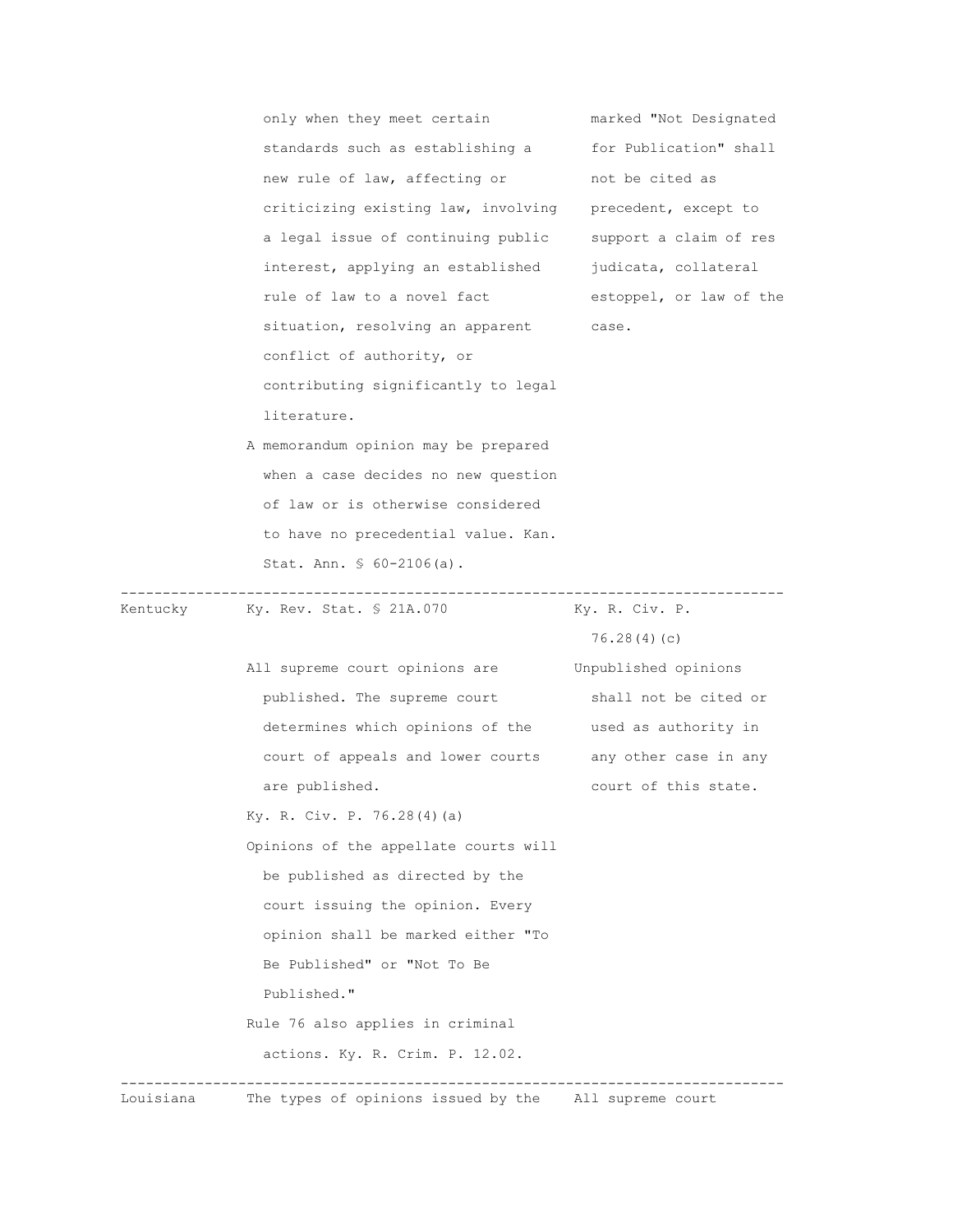Louisiana Supreme Court include opinions may be cited. signed opinions, per curiam [FN16] opinions and summary orders. All opinions are public record and are published in the Southern Reporter. [FN15]

 La. Unif. R. Ct. App. 2-16.3 "Opinions marked 'Not Designated for Publication' shall not be cited, quoted, or referred to by any counsel, or in any argument, brief, or other materials presented to any Court,

except in continuing or

related litigation."

 La. Unif. R. Ct. App. 2-16.2 Court of appeals opinions are published when a majority of the panel decide that the opinion establishes a new rule of law or affects an existing rule; involves a legal issue of continuing public interest; criticizes existing law; resolves an apparent conflict of authority; or will serve as a useful reference, such as one reviewing case law or legislative history. See La. Unif. R. Ct. App. 12-16.1 for

 the standards for issuance of memorandum and per curiam opinions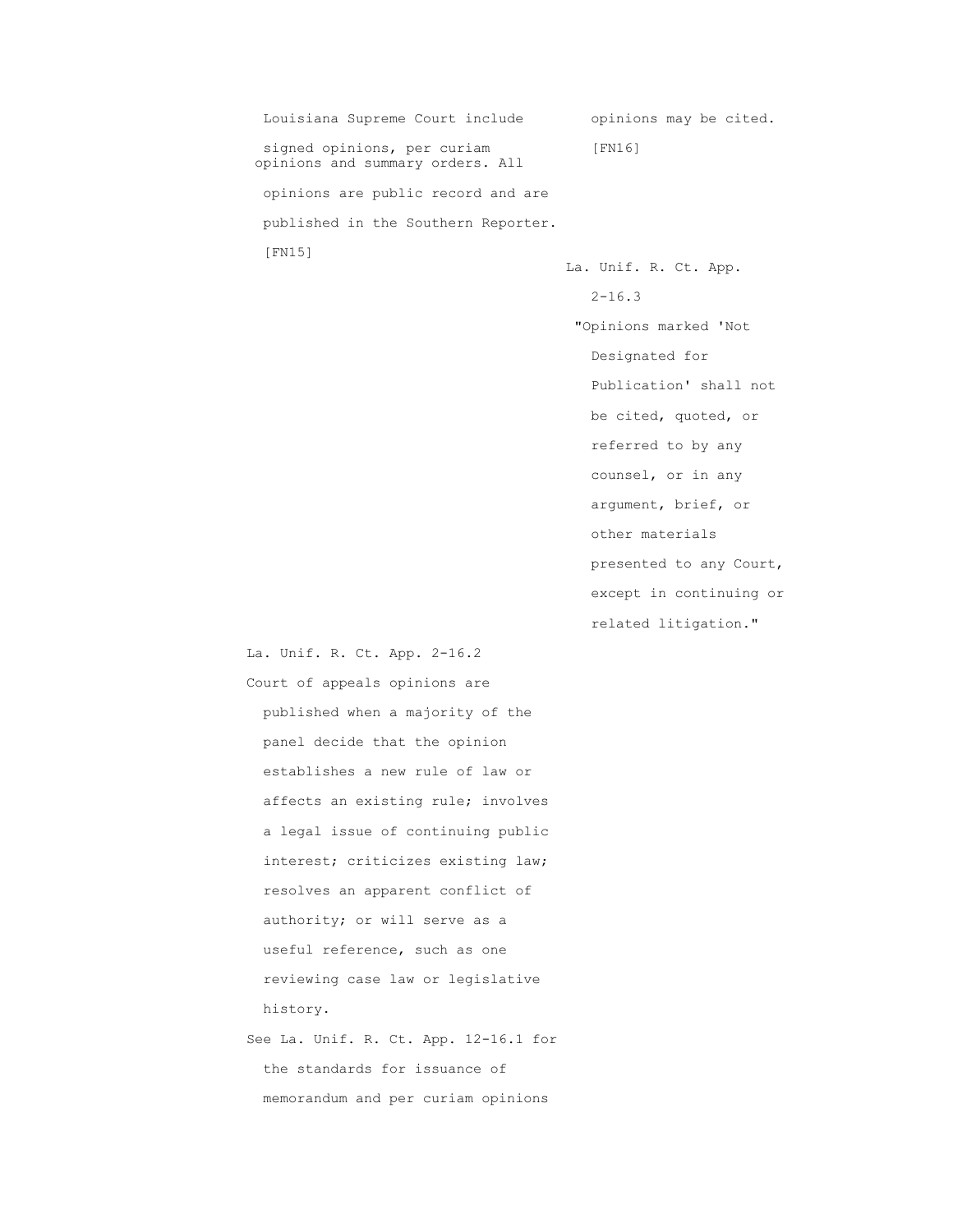| Maine    | 4 Me. Rev. Stat. Ann. § 702                                  | Admin. Orders Sup. Jud.   |
|----------|--------------------------------------------------------------|---------------------------|
|          |                                                              | Ct.--New Citation Form,   |
|          |                                                              | 8/20/1996                 |
|          | The reporter of decisions reports                            | "Memorandum Decisions and |
|          | cases at his discretion, under the                           | Summary Orders shall      |
|          | supervision of the chief justice of                          | not be published in the   |
|          | the supreme judicial court.                                  | Atlantic Reporter and     |
|          |                                                              | shall not be cited as     |
|          |                                                              | precedent for a matter    |
|          |                                                              | addressed therein."       |
|          |                                                              |                           |
| Maryland | Md. Cts. & Jud. Proceedings Code Ann. Md. R. App. Rev. 8-114 |                           |
|          | $$13-203$ (2000)                                             |                           |
|          | The state reporter prepares reports An unreported opinion of |                           |
|          | of cases designated for publication                          | the court of appeals or   |
|          | by the court of appeals and the                              | court of special          |
|          | court of special appeals.                                    | appeals is neither        |
|          |                                                              | precedent nor             |
|          |                                                              | persuasive authority,     |
|          |                                                              | but may be cited in       |
|          |                                                              | either court for other    |
|          |                                                              | purposes. In any other    |
|          |                                                              | court, an unreported      |
|          |                                                              | opinion of either court   |
|          |                                                              | may be cited only when    |
|          |                                                              | relevant under the        |
|          |                                                              | doctrine of the law of    |
|          |                                                              | the case, res judicata,   |
|          |                                                              | or collateral estoppel,   |
|          |                                                              | in a criminal action or   |
|          |                                                              | related proceeding        |
|          |                                                              | involving the same        |
|          |                                                              | defendant, or in a        |
|          |                                                              |                           |

as well as full opinions.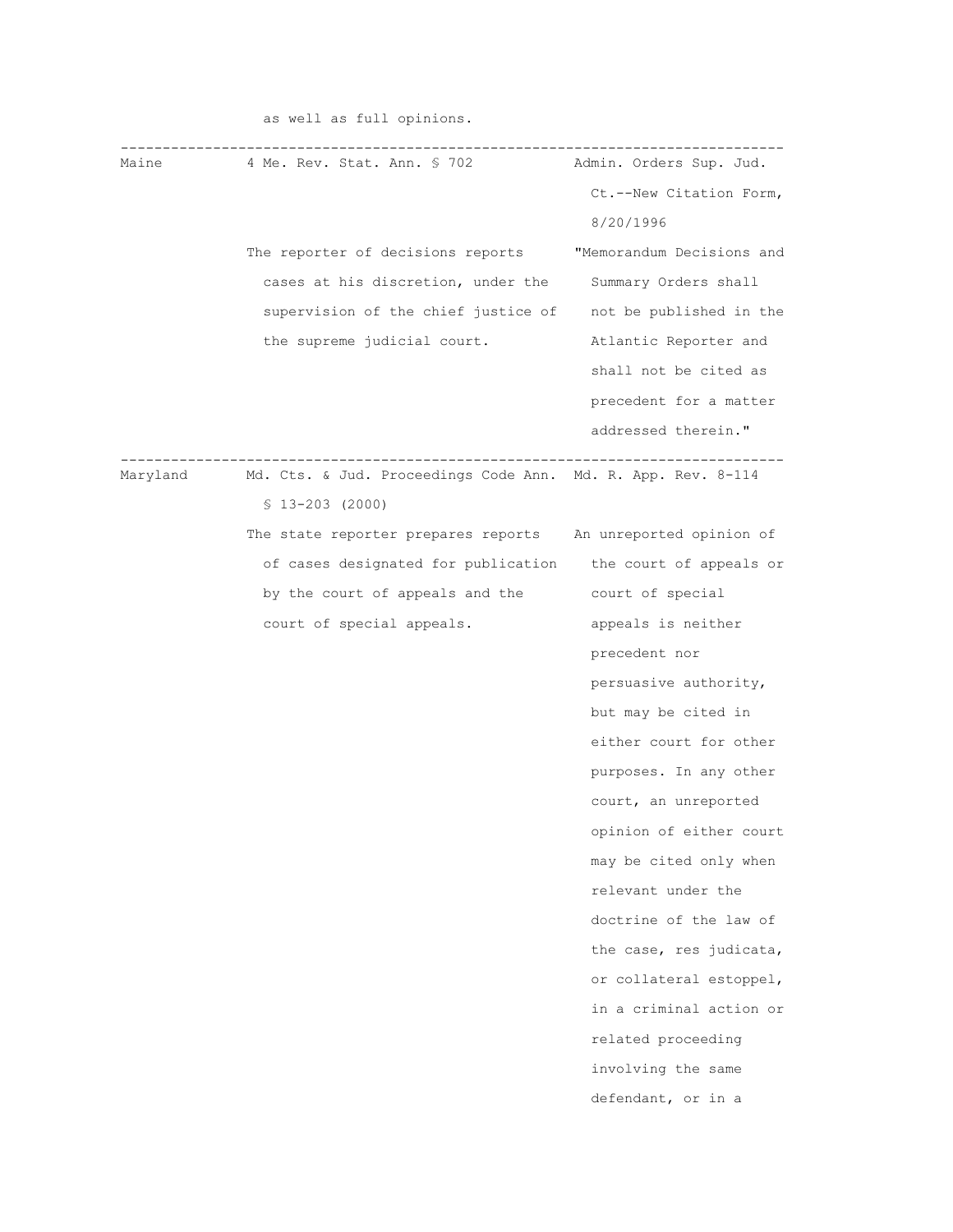disciplinary action

involving the same

respondent.

 Md. R. App. Rev. 8-113 The court of special appeals designates for publication only those opinions that have substantial general interest as precedent.

 ------------------------------------------------------------------------------- Massachusetts Mass. Ann. Laws ch. 221 \$ 64 Lyons v. Labor Relations

 Commn., 476 N.E.2d 243 (Mass. App. 1985). "This court's summary decisions pursuant to Rule 1:28 of the Appeals Court ... are without precedential value and may not be relied upon or cited as authority in unrelated cases ... [T]he so called summary decisions, while binding on the parties, may not disclose fully the facts of the case or the rationale of the panel's decision .... Summary decisions, although open to public examination, are directed to the parties and to the tribunal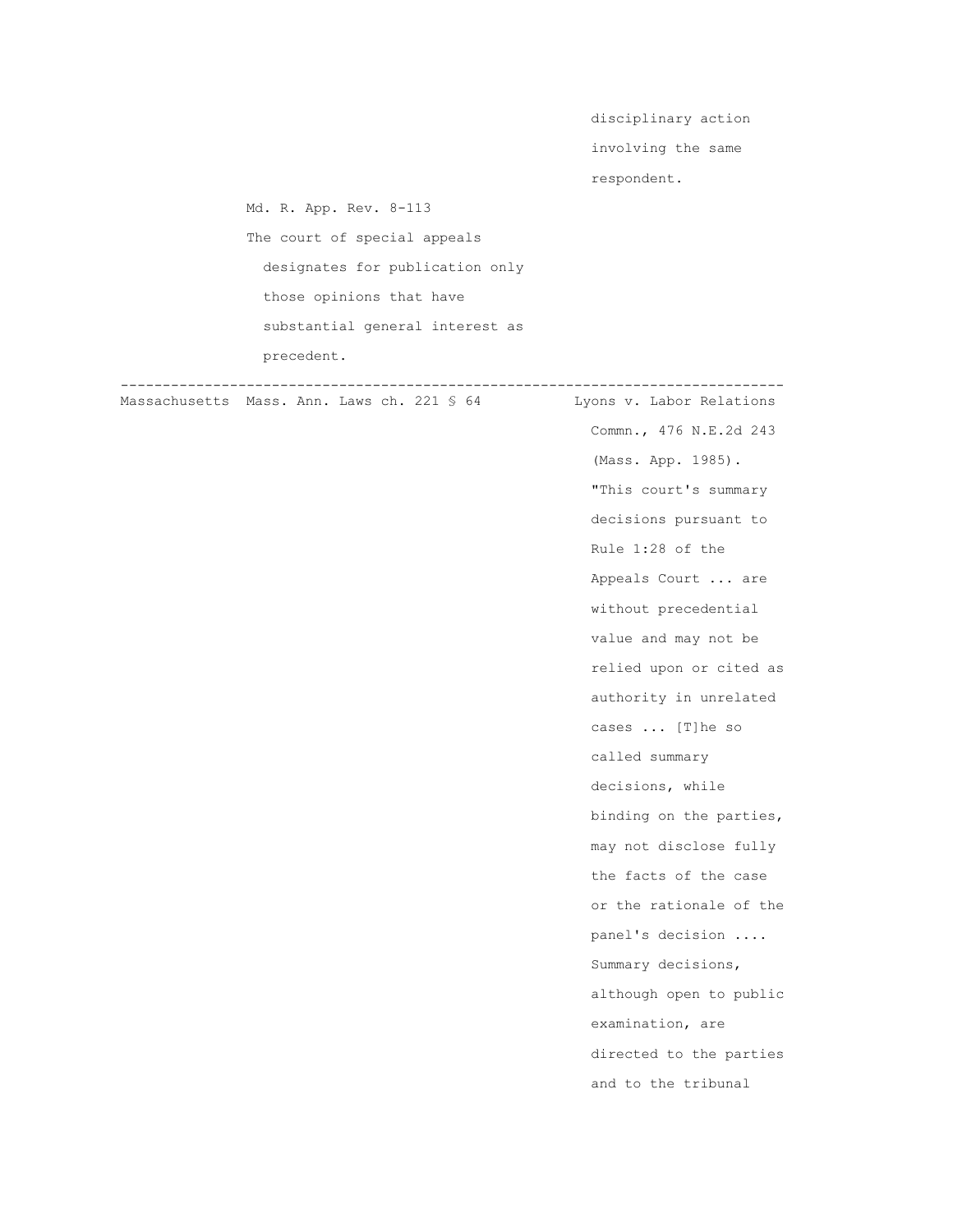which decided the case, that is, only to persons who are cognizant of the entire record."

 The reporter of the supreme judicial court has discretion to report the cases more or less at large according to their relative importance.

Mass. Ann. Laws ch. 211A § 9 All decisions of the appeals court shall be in writing, except that in appropriate cases an order, direction, judgment, or decree may be entered without stating reasons. The reporter of decisions publishes opinions of the appeals court.

Mass. App. Ct. R. 1:28

The court may affirm, modify or A recent case, Horner reverse the lower court's action by v.Boston Edison Co., written order upon determination 695 N.E.2d 1093 (Mass. that no substantial question of law App. 1998) affirms this is presented by the appeal or that principle, stating, "We no clear error of law was have never suggested committed.  $t$  that summary decisions

 of this court issued pursuant to rule 1:28 ... may be relied upon or cited as authority in other cases. In fact, we reached the opposite conclusion in at least two other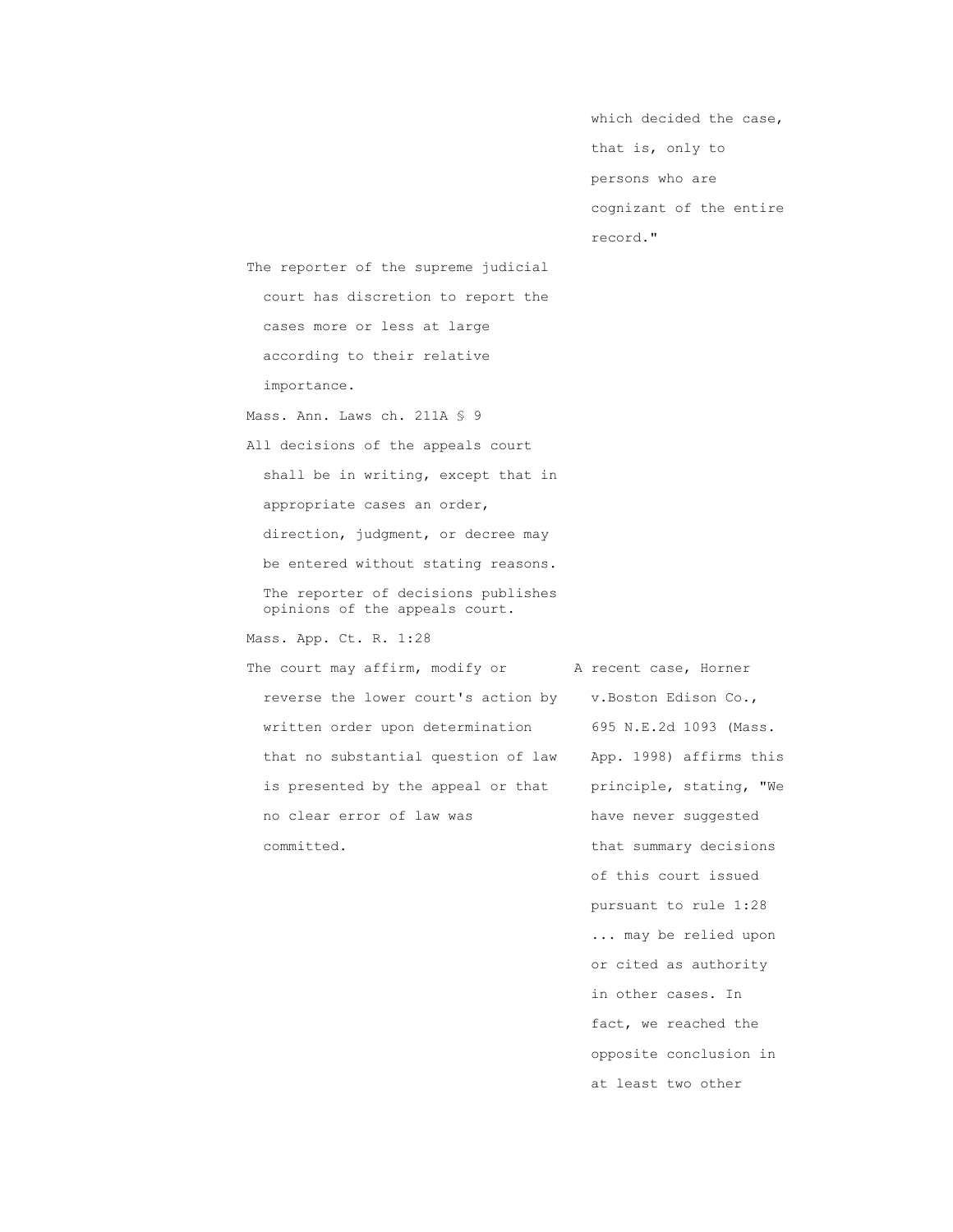cases." Id. n. 7. ------------------------------------------------------------------------------- Michigan All supreme court opinions and orders Mich. Ct. R. 7.215(C) are published. [FN17] An unpublished opinion is not binding precedent under the rule of stare decisis, but may be cited if a copy is provided to the court and to opposing parties. A published opinion of the court of appeals has precedential effect under the rule of stare decisis. The decision of the set of the set of the set of the set of the set of the set of the set of the set of the set of the set of the set of the set of the set of the set of the set of the set of the set of the set of Mich. Ct. R. 7.215(A)-(B) Court of appeals opinions must be written in the form of a signed opinion, a per curiam opinion, or a memorandum opinion. Memorandum opinions are not published; per curiam opinions are not published; per curiam opinions are not published unless one of the deciding judges directs the reporter to do so. Circumstances when an opinion must be published include if it establishes a new rule of law, construes a constitutional or statutory provision or court rule, affects or criticizes existing law, extends existing law in a new factual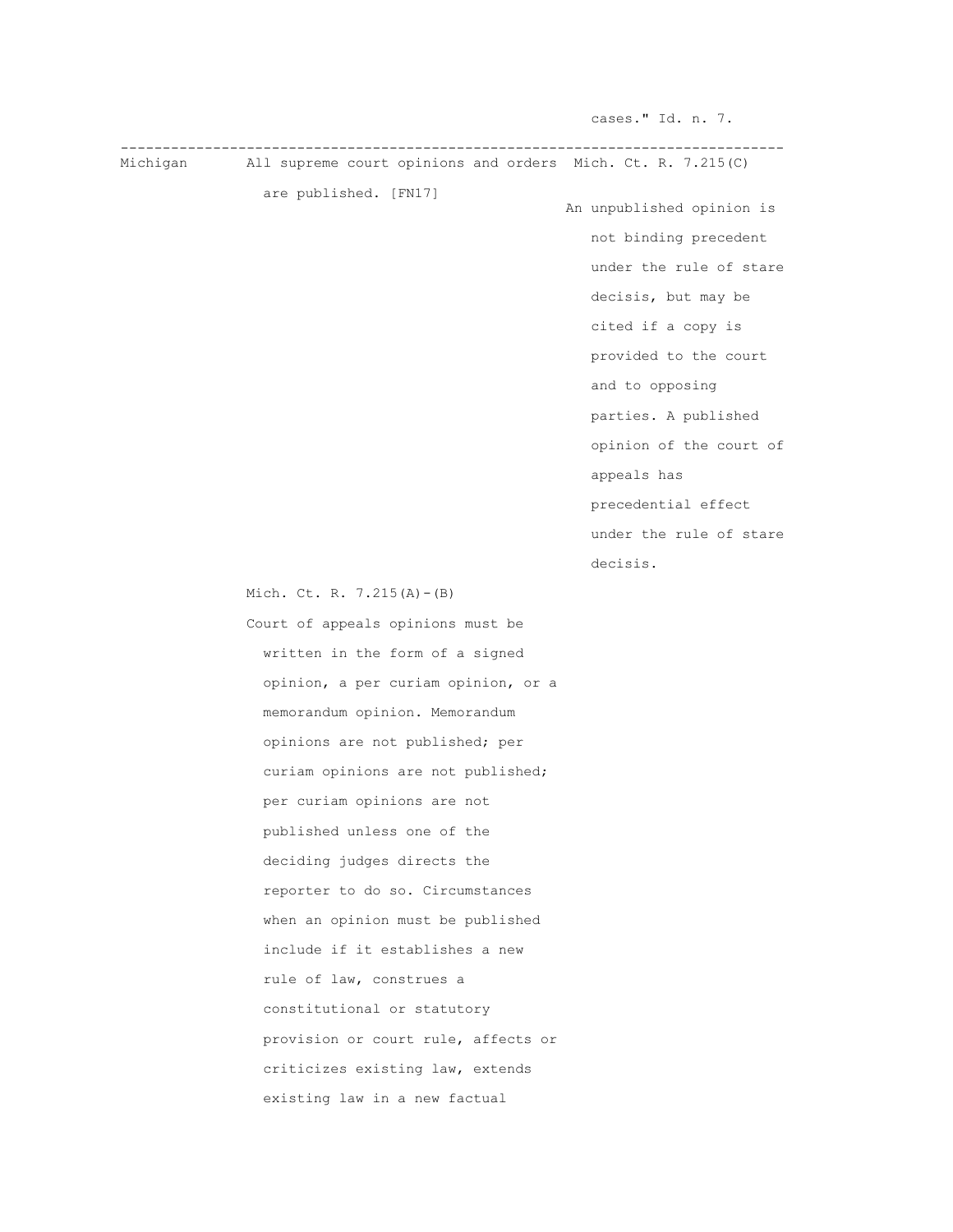context, reaffirms a legal principle or creates or resolves an apparent conflict of authority. Rule 7.215(A) was amended by Mich. Sup. Ct. Order 99-35, 99-56 issued December 13, 2000, and effective April 1, 2001. Prior to this amendment, publication of a per curiam or memorandum opinion required a majority of the judges to direct its publication. ------------------------------------------------------------------------------- Minnesota All supreme court opinions are Minn. R. Civ. App published. [FN18] 136.01(b) "Unpublished opinions and order opinions are not precedential except as law of the case, res judicata or collateral estoppel, and may be cited only as provided in Minn. Stat. § 480A.08, subd. 3." Minn. R. Civ. App. P. 136.01 Court of Appeals dispositions may be in the form of published, unpublished or order opinions. Minn. Stat. Ann. § 480A.08(3)(c) Minn. Stat. Ann. § 480A.08(3) The court of appeals publishes only Unpublished opinions are those decisions that establish a not precedential except new rule of law, overrule a as law of the case, res previous court of appeals' decision judicata or collateral not reviewed by the supreme court, estoppel. Unpublished provide important procedural opinions may be cited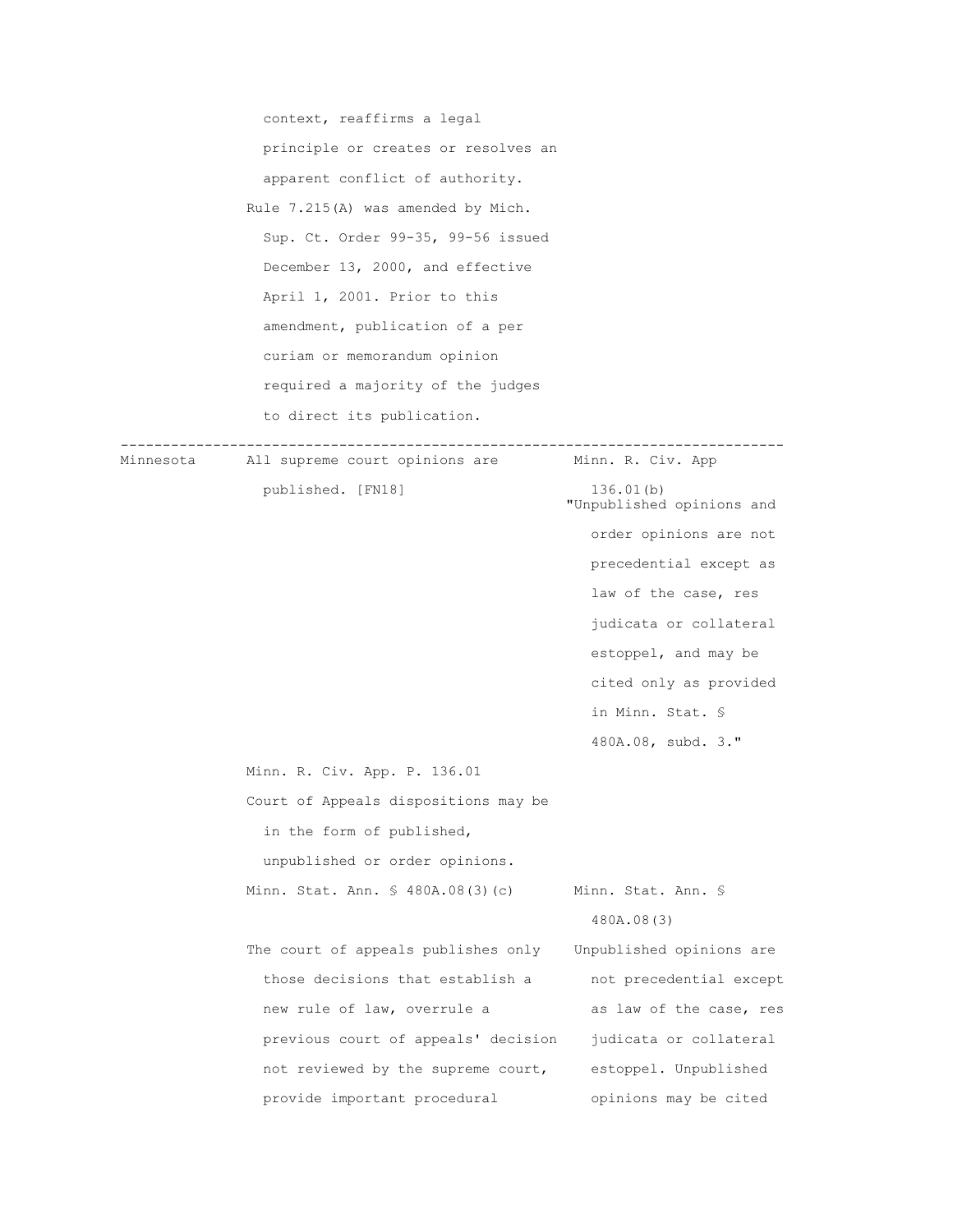guidelines in interpreting statutes if copies are provided or administrative rules, involve a to all parties. significant legal issue, or that would significantly aid in the administration of justice.

 This rule is restated in Minn. Ct. App. Spec. R. of Prac. 4.

This rule is restated in Minn. Ct.

-------------------------------------------------------------------------------

App. Spec. R. of Prac. 4.

Mississippi Miss. R. App. P. 35-A(a); Miss. R. Miss. R. App. P. 35-A(b);

App. P. 35-B(a) Miss. R. App. P.

 The supreme court or court of appeals "Opinions in cases "may write opinions on all cases decided prior to the heard by that Court and shall effective date of this publish all such written opinions. rule [Nov. 1, 1998] In cases where the judgment of the which have not been trial court is affirmed, an opinion designated for will be written in all cases where publication shall not the ... Court assesses damages for be cited, quoted or a frivolous appeal and in other and referred to by any cases if a majority of the justices court or in any deciding the case determine that a argument, brief or written opinion will add to the other materials value of the jurisprudence of this presented to any court state or be useful to the parties except in continuing or or to the trial court." related litigation upon

 $35-B(b)$  an issue such as res judicata, collateral estoppel or law of the case." The case of the case of the case of the case of the case of the case of the case of the case of the case of the case of the case of the case of the case of the case of the case of the case of the case of the case of

See Miss. R. App. P. 35-A(c) and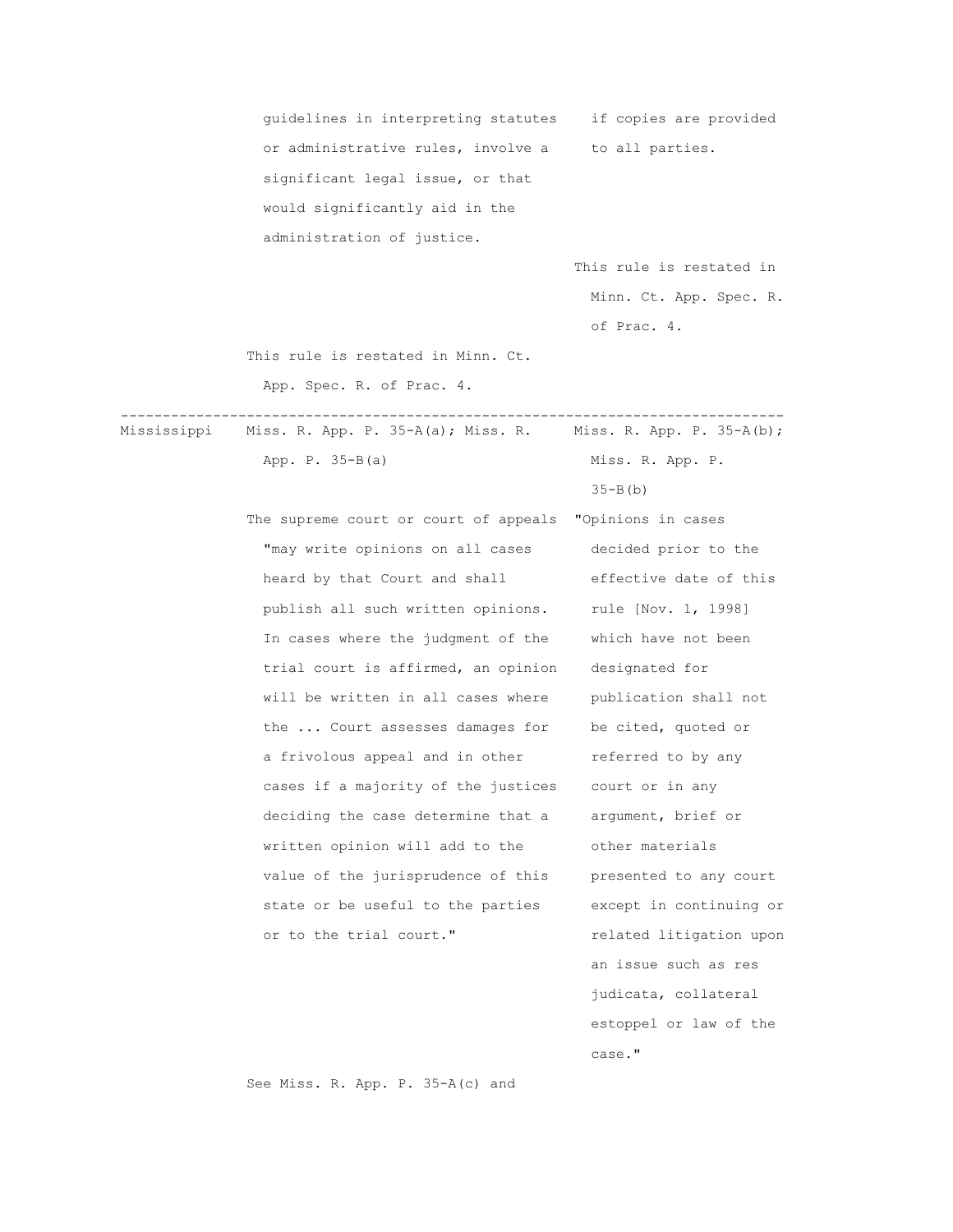Miss. R. App. P. 35-B(d) for standards on per curiam affirmance without formal opinion when an opinion would have no precedential value.

-------------------------------------------------------------------------------

-------------------------------------------------------------------------------

 State Publication Standards Citation Rule ------------------------------------------------------------------------------- Missouri Mo. Sup. Ct. R. 84.16(b) Mo. Sup. Ct. R.

> In the supreme court and the court of "A written statement appeals, when all judges in a case agree may be attached to to affirm and believe that an opinion the memorandum would have no precedential value, and decision or disposition may be by memorandum decision written order or written order. A memorandum decision or setting out the written order may be entered when the basis for the appellate court unanimously determines court's decision. that any of the following circumstances The statement exists and is dispositive: the trial court shall be judgment is supported by substantial unanimous, shall evidence and is based on findings that are not constitute a not clearly erroneous, the evidence formal opinion of sufficiently supports a jury verdict, an the court, shall administrative agency order is supported not be reported, by the evidence, or no error of law and shall not be appears. The cited or otherwise

 used in any case before any court."

84.16(b)

 See Mo. Sup. Ct. R. 30.25 for the rule governing summary orders in criminal cases.

Montana Mont. Code Ann. § 3-2-601

-------------------------------------------------------------------------------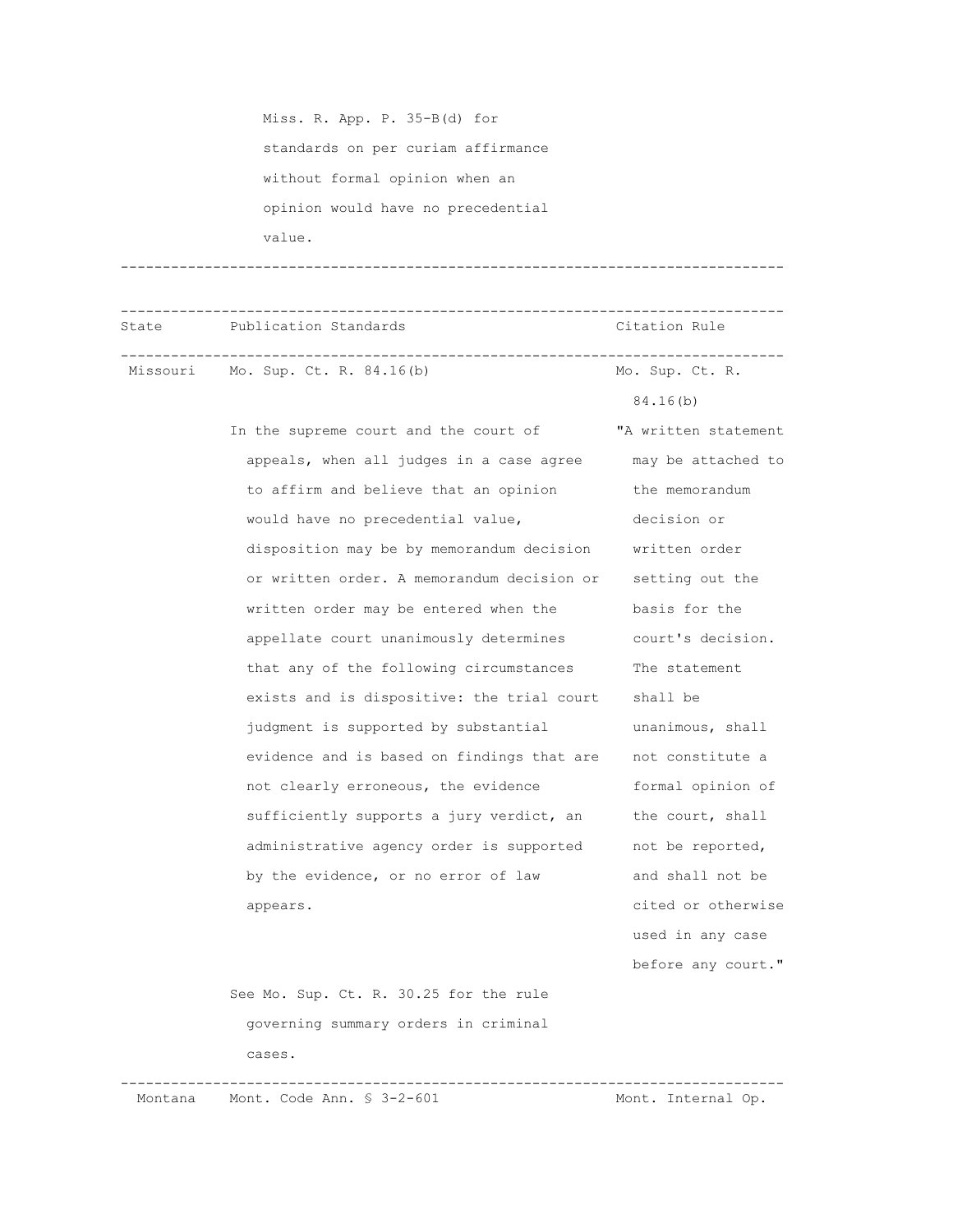|           | All decisions of the supreme court must be |
|-----------|--------------------------------------------|
|           | in writing, stating the grounds of the     |
| decision. |                                            |

Appeals disposed of under this section shall not be citeable as precedent but shall be filed as a public document with the clerk, and shall be reported by result only.

 $R. \S I(c)$ 

Mont. Internal Op. R. § I(c)

 Appeals that present no constitutional issues or issues of first impression, or do not establish new precedent, modify existing precedent, or, in the opinion of the court, will not provide future guidance for citation purposes, may be classified by the court as noncitable opinions. Such decisions will not include a detailed statement of facts or law.

 ------------------------------------------------------------------------------- Nebraska Neb. Sup. Ct. R. 2(E)(1); Neb. Sup. Ct. R.

 $12$  9(C)(4) The supreme court and court of appeals **"Nebraska cases**  prepare written opinions in cases believed shall be cited by to require explanation or believed to have the state reports, precedential value. but may include

 citation to such other reports as may contain such cases." The implication is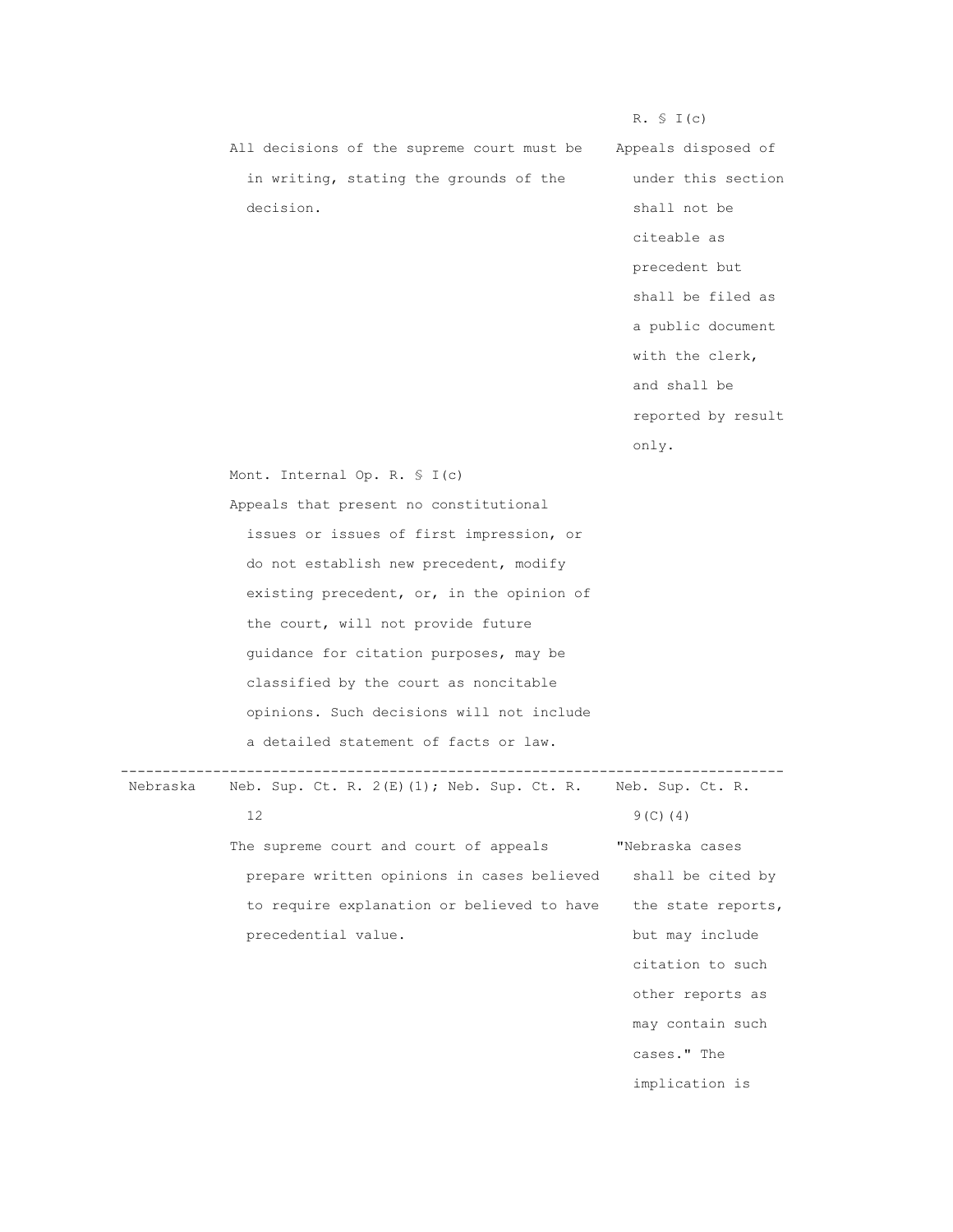that only reported cases may be cited. Some Nebraska Supreme Court cases may be disposed of by summary disposition under Neb. Sup. Ct. R. 7.

Neb. Rev. Stat. § 24-208

The supreme court reports decisions which Neb. Sup. Ct. R. reverse or modify a district court  $2(E)(4)-(5)$  judgment, and other decisions which determine or modify any previously unsettled or new and important question of law, or construe any provision of the constitution or a statute not construed before, and other decisions deemed interesting or important.

> Court of appeals opinions which have been designated "For Permanent Publication" are precedential and may be cited in any court; other opinions and memorandum opinions may be cited only when related by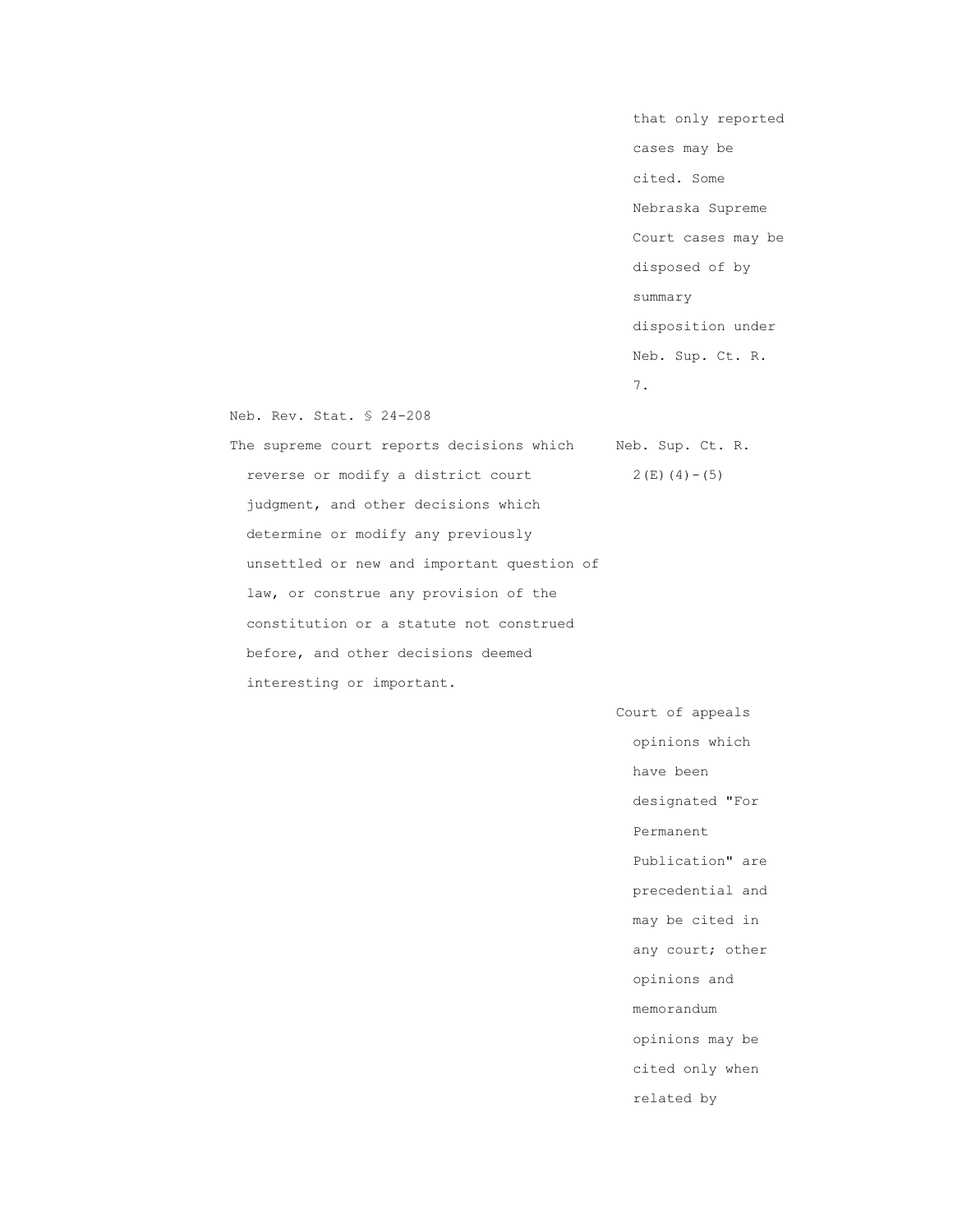identity between the parties or the causes of action. Neb. Rev. Stat. § 24-1104(1) Court of appeals decisions are issued in the form of an order that may be accompanied by a memorandum opinion. Memorandum opinions are not published unless ordered by the court. Neb. Rev. Stat. § 24-1104(2) provides criteria for determining when memorandum opinions are appropriate. ------------------------------------------------------------------------------- There are no established rules governing when an opinion is written. Opinions are published; dispositions that are not published are framed as orders. [FN19] Unpublished opinions are not allow the contract of the contract of the contract of the contract of the contract of the contract of the contract of the contract of the contract of the contract of the contract of the contract of the contract of precedential and may not be cited as legal authority except when relevant under the doctrines of law of the case, res judicata or collateral estoppel or relevant in a criminal or disciplinary proceeding affecting the same individual.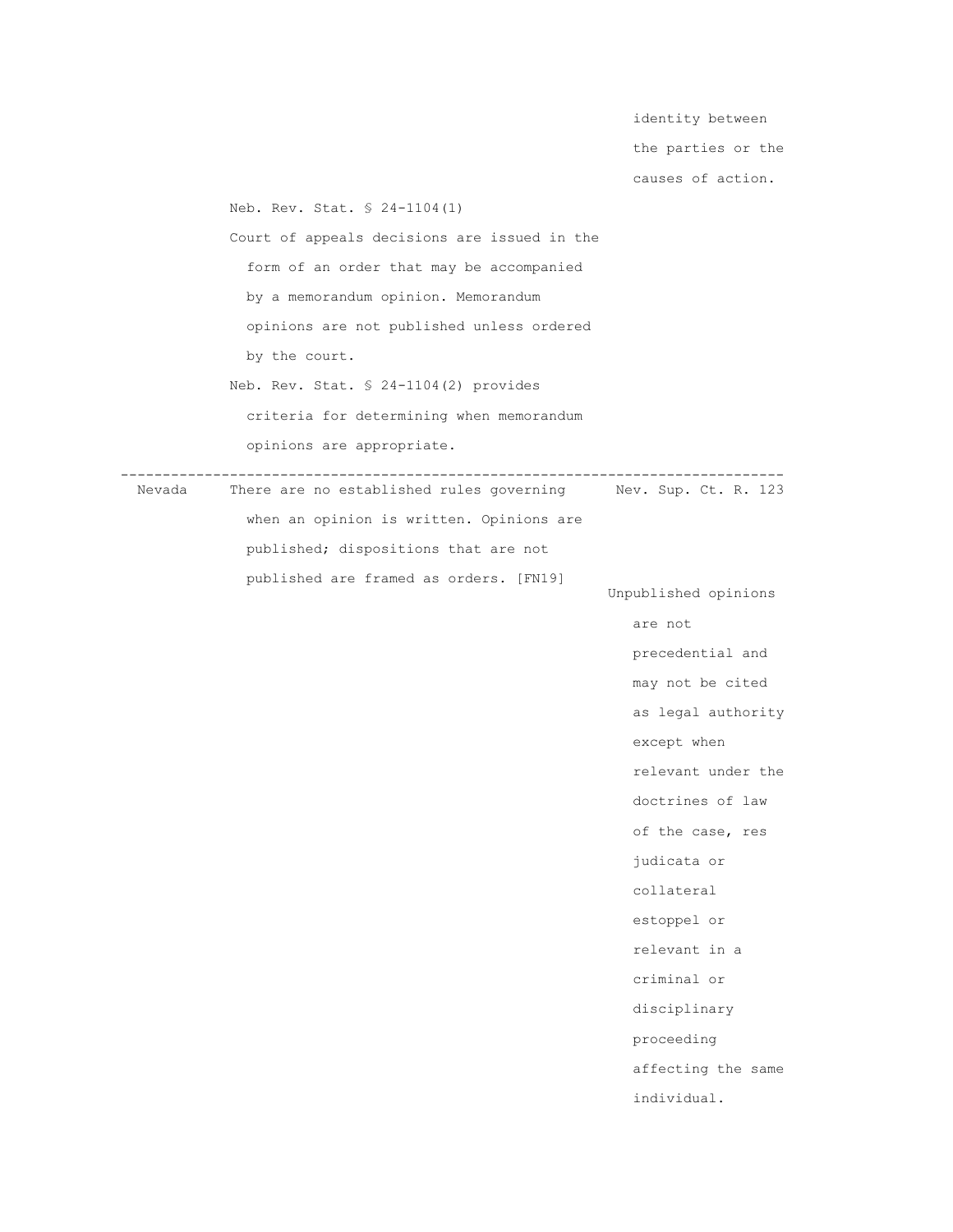Nev. Rev. Stat. §

2.160

"All opinions and decisions rendered by the

supreme court shall be in writing ...."

 ------------------------------------------------------------------------------- New N.H. Sup. Ct. R. 25(1)

Hampshire 25(5)

The supreme court may dispose of cases **"Cases summarily**  summarily. An order of summary affirmance disposed of under may be entered in those circumstances when this rule shall no substantial question of law exists and not be regarded as the court does not disagree with the establishing result below, the opinion of the lower precedent or be court identifies and discusses the issues cited as presented and the supreme court does not authority." disagree with them, or no substantial question of law is presented in an administrative agency appeal and the court does not find the decision unjust or unreasonable, or for other just cause, in which case a succinct statement of the reason for affirmance must be included. An order of summary dismissal or summary reversal for just cause must also contain a succinct statement of the reason for dismissal or reversal.

New Jersey N.J. R. Gen. App. 1:36-2 N.J. R. Gen. App.

 All opinions of the supreme court are Unpublished opinions published unless the court directs do not constitute otherwise. Appellate division opinions are precedent and are published only when the issuing panel not binding on any directs their publication. Publication court. Unpublished guidelines for opinions include whether opinions may be

-------------------------------------------------------------------------------

1:36-3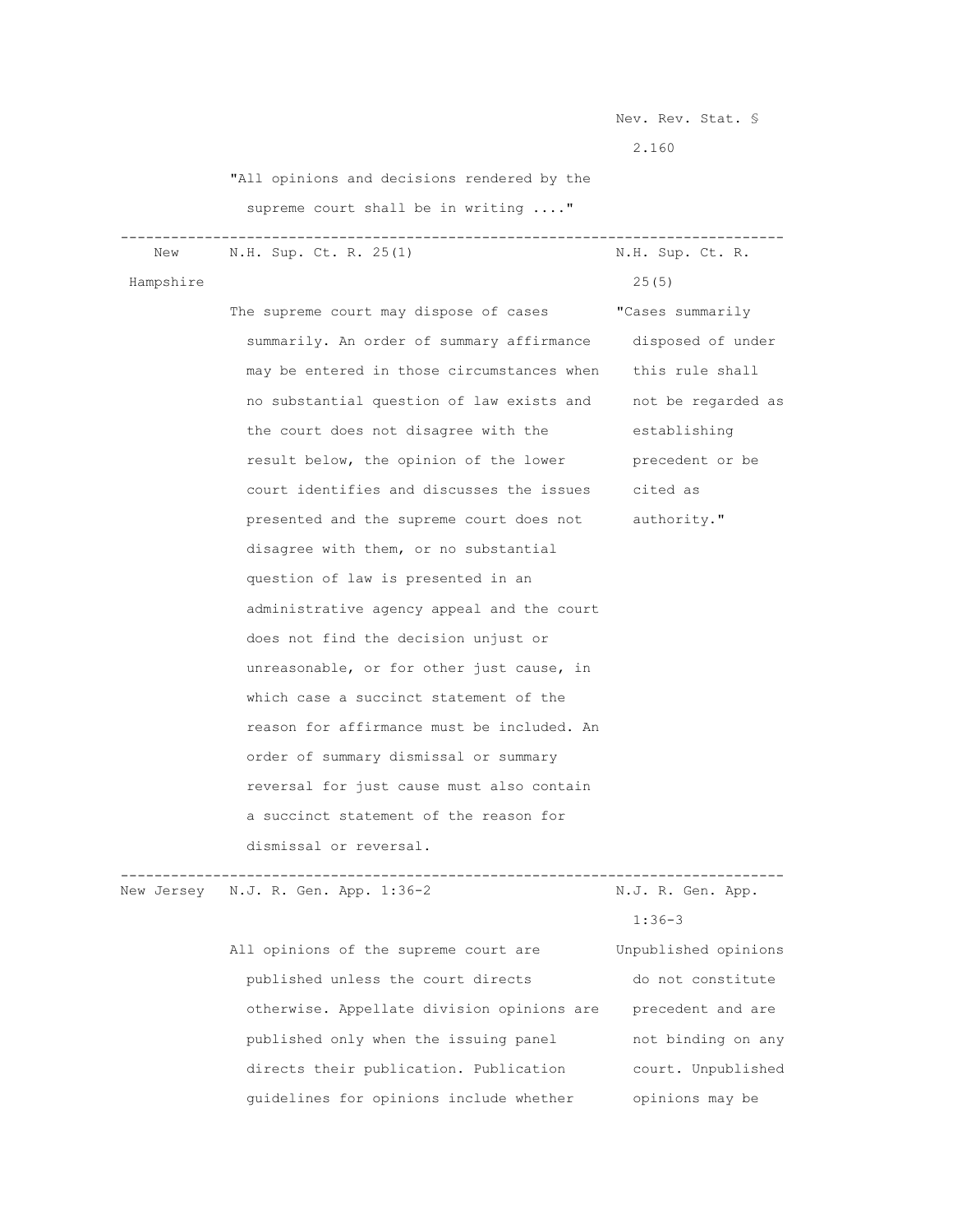the decision involves a substantial cited for purposes question of U.S. or N.J. constitutional of res judicata, law, determines a new and important collateral question of law, affects or criticizes estoppel, the existing law, determines a substantial single controversy question with no N.J. case law after Sept. doctrine, or any 15, 1948, is of continuing public other similar interest, resolves an apparent conflict or principle of law authority, or contributes significantly to only. legal literature.

 N.J. Ct. R. 2:11-3(e)(1)-(2) sets out the guidelines for affirmance without opinion in civil, criminal, quasi-criminal, and juvenile appeals.

 ------------------------------------------------------------------------------- New Mexico N.M. R. App. P. 12-405  $12-405(C)$ All formal opinions of the appellate court "An order, decision, are published. A formal opinion is not or memorandum always necessary. An order, decision, or opinion, because memorandum opinion is appropriate when the it is unreported issues have previously been decided by the and not uniformly supreme court or court of appeals; the available to all issue is disposed of by the presence or parties, shall not absence of substantial evidence; a statute be published nor or court rule is controlling; the asserted shall it be cited error is not prejudicial; or the issues as precedent in are manifestly without merit. The many court." This rule applies to both the supreme court and the court of appeals. N.M. R. App. P. 12-101. ------------------------------------------------------------------------------- New York N.Y. CLS Jud. § 431

 court rule or statute and the statute of the statute of the statute of the statute of the statute of the statute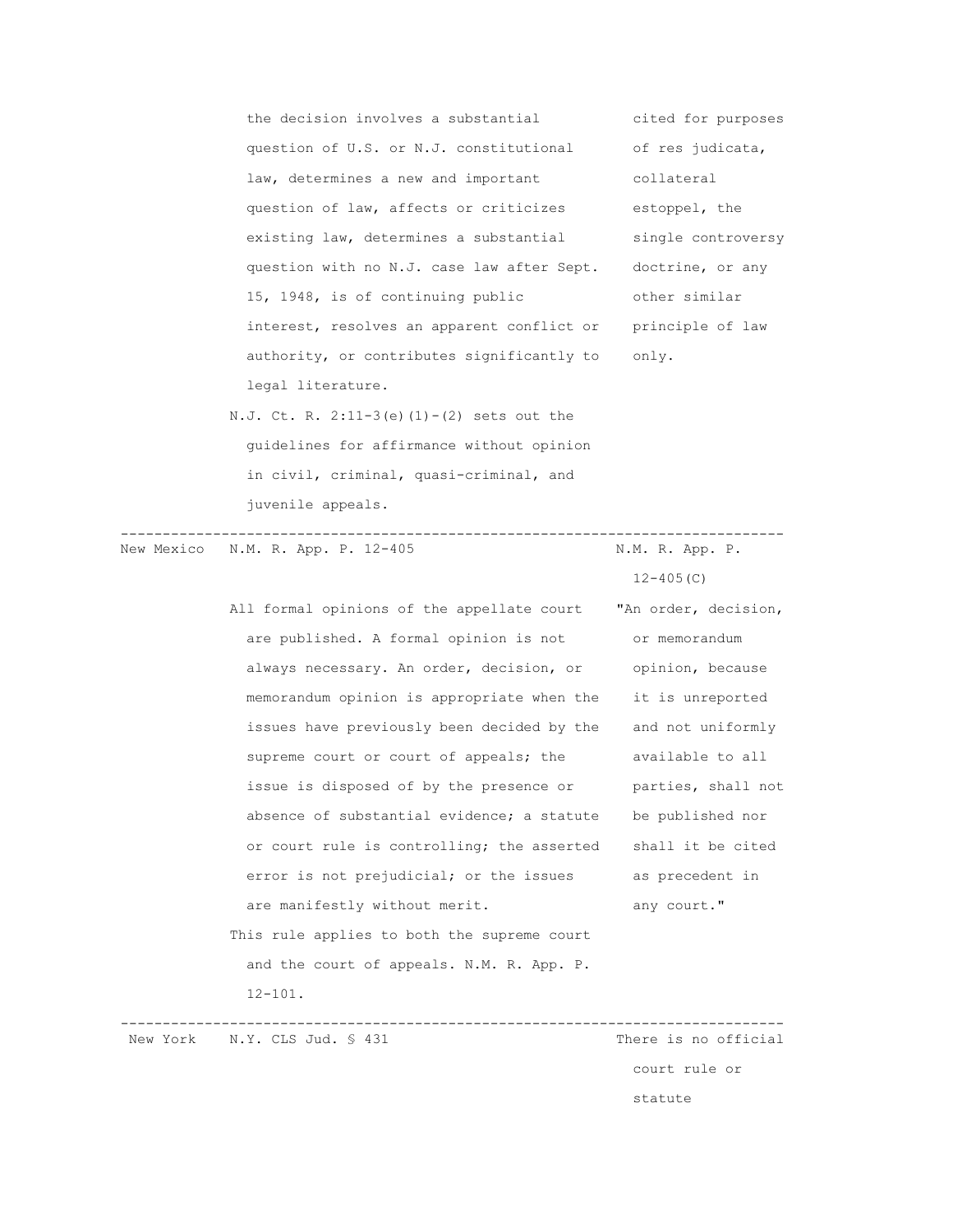|          |                                                           | prohibiting         |
|----------|-----------------------------------------------------------|---------------------|
|          |                                                           | citation of         |
|          |                                                           | unpublished         |
|          | The Law Reporting Bureau is required to                   | opinions. [FN21]    |
|          | publish every opinion, memorandum, and                    |                     |
|          | motion transmitted to it by the court of                  |                     |
|          | appeals and the appellate divisions. The                  |                     |
|          | state reporter also selectively publishes                 |                     |
|          | appellate term and trial court opinions in                |                     |
|          | the Miscellaneous Reports. [FN20]                         |                     |
| North    | All supreme court opinions are published, N.C. R. App. P. | ------------        |
| Carolina | some as per curiam orders. [FN22]                         | $30(e)$ (3)         |
|          |                                                           | "A decision without |
|          |                                                           | a published         |
|          |                                                           | opinion is          |
|          |                                                           | authority only in   |
|          |                                                           | the case in which   |
|          |                                                           | such decision is    |
|          |                                                           | rendered and        |
|          |                                                           | should not be       |
|          |                                                           | cited in any other  |
|          |                                                           | case in any court   |
|          |                                                           | for any purpose,    |
|          |                                                           | nor should any      |
|          |                                                           | court consider any  |
|          |                                                           | such decision for   |
|          |                                                           | any purpose except  |
|          |                                                           | in the case in      |
|          |                                                           | which such          |
|          |                                                           | decision is         |
|          |                                                           | rendered."          |
|          | N.C. R. App. P. 30(e)(1)                                  |                     |

The Court of Appeals is not required to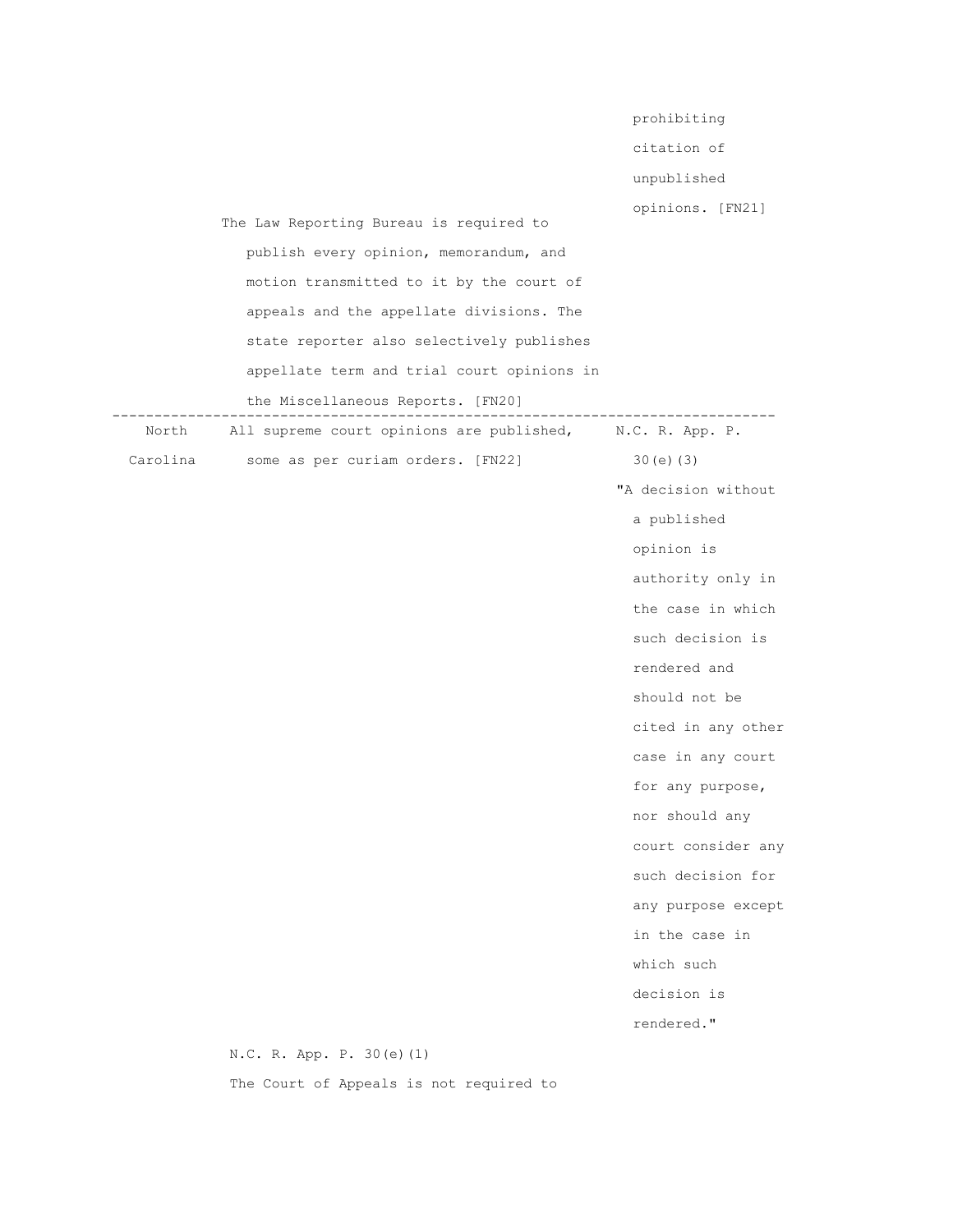publish an opinion in every decision. If the deciding panel determines that the appeal involves no new legal principles and that a published opinion would have no precedential value, it may direct that no opinion be published.

-------------------------------------------------------------------------------

North N.D. R. App. P. 35.1 Rule 35.1 summary Dakota dispositions may be cited as precedent. [FN24] The supreme court may affirm by summary opinion in any case in which no reversible error of law occurred and one of the following situations exists: the appeal is frivolous and completely without merit, the judgment of the trial court is based on findings of facts that are not clearly erroneous, the jury verdict is substantially supported by evidence, the trial court did not abuse its discretion, the administrative agency order is supported by a preponderance of the evidence, the summary judgment, directed verdict, or judgment on the pleadings is supported by the record, or a previous controlling appellate decision is dispositive of the appeal. The court may also reverse by summary opinion when a previous controlling appellate is dispositive. [FN23] -------------------------------------------------------------------------------

 ------------------------------------------------------------------------------- State Publication Standards Citation Rule ------------------------------------------------------------------------------- Ohio Ohio Sup. Ct. R. for Reporting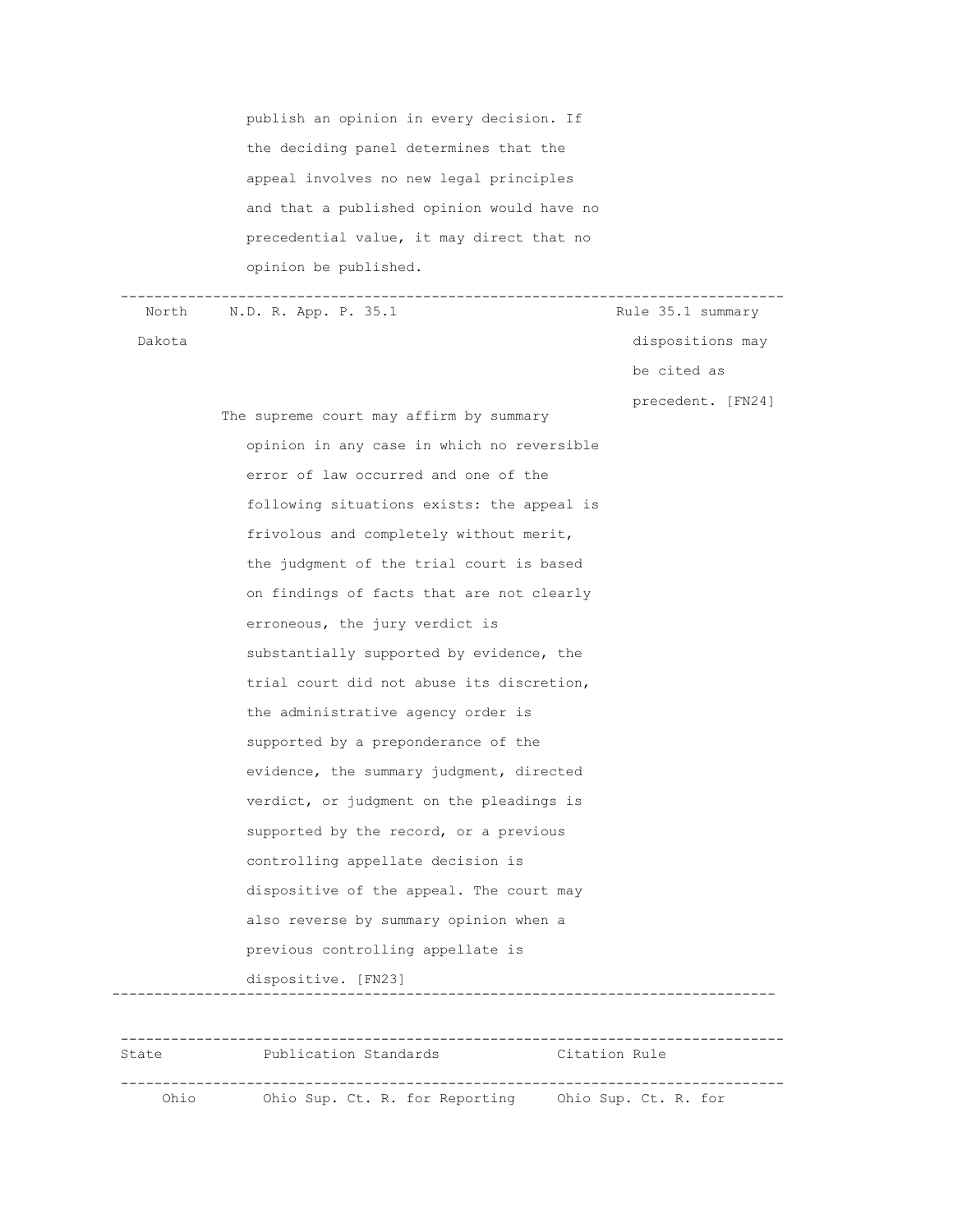Op. 1(A) Reporting Op. 2(G)

 All supreme court opinions are Unofficially published reported in the Ohio official opinions and unpublished reports.  $opinions$  of the courts of

 appeals may be cited as controlling authority in the judicial district in which they were decided when relevant under the doctrines of the law of the case, res judicata or collateral estoppel or in a criminal proceeding involving the same defendant. In all other situations, such opinions shall be considered persuasive authority. Opinions reported in the Ohio official reports are controlling authority for all purposes in the judicial district in which they were rendered unless and until each such opinion is reversed or modified by a court of competent jurisdiction.

 Ohio Sup. Ct. R. for Reporting Op. 2(F)

 A court of appeals opinion may be selected for official reporting if the supreme court reporter determines that the case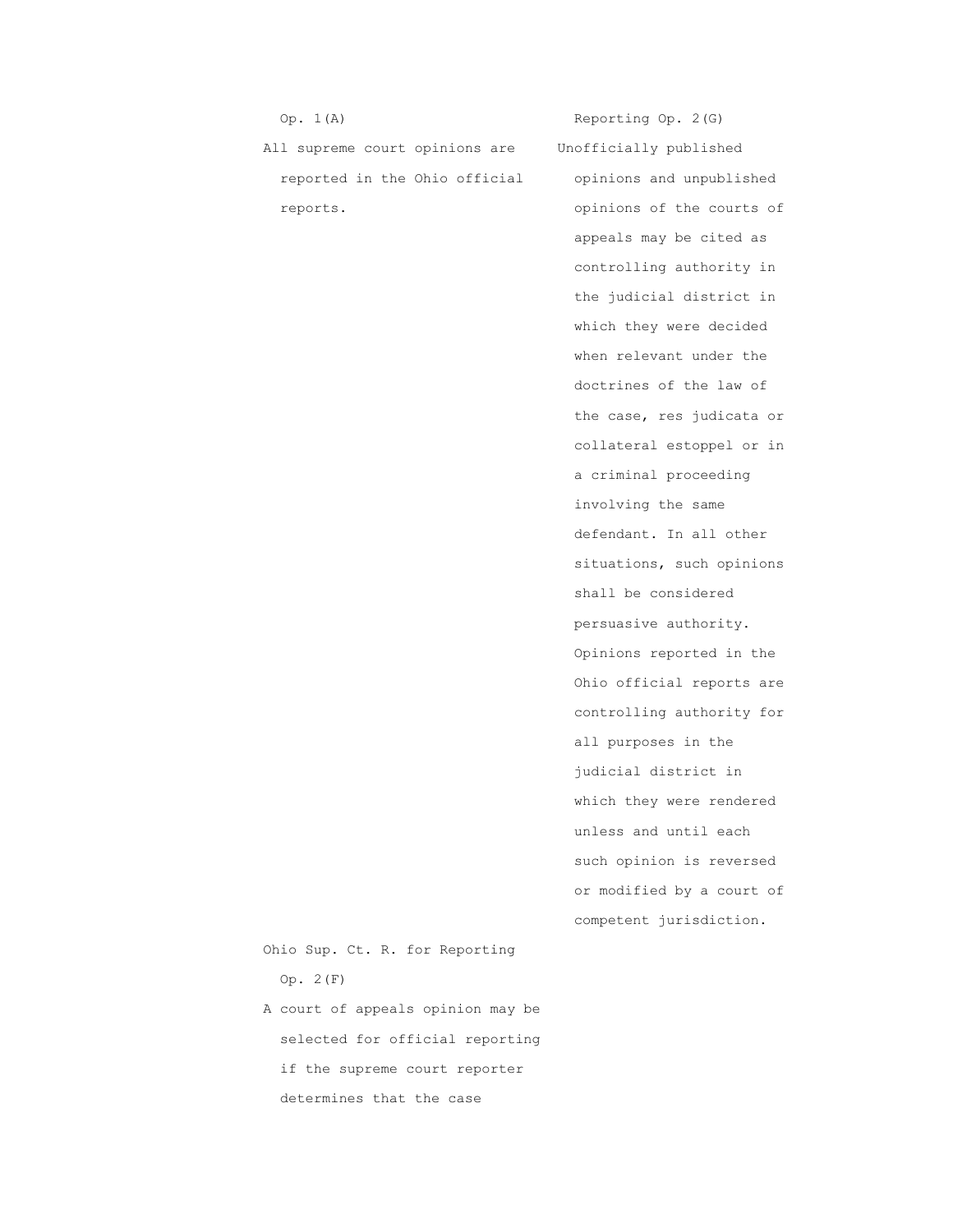contributes significantly to Ohio case law, and the court which heard the case certifies that it meets certain standards, which include establishing a new rule of law; affecting an existing rule; applying an established rule to significantly different facts; explaining, criticizing, or reviewing the history of an existing rule; creating or resolving a conflict of authority; or discussing factual or legal issues of significant public interest.

 ------------------------------------------------------------------------------- Oklahoma Okla. Sup. Ct. R. 1.200(a) Okla. Sup. Ct. R.

> Supreme court and court of civil Memorandum opinions, unless appeals opinions are issued in otherwise required to be memorandum form unless they published, are marked: establish, criticize or affect "Not for Official a rule of law, involve a legal Publication." These issue of continuing public opinions shall not be interest, apply an established considered as precedent rule to a novel fact situation, by any court or cited in resolve an apparent conflict, any brief or other, or contribute significantly except for purposes of with a historical legal review res judicata, collateral or description of legislative estoppel, or law of the history.  $\qquad \qquad \text{case. They shall neither}$

 be published in the unofficial or official

1.200(b)(5)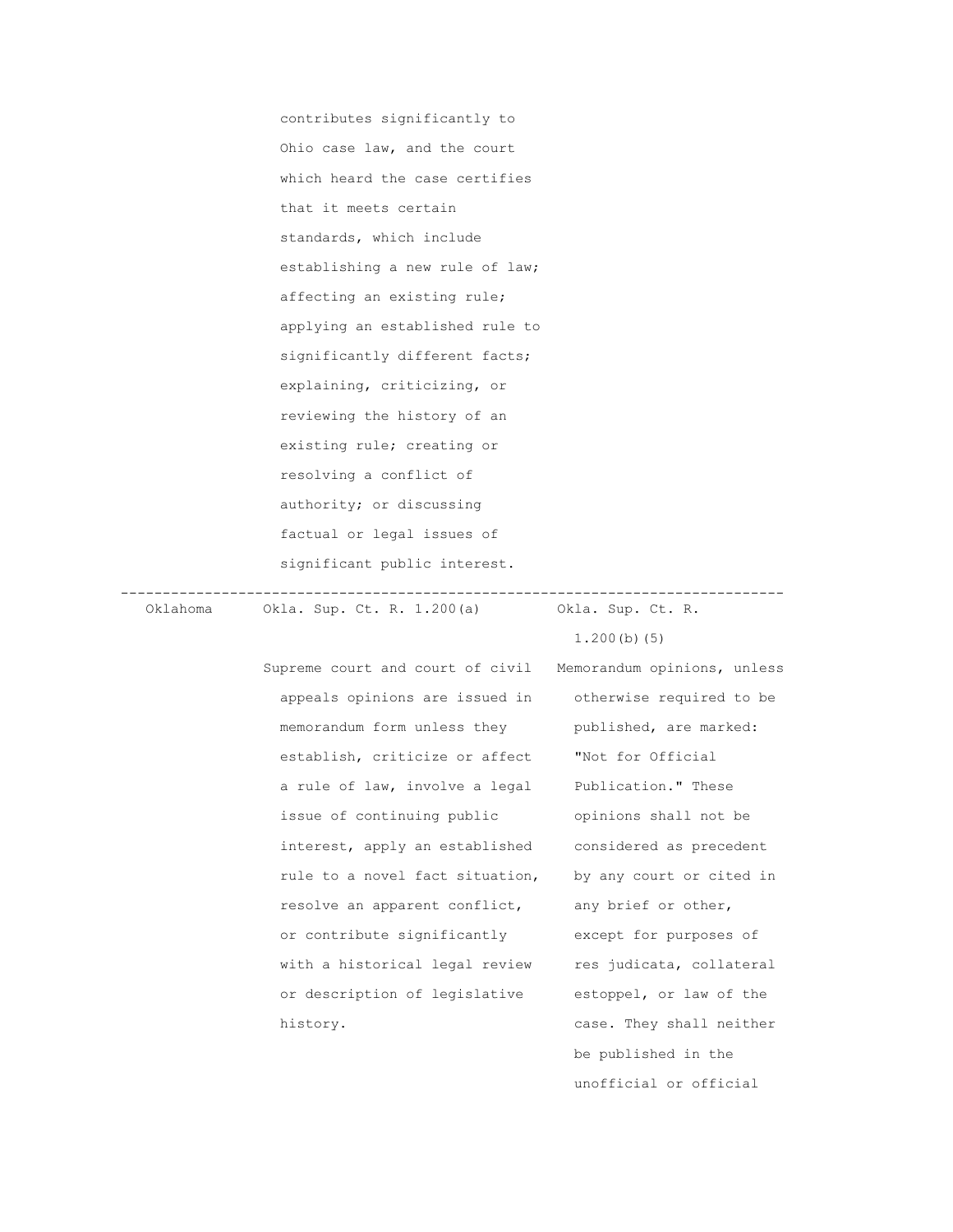reporter, nor on the Supreme Court World Wide Web site.

 Okla. Ct. Crim. App. R. 3.13(A) "Opinions may be by Summary Okla. Sup. Ct. R. Opinion form, memorandum or of 1.200(b)(6)-(8) governs such length and detail as the reporting of opinions and Court determines." [FN25] dispositions in the unofficial reporter, Oklahoma Bar Journal. Opinions designated "For Publication in O.B.J. Only" are not precedential. Okla. Ct. Crim. App. R. 3.5(C)(3) "In all instances, an unpublished opinion is not binding on this Court. However, parties may cite and bring to the Court's attention the unpublished opinions of this Court provided counsel states that no published case would serve as well the purpose of which counsel cites it ...." ------------------------------------------------------------------------------- Oregon Or. Rev. Stat. § 19.435 without opinion may be cited, but have no authority. [FN27]<br>Or. R. App. P. 5.20(5) The Supreme Court and the Court of Appeals may decide cases by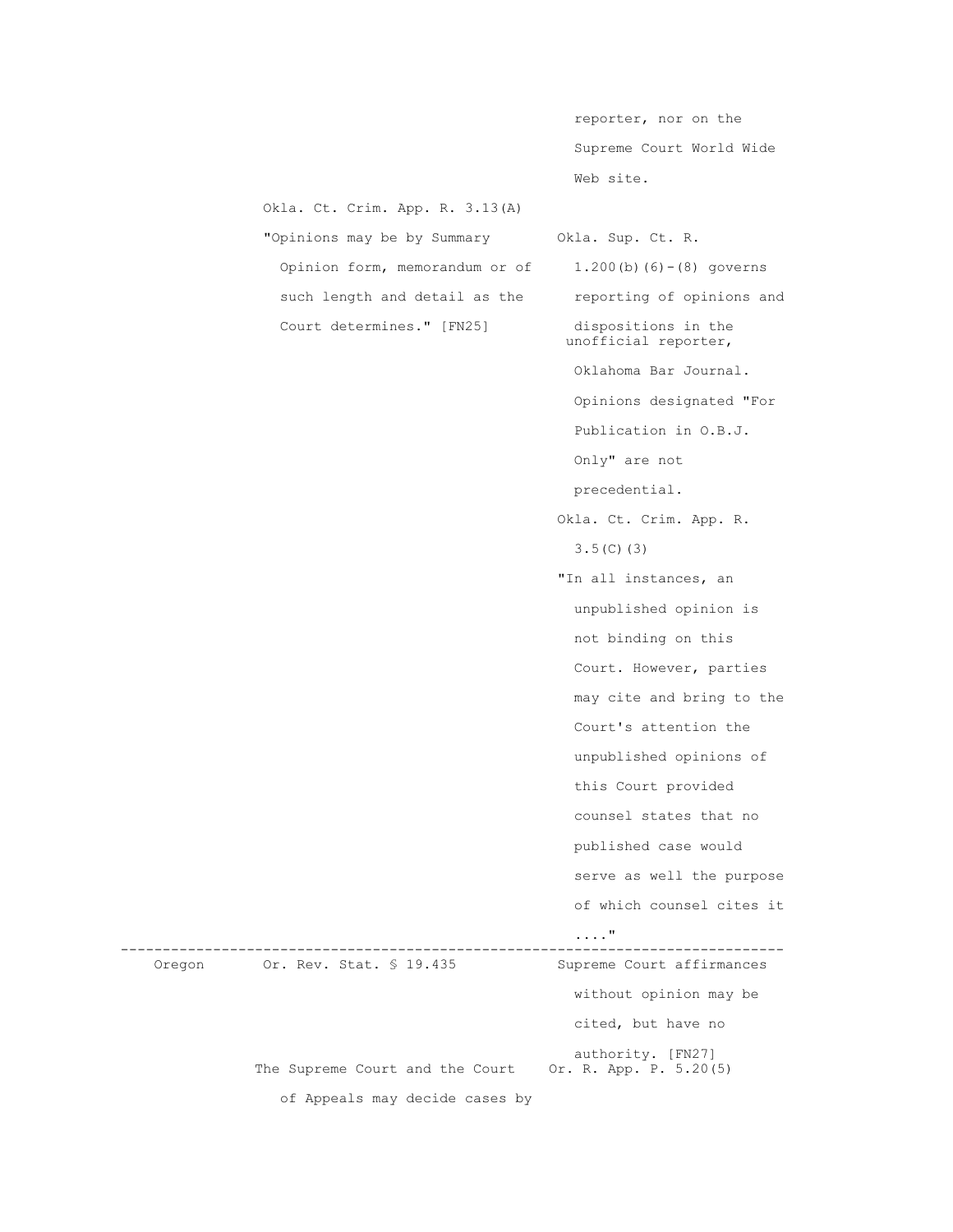memorandum decision. Full opinions are prepared only in those cases deemed proper by the court.

> "Cases affirmed without opinion by the Court of Appeals should not be cited as authority."

 All opinions, memorandum decisions, and orders are published. [FN26] Or. Ct. App. Internal Practices Forms of Decisions When the deciding judges agree on the result and agree that an opinion would have no precedential value, a case may be decided without opinion. Per curiam opinions are issued when the judges agree on the analysis and the result, the law is clear, and an extensive opinion is not needed. The court generally decides cases by signed opinion when an opinion would have precedential value because it involves a previously undecided issue of law or because it applies established law to new or "exceptionally illustrative" facts, issues of unusual public concern exist, or a summary statement of the reasons for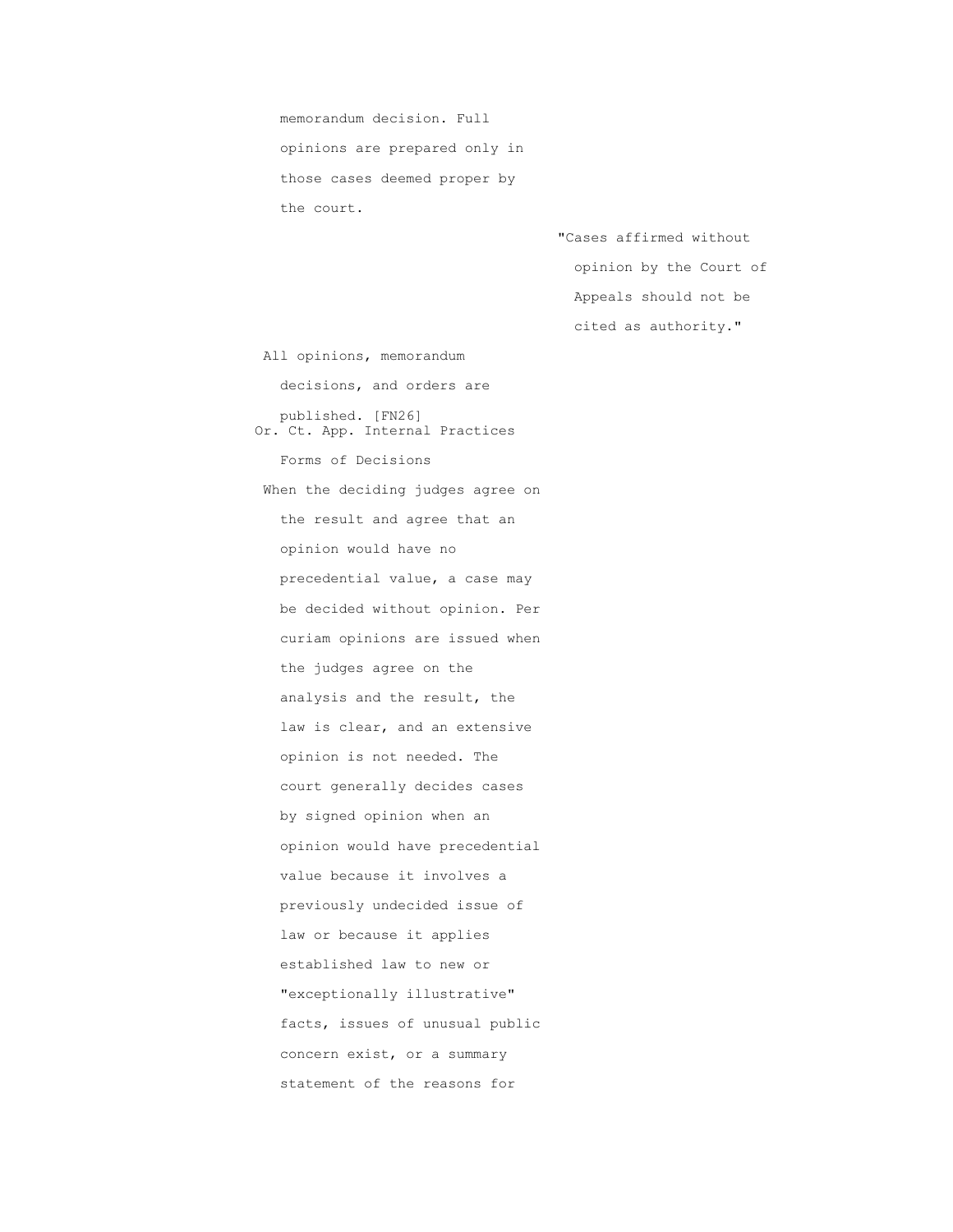|              | reversal or modification would |                           |
|--------------|--------------------------------|---------------------------|
|              | not suffice.                   |                           |
| Pennsylvania | Pa. R. Sup. Ct. I.O.P. III     | Commonwealth v. Tilghman, |
|              | (Notes)                        | 673 A.2d 898 (Pa. 1996).  |
|              |                                | The court in Tilghman     |
|              |                                | attempted to clear up the |
|              |                                | "confusion within the Bar |
|              |                                | of this Commonwealth      |
|              |                                | regarding the             |
|              |                                | precedential value of     |
|              |                                | orders of this Court      |
|              |                                | affirming (or reversing)  |
|              |                                | per curiam an order of a  |
|              |                                | lower court." Id. "If a   |
|              |                                | majority of the Justices  |
|              |                                | of this Court, after      |
|              |                                | reviewing an appeal       |
|              |                                | before us  join in        |
|              |                                | issuing an opinion, our   |
|              |                                | opinion becomes binding   |
|              |                                | precedent on the courts   |
|              |                                | of this Commonwealth."    |
|              |                                | Id. (citing Commonwealth  |
|              |                                | v. Mason, 456 Pa. 602,    |
|              |                                | 322 A.2d 357 (1974)).     |
|              | A per curiam order may be used |                           |
|              | when the Court's decision does |                           |
|              | not establish a new rule of    |                           |
|              | law, does not affect or        |                           |
|              | criticize an existing rule,    |                           |
|              | does not apply an established  |                           |
|              | rule to novel facts, does not  |                           |
|              | constitute the only, or only   |                           |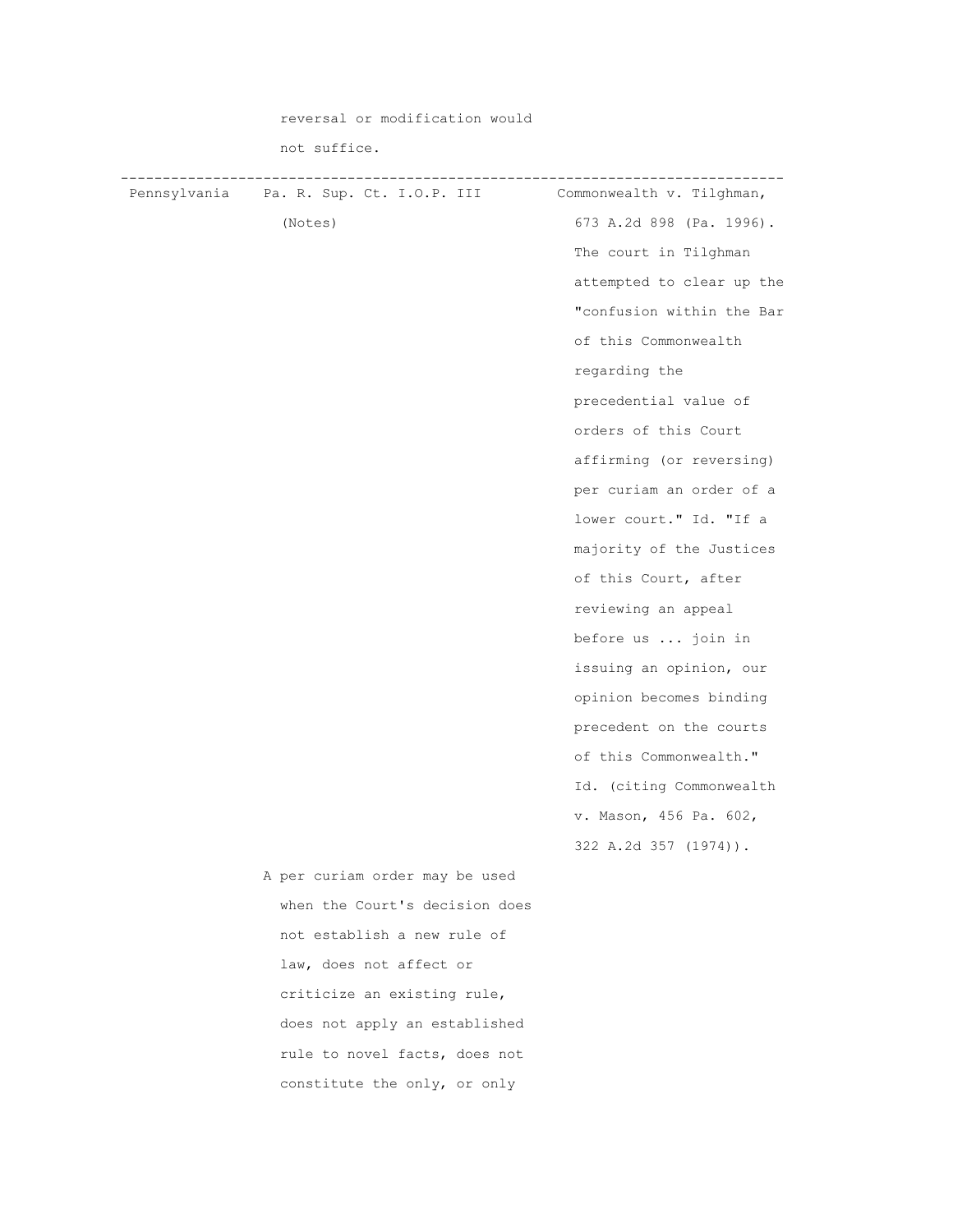recent binding precedent on an issue, does not involve a legal issue of continuing public interest, or whenever the Court decides it is appropriate. Pa. R. Cmmw. Ct. I.O.P. §412 The author of a commonwealth When a per curiam opinion court opinion of a panel or the of the supreme court court en banc recommends affirms on the basis of whether it is reported. This the opinion of the lower recommendation is followed court, the holding and unless a majority of the court reasoning of that opinion disagrees. **become** supreme court  $[FN28]$ 

 precedent. When a per curiam supreme court affirmance says nothing more, the lower court rationale is not adopted and is not precedential.

 Pa. R. Cmmw. Ct. I.O.P. §413 Each reported opinion is designated as an "opinion." An unreported opinion is designated as a "memorandum opinion." Pa. R. Super. Ct. I.O.P. 65.37(C) Publication of decisions is Pa. R. Cmmw. Ct. I.O.P. within the panel's discretion, \$414 but generally a decision should be published when any of the following apply: it is by a court en banc; it establishes a new rule of law, applies an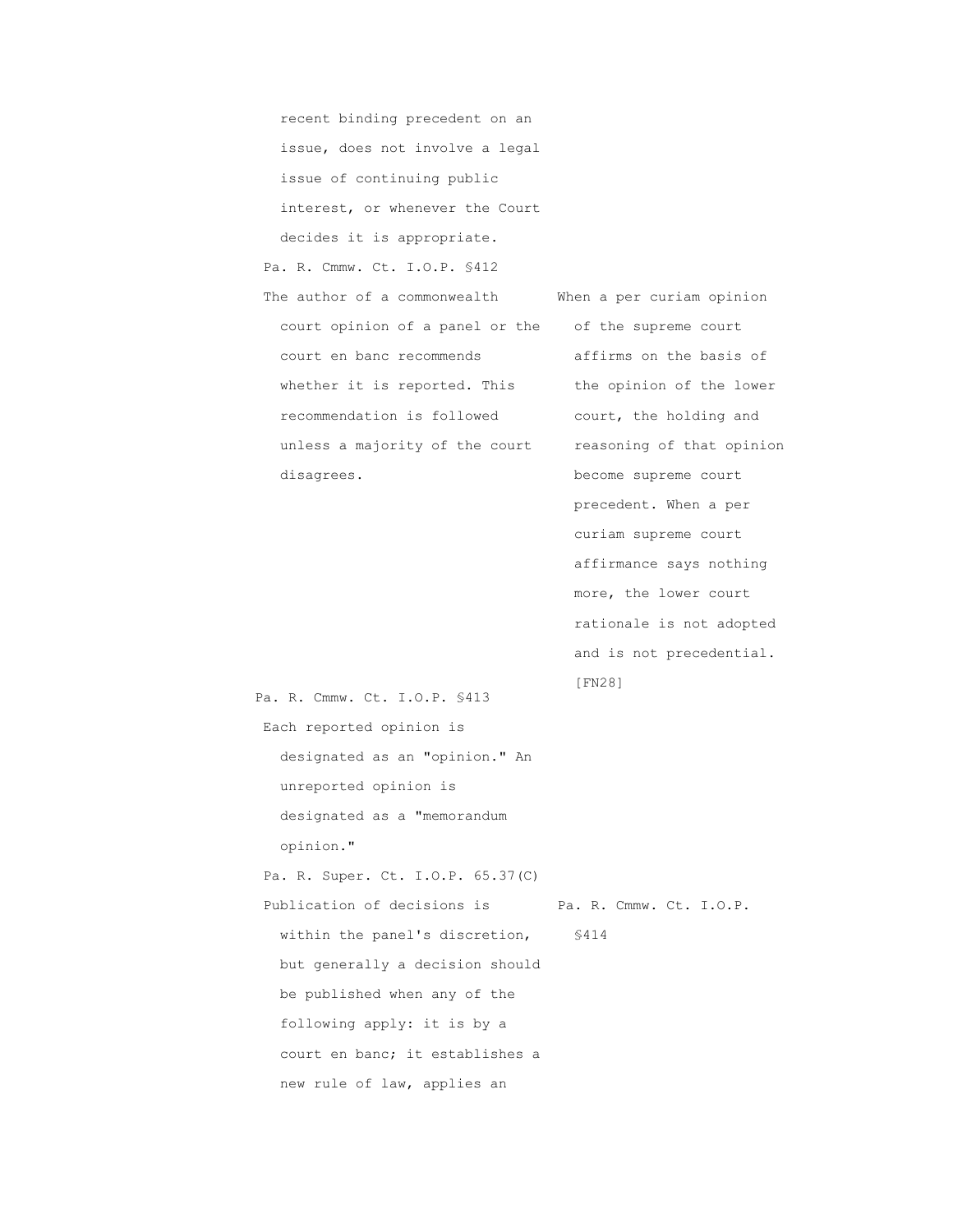existing rule to novel facts, affects or criticizes an existing rule, or resolves an apparent conflict of authority; it involves a legal issue of continuing public interest; or it constitutes a significant, non-duplicative contribution to law by way of an historical legal review, a review of legislative history, or a review of conflicting decisions among the courts or other jurisdictions.

> "Unreported opinions of the court shall not be cited in any opinion of this court or in any brief or argument addressed to it, except that any opinion filed in the same case may be cited as representing the law of the case. A one-judge opinion, even if reported, shall be cited only for its persuasive value, not as a binding precedent."

 ------------------------------------------------------------------------------- Pennsylvania, Pa. R. Super. Ct. I.O.P. 65.37(D) Pa. R. Super. Ct. I.O.P. cont'd 65.37(A) An appeal may be decided by a An unpublished memorandum judgment order without separate decision may not be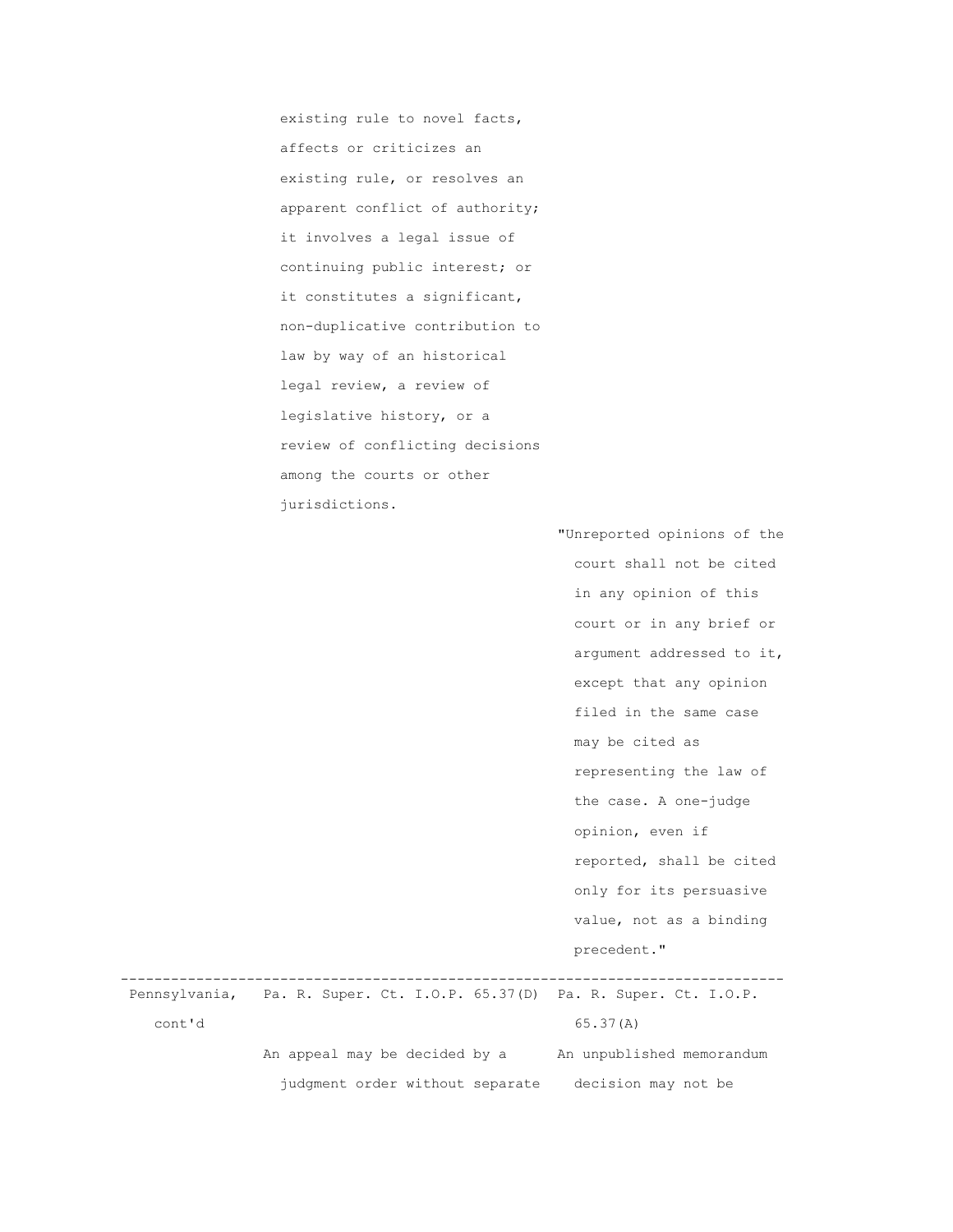memorandum decision when the relied upon or cited decision is unanimous and except when relevant requires minimal explanation under the doctrine of law because it is based on of the case, res established law or is clearly judicata, or collateral supported by the evidence. estoppel, or when it is

 relevant to a criminal action or proceeding involving the same defendant.

| Rhode Island | R.I. Gen. Laws $$8-1-3$                                  | R.I. Sup. Ct. R. 16(h)                   |
|--------------|----------------------------------------------------------|------------------------------------------|
|              | "The supreme court shall render                          | "Unpublished orders will                 |
|              | written opinions in all cases                            | not be cited by the Court                |
|              | decided by it wherein points of                          | in its opinions and such                 |
|              | law, pleading, or practice have orders will not be cited |                                          |
|              | arisen which are novel or of                             | by counsel in their                      |
|              | sufficient importance to                                 | briefs. Unpublished                      |
|              | warrant written opinions."                               | orders shall have no                     |
|              |                                                          | precedential effect."                    |
|              | R.I. Gen. Laws $$8-1-6$                                  |                                          |
|              | "The reporter shall make true                            |                                          |
|              | reports of all cases in which                            |                                          |
|              | written opinions have been                               |                                          |
|              | rendered, and of all decisions                           |                                          |
|              | and rescripts of the court                               |                                          |
|              | which he or she may deem to be                           |                                          |
|              | important and useful, and also                           |                                          |
|              | all such matters as the court                            |                                          |
|              | may order to be reported."                               |                                          |
|              |                                                          |                                          |
| State        | Publication Standards                                    | Citation Rule                            |
| South        | ---------------------<br>S. C. App. Ct. R. 220           | . _ _ _ _ _ _ _ _ _<br>S. C. App. Ct. R. |

-------------------------------------------------------------------------------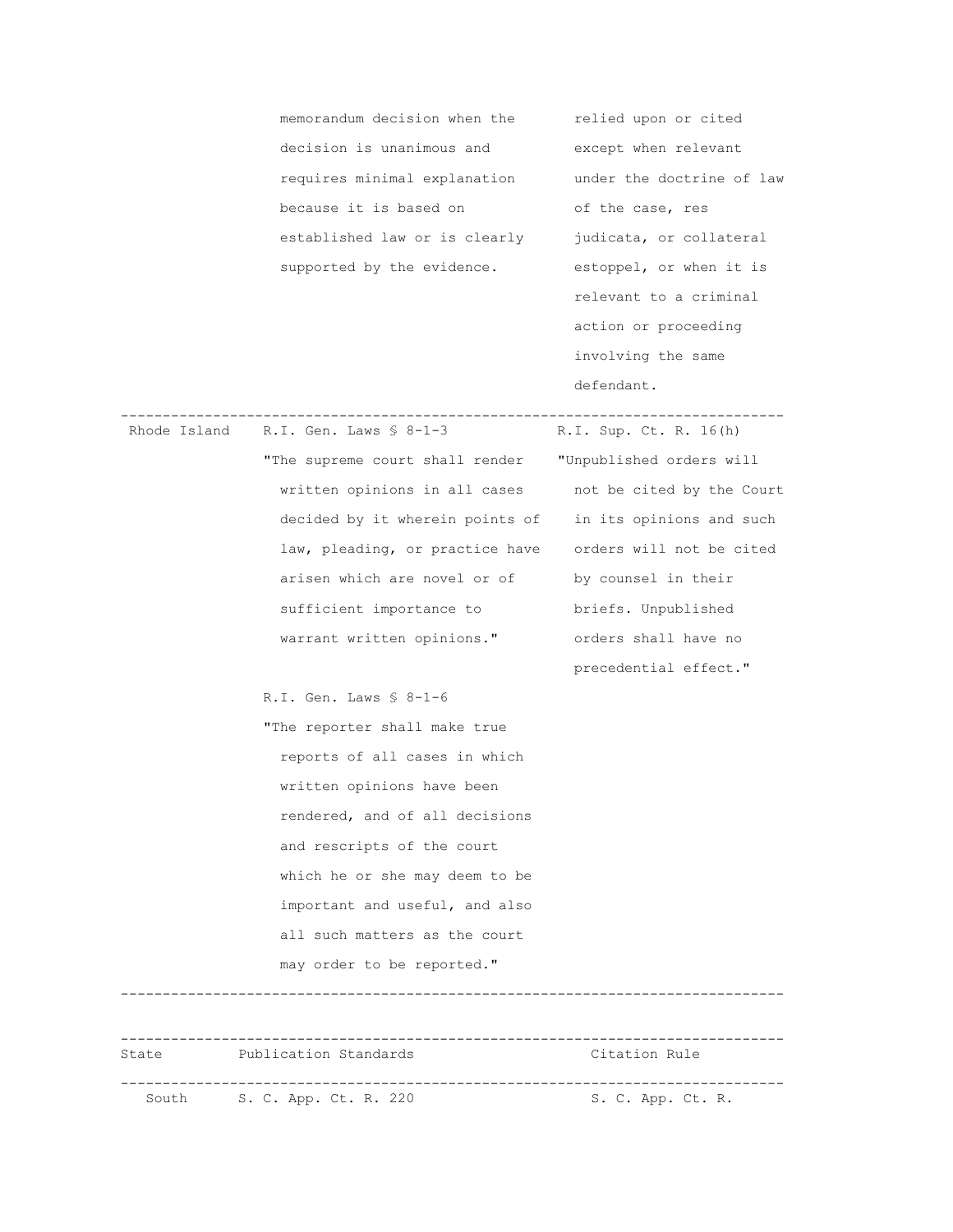## Carolina 220(a)

The appellate court may make its Memorandum opinions are decisions in writing either by not published in the published or memorandum opinion. The official reports and supreme court may file a memorandum have no precedential opinion when the court unanimously value. decides that a published opinion would have no precedential value and any one or more of the following circumstances exists: The judgment of the trial court is based on findings of fact which either are or are not clearly erroneous; the evidence to support a jury verdict is or is not insufficient; an administrative agency order meets or does not meet the standard of review; or no error of law appears. "The Court of Appeals need not address a point which is manifestly without merit."

 S. C. App. Ct. R. 239(d)(2) "Memorandum opinions and unpublished orders have no precedential value and should not be cited except in proceedings in which they are directly involved."

 This rule governs both the South Carolina Supreme Court and the South Carolina Court of Appeals. S.C. App.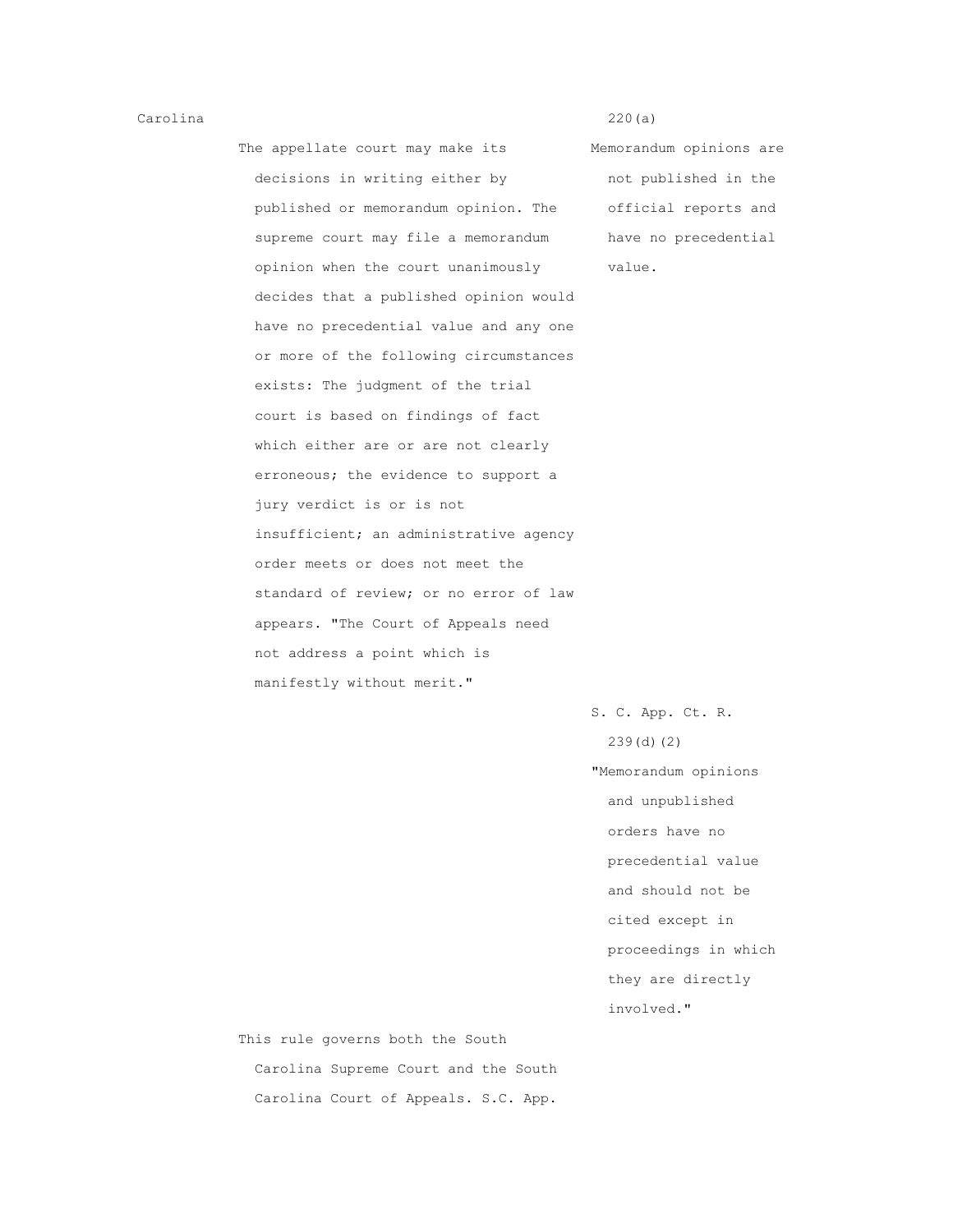|           | South Dakota S.D. R. App. P. 15-26A-87.1 | S.D. R. App. P.        |
|-----------|------------------------------------------|------------------------|
|           |                                          | $15 - 26A - 87$ . 1(E) |
|           | The supreme court may affirm or reverse  | Orders or memorandum   |
|           | a judgment or order of a trial court     | opinions issued under  |
|           | by order or memorandum opinion when it   | this section shall     |
|           | is clear from the record that the        | not be cited or        |
|           | issues are clearly controlled by         | relied on as           |
|           | settled law, findings of fact or jury    | authority in any       |
|           | verdict are clearly supported by         | court except when      |
|           | sufficient evidence, an issue of         | they establish the     |
|           | material fact made summary judgment      | law of the case, res   |
|           | inappropriate, or the issue was one of   | judicata, collateral   |
|           | judicial discretion and abuse is         | estoppel, or involve   |
|           | clearly present or absent.               | the same defendant in  |
|           |                                          | a criminal action, or  |
|           |                                          | the same person in a   |
|           |                                          | disciplinary action.   |
| Tennessee | Tenn. R. Sup. Ct. 4(A)(2)                | Tenn. R. Sup. Ct.      |
|           |                                          | $4(F) (1) - (2)$       |
|           | All opinions of the supreme court are    | "If an application for |
|           | published in the official reporter       | permission to appeal   |
|           | unless explicitly designated "Not for    | is hereafter denied    |

Ct. R. 101.

Publication." by the Court with a 'Not for Citation' designation, the opinion of the intermediate appellate court has no precedential value." These opinions are not published in any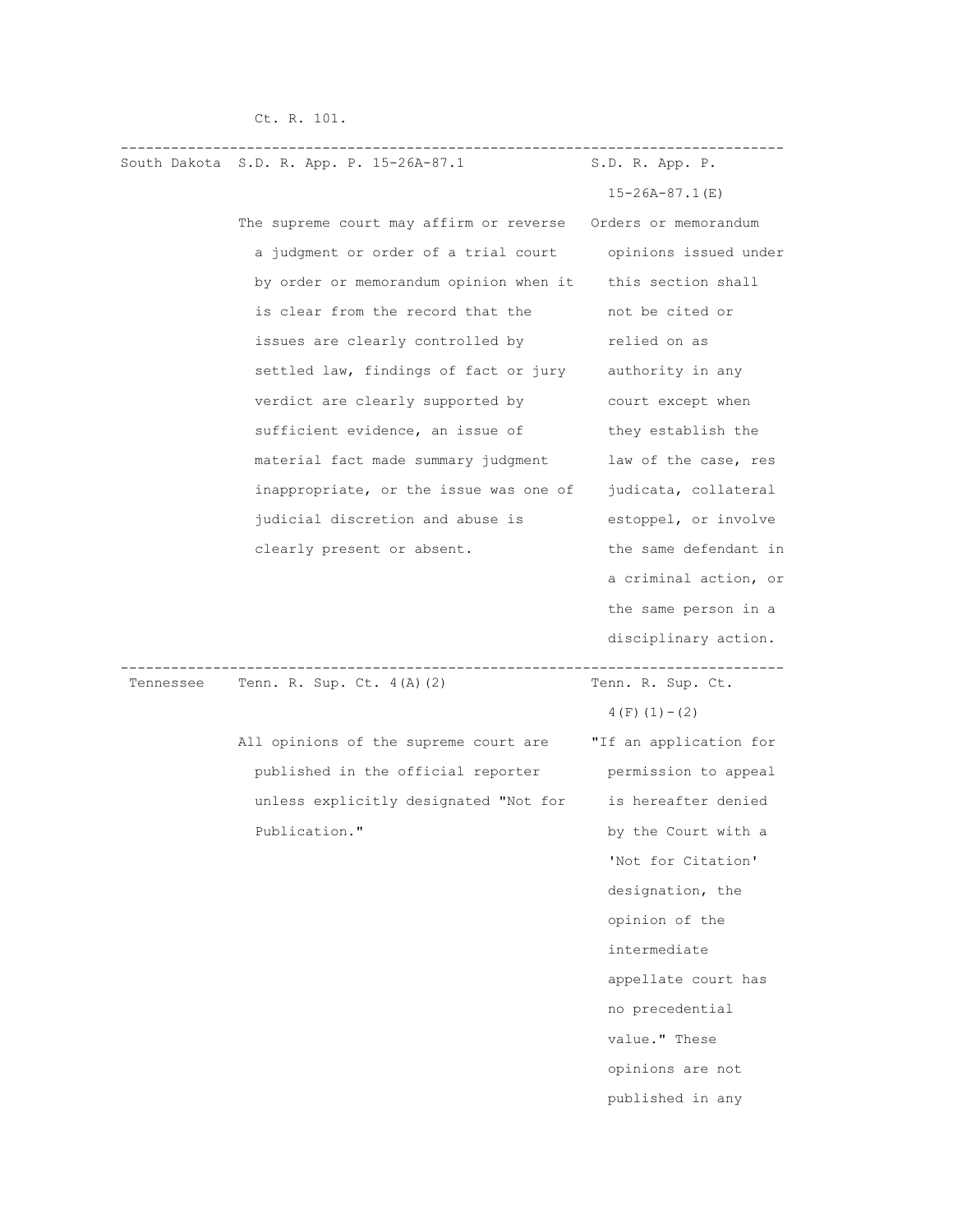|            |  | Tenn. Ct. App. R. 11; Tenn. Ct. Crim. |  | Tenn. R. |  |
|------------|--|---------------------------------------|--|----------|--|
| App. R. 19 |  |                                       |  | 4(H)(1)  |  |

 General criteria for publication of Unpublished opinions opinions of the court of appeals or are controlling the court of criminal appeals include authority for whether the opinion establishes a new purposes of res rule of law, affects or criticizes an judicata, collateral existing rule or legal principle, estoppel, or law of applies an existing rule to novel the case. Unless facts, involves a legal issue of designated "Not for continuing public interest, resolves Citation" under an apparent conflict, or makes a subsection (F) of significant contribution to legal this rule, literature. unpublished opinions

 may not be cited by any judge or by any litigant except in the circumstance of res judicata, collateral estoppel, law of the case, or a criminal action involving the same defendant. Tenn. R. Sup. Ct. are persuasive authority in all other circumstances. Tenn. Ct. App. R. 12; Tenn. Ct. Crim. App. R. 19(4)

official reporter and

 Publication of intermediate appellate When unpublished court opinions does not go forward opinions are cited, until the issue of appeal to the copies must be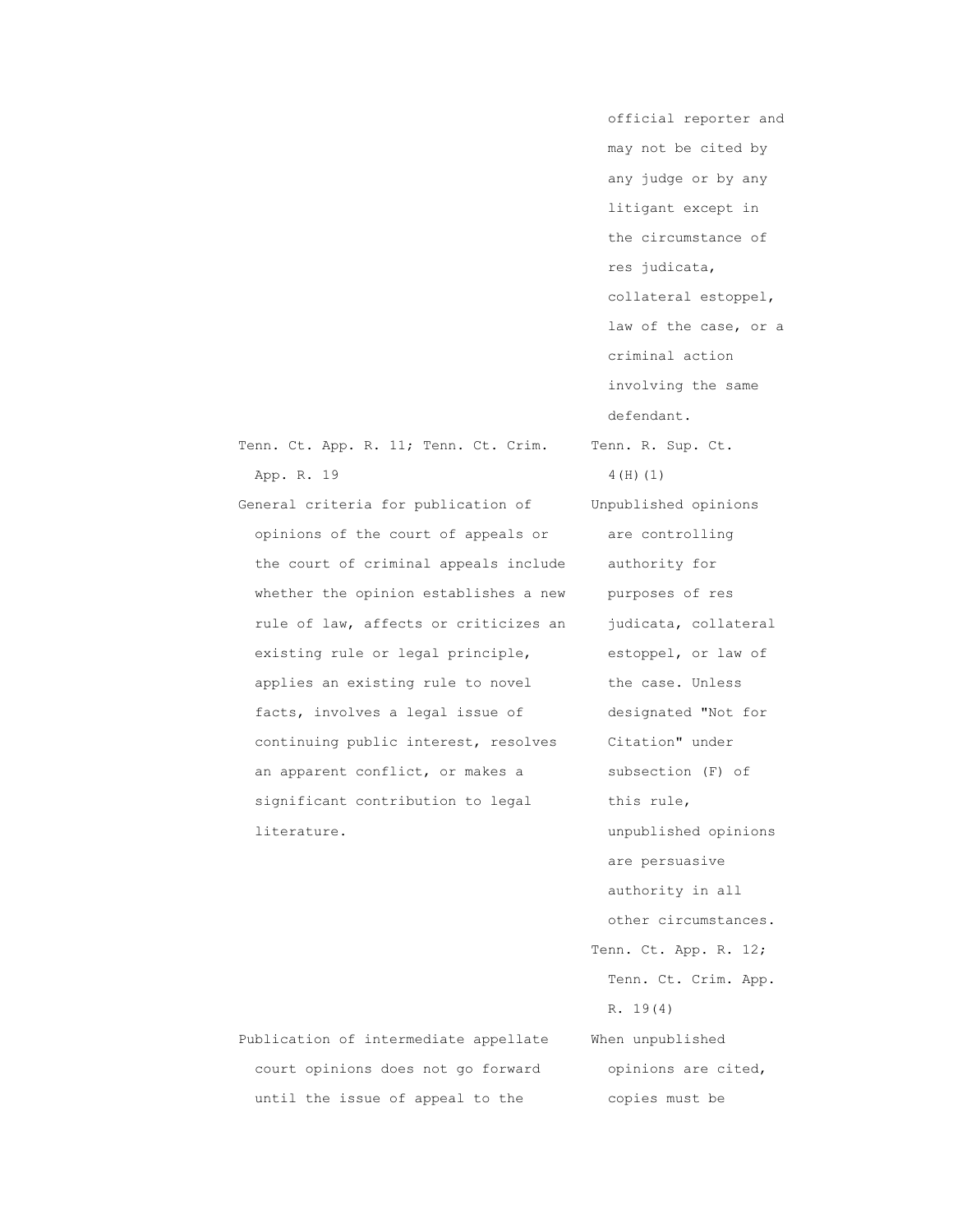|       | supreme court has been resolved. The provided.              |                         |
|-------|-------------------------------------------------------------|-------------------------|
|       | individual rules provide specific                           |                         |
|       | publication quidelines when                                 |                         |
|       | application for permission to appeal                        |                         |
|       | has been filed, granted, or denied.                         |                         |
|       | Tenn. Ct. App. R. 10 sets out the                           |                         |
|       | quidelines for affirmances without                          |                         |
|       | opinion and memorandum opinions in the                      |                         |
|       | court of appeals.                                           |                         |
| Texas | Tex. R. App. P. 67                                          | Tex. R. App. P. 47.7    |
|       | The supreme court hands down a written Court of appeals     |                         |
|       | opinion in every case in which it                           | opinions that are not   |
|       | renders a judgment.                                         | designated for          |
|       |                                                             | publication have no     |
|       |                                                             | precedential value      |
|       |                                                             | and may not be cited    |
|       |                                                             | as authority.           |
|       | Tex. R. App. P. 47.4                                        | Tex. R. App. P. 77.3    |
|       | A court of appeals opinion should be                        | Unpublished opinions of |
|       | published only when it establishes, the court of criminal   |                         |
|       | affects, or criticizes a rule of law, appeals have no value |                         |
|       | applies an existing rule to a new fact as precedent and may |                         |
|       | situation, involves a legal issue of                        | not be cited as         |
|       | continuing public interest, or                              | authority.              |
|       | resolves an apparent conflict of                            |                         |
|       | authority.                                                  |                         |
|       | Tex. R. App. P. 77.2                                        |                         |
|       | Court of criminal appeals opinions will                     |                         |

be published upon the determination of

-------------------------------------------------------------------------------

When a judgment, decree or order is "Appeals decided under reversed or modified, the reasons this rule will not

a majority of the judges.

Utah R. App. P.  $30(c)$ , (d)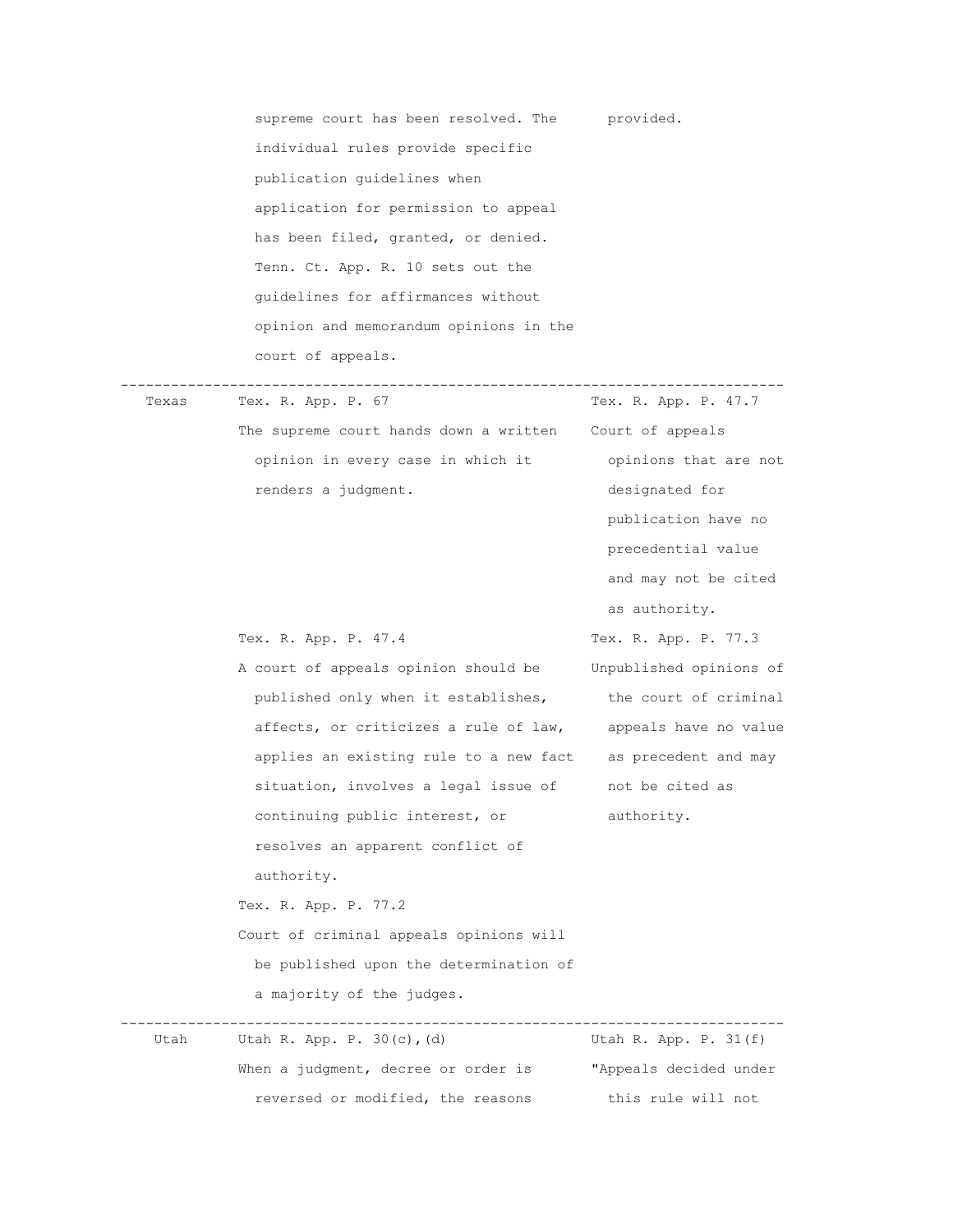| shall be given in writing. The court    | stand as precedent,    |
|-----------------------------------------|------------------------|
| may dispose of a case by expedited      | but, in other          |
| decision without written opinion if it  | respects, will have    |
| satisfies the criteria of Rule 31(b).   | the same force and     |
|                                         | effect as other        |
|                                         | decisions of the       |
|                                         | court."                |
|                                         | Utah Code Jud. Admin.  |
|                                         | R. $4-508$ , $4-605$   |
| The Utah Rules of Appellate Procedure   | "Unpublished opinions, |
| apply to the supreme court and the      | orders and judgments   |
| court of appeals. Utah R. App. P. 1.    | have no precedential   |
|                                         | value and shall not    |
|                                         | be cited or used in    |
|                                         | the courts of this     |
|                                         | state, except for      |
|                                         | purposes of applying   |
|                                         | the doctrine of the    |
|                                         | law of the case, res   |
|                                         | judicata, or           |
|                                         | collateral estoppel.   |
|                                         | Unpublished opinions   |
|                                         | are "any memorandum    |
|                                         | decision, per curiam   |
|                                         | opinion, or other      |
|                                         | disposition of the     |
|                                         | Court designated 'not  |
|                                         | for official           |
|                                         | publication."'         |
| Utah R. App. P. 31(b), (d)              |                        |
| Types of cases qualifying for expedited | The stated intent of   |
| decision without opinion include        | Rule 4-508, governing  |
| appeals that involve uncomplicated      | civil practice, and    |

factual issues primarily based on Rule 4-605, governing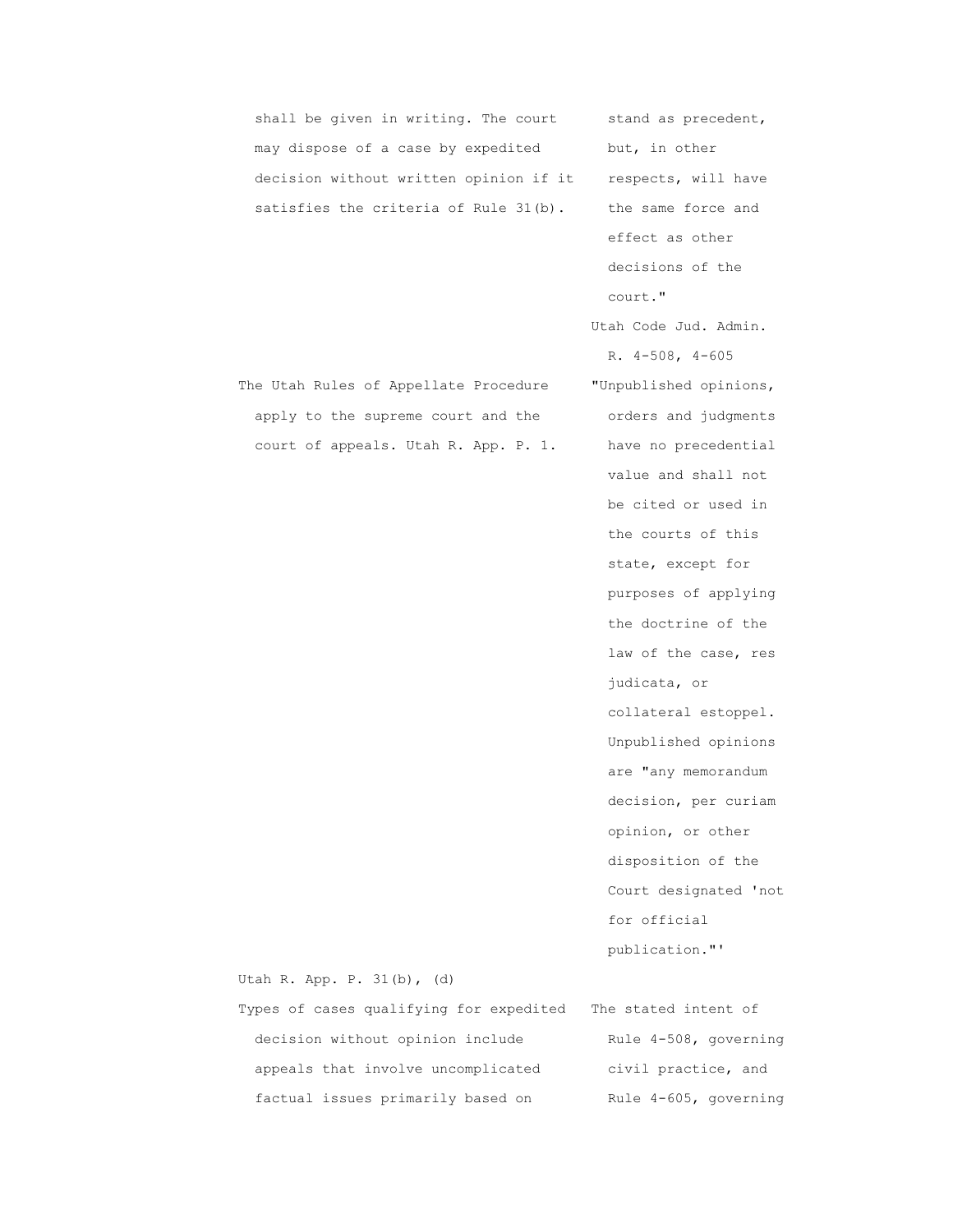documents; summary judgments; criminal practice, is dismissals for failure to state a to establish a claim or for lack of jurisdiction; and uniform standard for cases based on uncomplicated issues of the citation of law. Expedited appeal will not be unpublished opinions. granted when a case raises a substantial constitutional issue, an issue of significant public interest, an issue of first impression or a complicated issue of fact or law.

 ------------------------------------------------------------------------------- Vermont Vt. R. App. P. 33.2 Vt. R. App. P. 33.1(c)

> the court is establishing a new rule issued by a of law, affecting or criticizing an three-justice panel existing rule, or applying an an under the quidelines established rule to a novel fact set forth in Rule situation; the appeal involves a legal 33.2 that is not issue of substantial public interest; published in the or the court may be resolving a Vermont reports may conflict or apparent conflict between be cited as panels of the court. In other persuasive authority instances, an entry order or per but is not considered curiam opinion may be appropriate. controlling

> A full opinion may be appropriate when An entry order decision precedent. These decisions may be cited as controlling authority with respect to issues of claim preclusion, law of the case, and similar issues involving the parties or facts of the case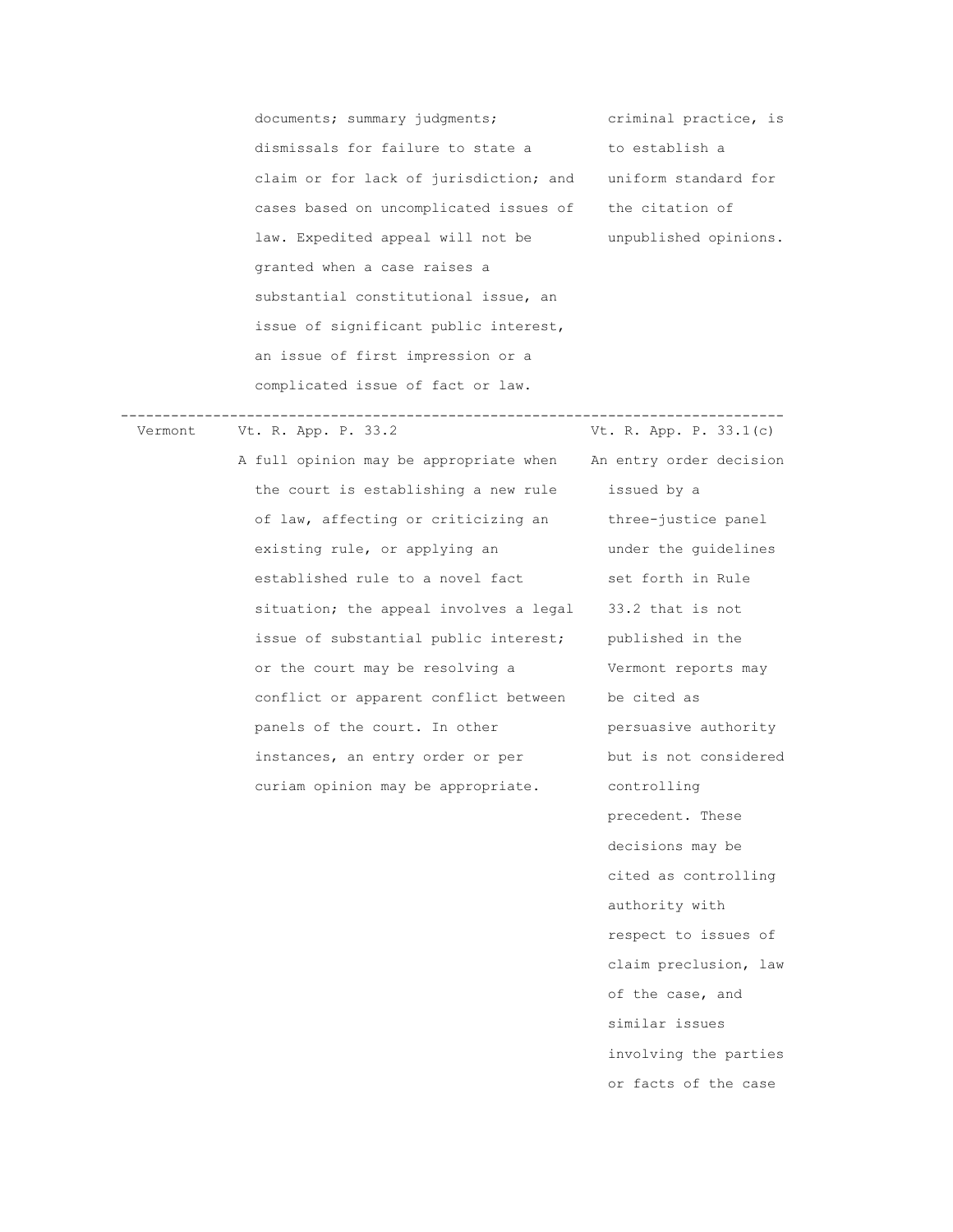in which the decision

was issued.

 ------------------------------------------------------------------------------- The supreme court determines by judicial There is no prohibition discretion during conference which against citing cases will be decided by order and unpublished orders of which will be decided by a published the supreme court, opinion. [FN29] though their value is probably just as persuasive authority. [FN30] Va. Sup. Ct. R 5:42(i) "A written opinion of the Supreme Court stating the law governing each question certified will be rendered as soon as practicable after the submission of briefs and after any oral argument. The opinion will be sent by the clerk under the seal of the Supreme Court to the certifying court and to counsel for the parties and shall be published in the Virginia Reports."ACIn Grajales v. Commonwealth, 353 S.E.2d 789, 790 n.1 (Va. App. 1987), the court wrote: "Unpublished memorandum opinions of [the Court of Appeals] are not to be cited or relied upon as precedent except for the purpose of establishing res judicata, estoppel or the law of the case." Later, in Fairfax County Sch. Bd. v. Rose, 509 S.E.2d 525, 528 n. 3 (Va. App. 1999), the court wrote: "Although an unpublished opinion of the Court has no precedential value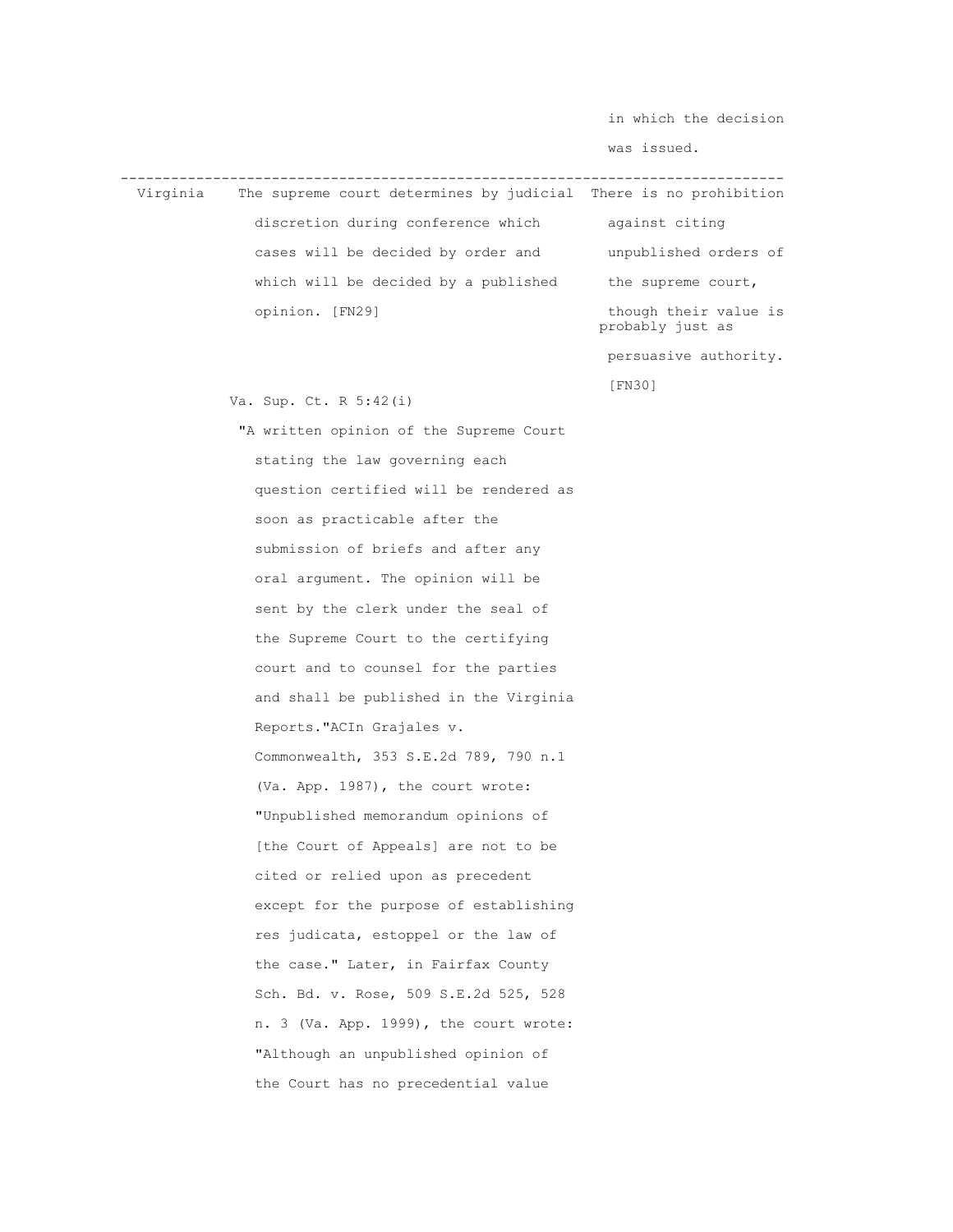[citing Grajales], a court or the commission does not err by considering the rationale and adopting it to the extent it is persuasive." Va. Code Ann. § 17.1-413(A) The court of appeals in its discretion may render its decision by order or memorandum opinion. All orders and opinions of the court are preserved with the record of the case. Opinions that the court designates as having precedential value or other legal significance are reported in separate court of appeals reports in the same manner as the decisions and opinions of the supreme court.

 ------------------------------------------------------------------------------- Washington All Washington Supreme Court opinions

> are published. [FN31] Wash. R. App. P. 12.3(d) Wash. R. App. P.

 $10.4(h)$ 

Whether an opinion will be printed in An unpublished opinion the Washington appellate reports or be of the court of filed for public record only will be appeals may not be determined by a majority of the cited as authority. issuing panel pursuant to RCW Unpublished opinions 2.06.040. In making this determination are defined as those the panel will use at least the not published in the following criteria: whether a case Washington appellate decides an unsettled or new question reports. of law or constitutional principle; affects or reverses an established principle of law; is of general public interest or importance or is in conflict with a prior opinion of the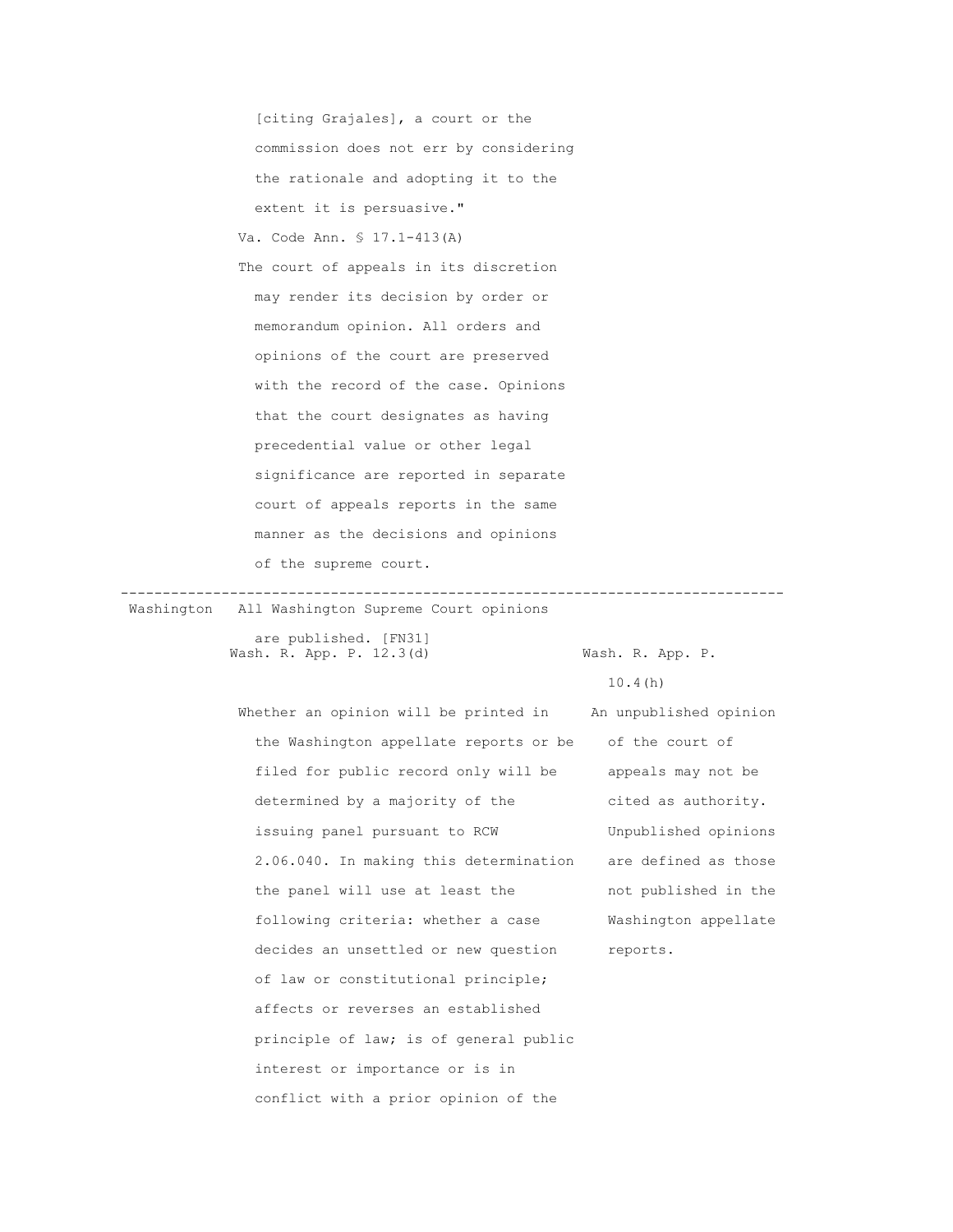court of appeals. [FN32]

------------------------------------------------------------------------------- West W. Va. Const. Art. VIII, § 4

Virginia

The state constitution requires the Only signed, court "to prepare a syllabus of the justice-authored points adjudicated in each case in opinions have which an opinion is written ... which precedential value. shall be prefixed to the published [FN34] report of the case." Thus, all opinions are published. However, memorandum orders in administrative appeals and certain per curiam orders are not published. [FN33] "Per curiam opinions ... are used to decide only the specific case before the Court; everything in a per curiam opinion beyond the syllabus point is

 merely obiter dicta. A per curiam opinion that appears to deviate from generally accepted rules of law is not binding on the circuit courts, and should be relied upon only with great caution. [I]f rules of law or accepted ways of doing things

are to be changed,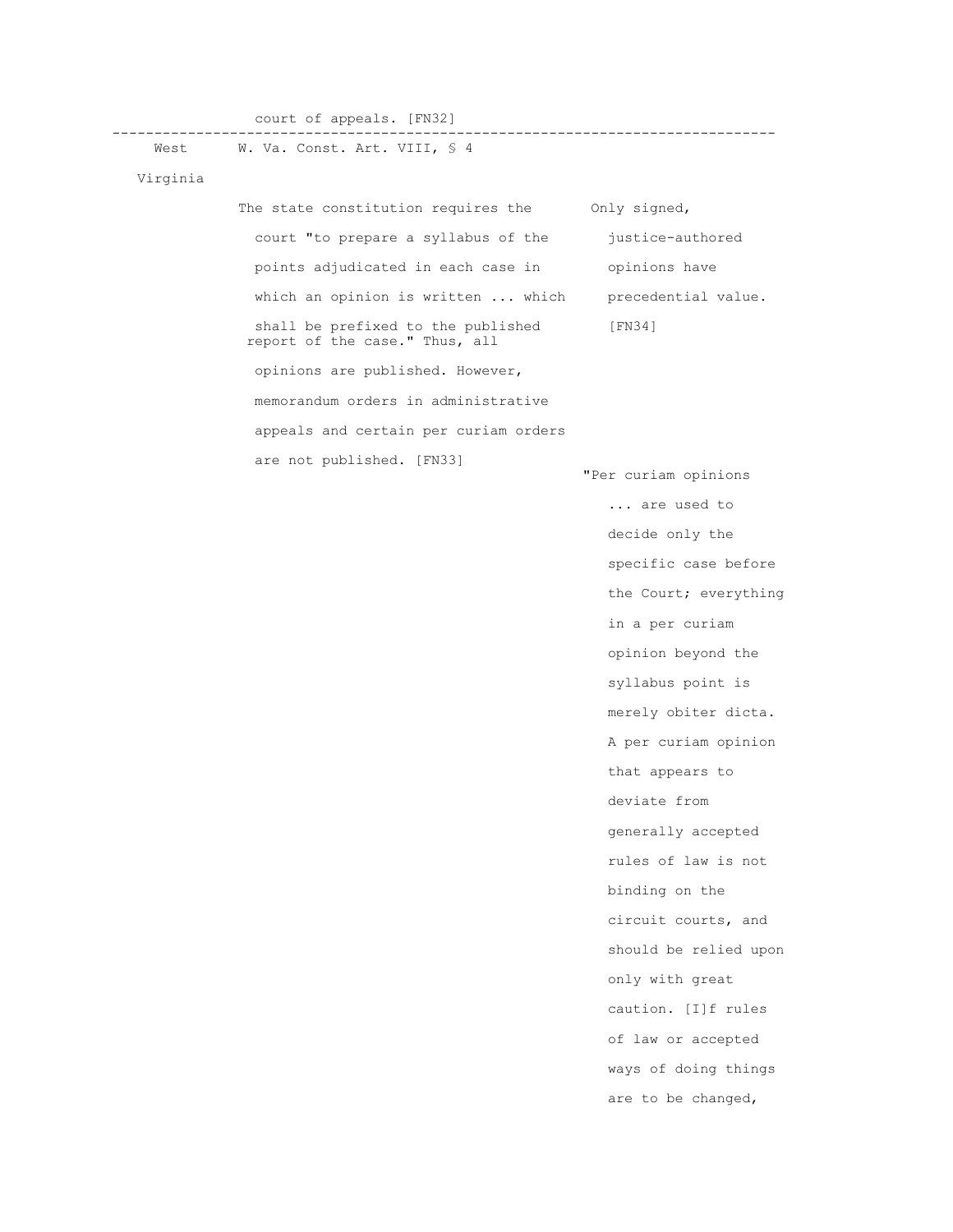then this Court will do so in a signed opinion, not a per curiam opinion." Lieving v. Hadley, 423 S.E.2d 600, 604 n. 4 (W. Va. 1992). ------------------------------------------------------------------------------- Wisconsin All supreme court opinions are published; the court disposes of some authored opinions may issues by unpublished order. [FN35] be cited as precedent; unpublished orders may not. [FN36] Wis. Stat.  $\frac{1}{5}$  809.23(1)(a) Wis. Stat.  $\frac{1}{5}$  809.23(3) In the court of appeals, criteria for An unpublished opinion publication in the official reports is of no precedential include whether the opinion states a value and may not be new rule of law or affects or cited as precedent or criticizes an existing rule; applies authority, except to an established rule to a novel fact support a claim of situation; resolves or identifies a res judicata, conflict of authority; contributes to collateral estoppel, the legal literature by reviewing case or law of the case. law or legislative history; or decides a case of substantial and continuing public interest. ------------------------------------------------------------------------------- Wyoming Wyo. R. App. P. 9.01 Wyo. R. App. P. 9.06 Appellate court decisions are set forth Abbreviated opinions in a written opinion or order. are not published or generally disseminated and do not constitute precedent of the

appellate court.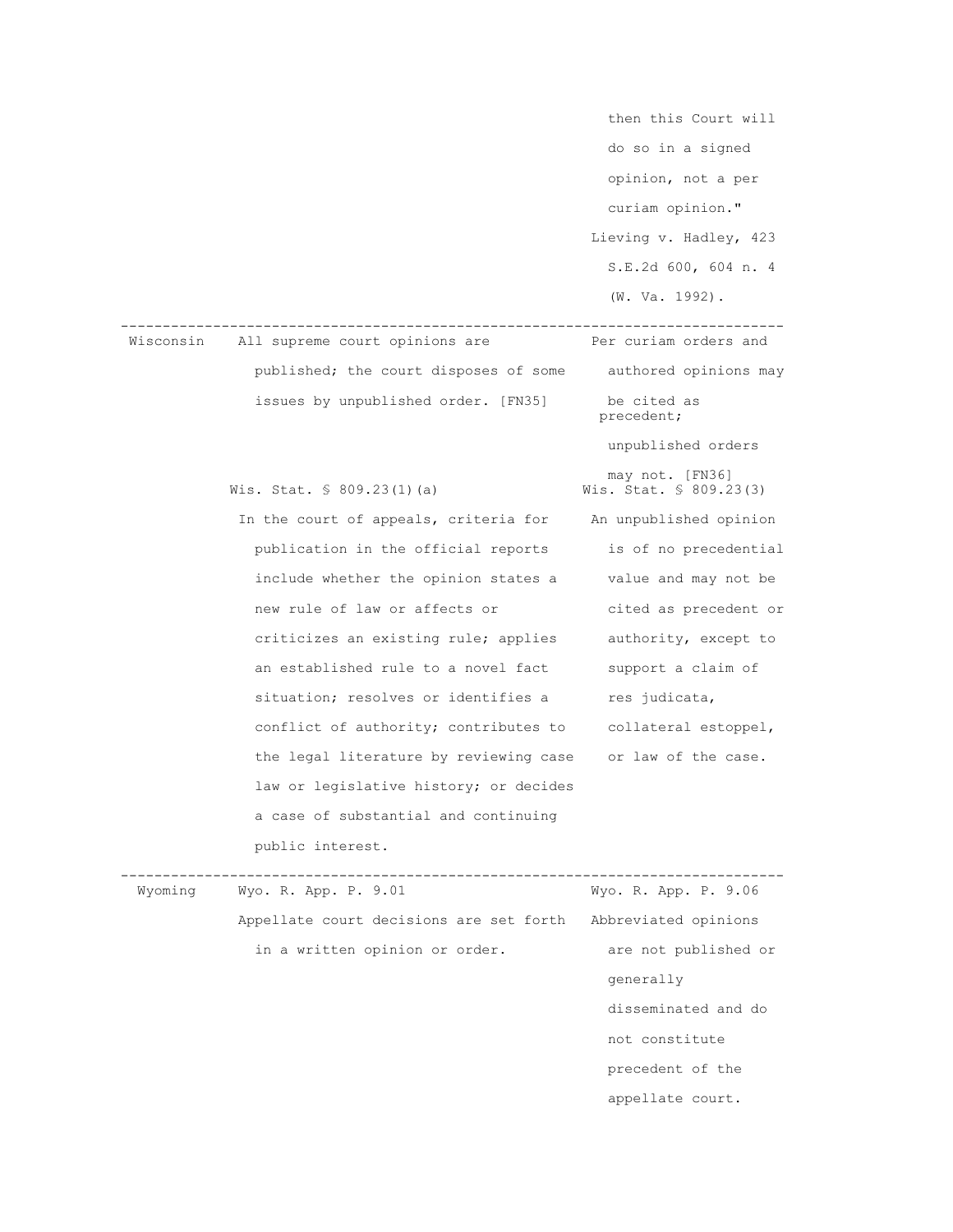Wyo. R. App. P. 9.06 The appellate court may issue a ruling without a published decision when all parties to an appeal stipulate in writing that they so desire. Such abbreviated opinions provide the ultimate disposition without a detailed statement of facts or law. -------------------------------------------------------------------------------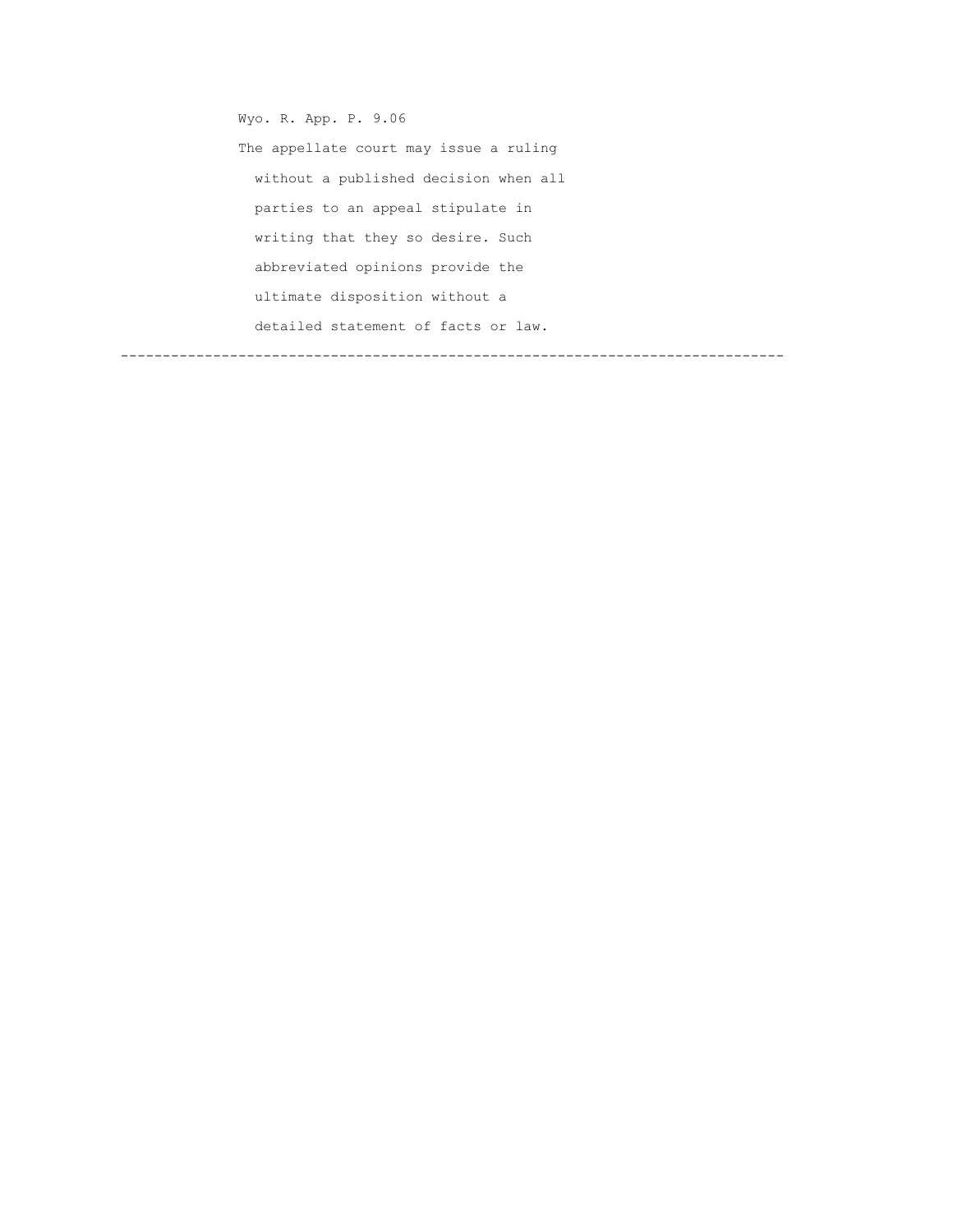Footnotes:

[FNa1]. Electronic Resources and Reference Librarian, Associate Professor of Law Librarianship, University of Arkansas at Little Rock William H. Bowen School of Law, UALR/Pulaski County Law Library. This article is dedicated to the memory of Athalene Lierly Crook, Melissa's mom. Her support was unwavering, as always.

[FNaa1]. Circulation Librarian and Assistant Professor of Law Librarianship, University of Arkansas at Little Rock William H. Bowen School of Law, UALR/Pulaski County Law Library.

[FN1]. Anastasoff v. U.S., 223 F.3d 898 (8th Cir. 2000), vacated as moot, 235 F.3d 1054 (8th Cir. 2000) (en banc).

[FN2]. See e.g. Danny J. Boggs & Brian P. Brooks, Unpublished Opinions and the Nature of Precedent, 4 Green Bag 2d 17 (2000); Martha J. Dragich, Will the Federal Courts of Appeal Perish if They Publish? Or Does the Declining Use of Opinions to Explain and Justify Judicial Decisions Pose a Greater Threat? 44 Am. U. L. Rev. 757 (1995); Deborah Jones Merritt & James J. Brudney, Stalking Secret Law: What Predicts Publication in the United States Courts of Appeals, 54 Vand. L. Rev. 71 (2001); Robert J. Martineau, Restrictions on Publication and Citation of Judicial Opinions: A Reassessment, 28 U. Mich. J.L. Reform 119 (1994) (see n. 39 for extensive compilation of articles discussing issue).

[FN3]. Carol R. Flango & David B. Rottman, Appellate Court Procedures 139 tbl. 3.7 (National Ctrs. for State Cts. 1998); Jane Williams, Survey of State Court Opinion Writing and Publication Practices, 83 Law. Lib. J. 21 (1991); Fed. Proc. L.Ed. vol. 2A §§ 3:826-3:827 (1994).

[FN4]. Comm. on Use of Appellate Court Energies, Advisory Council on Appellate Justice, Standards for Publication of Judicial Opinions 22-23 (1973). The model rule proposes that an opinion should not be published unless it establishes a new rule of law, alters, modifies or criticizes an existing rule, involves a legal issue of continuing public interest or resolves an apparent conflict of authority.

[FN5]. Delaware, the District of Columbia, Maine, Montana, Nevada, New Hampshire, Rhode Island, South Dakota, Vermont, West Virginia, and Wyoming do not have intermediate appellate courts. Directory of State and Federal Courts, Judges, and Clerks, xi-xiv (Catherine A. Kitchell, comp., 2001 ed., BNA 2000).

[FN6]. This rule has been adopted for a limited 30-month period, beginning July 1, 2000. Litigants are invited to submit comments, after which the Circuit Advisory Committee on Rules will report to the court not only the frequency of citation of unpublished dispositions, but also any problems or concerns, and will issue its recommendation whether the rule should be permanent. Unless the court extends the rule by December 31, 2002, it will automatically expire on that date, and its former version, prohibiting citation of unpublished dispositions, will be reinstated.

[FN7]. Telephone interview with Susan Festag, Chief Deputy Clerk, Colo. Sup. Ct. (May 11, 2001).

[FN8]. Id.

[FN9]. See New Castle County v. Goodman, 461 A.2d 1012, 1013 (Del. 1983) (citing rule change).

[FN10]. Telephone interview with James Logue, Florida Reporter of Decisions (Apr. 16, 2001).

[FN11]. Telephone interview with Ginger Wade, Editor of Supreme Court Advance Sheets, Ga. Sup. Ct. (May 18, 2001).

[FN12]. The Idaho Court of Appeals follows this rule as well. E-mail from Fred Lyon, Reporter of Judicial Decisions, Idaho Sup. Ct., to Melissa Serfass (Mar. 26, 2001).

[FN13]. Telephone interview with Brian Ervin, Reporter of Judicial Decisions, Illinois Supreme Court (May 11, 2001).

[FN14]. Specific publication criteria for Illinois Supreme Court opinions were not found.

[FN15]. E-mail from John Tarlton Olivier, Clerk of La. Sup. Ct., to Melissa Serfass (May 4, 2001).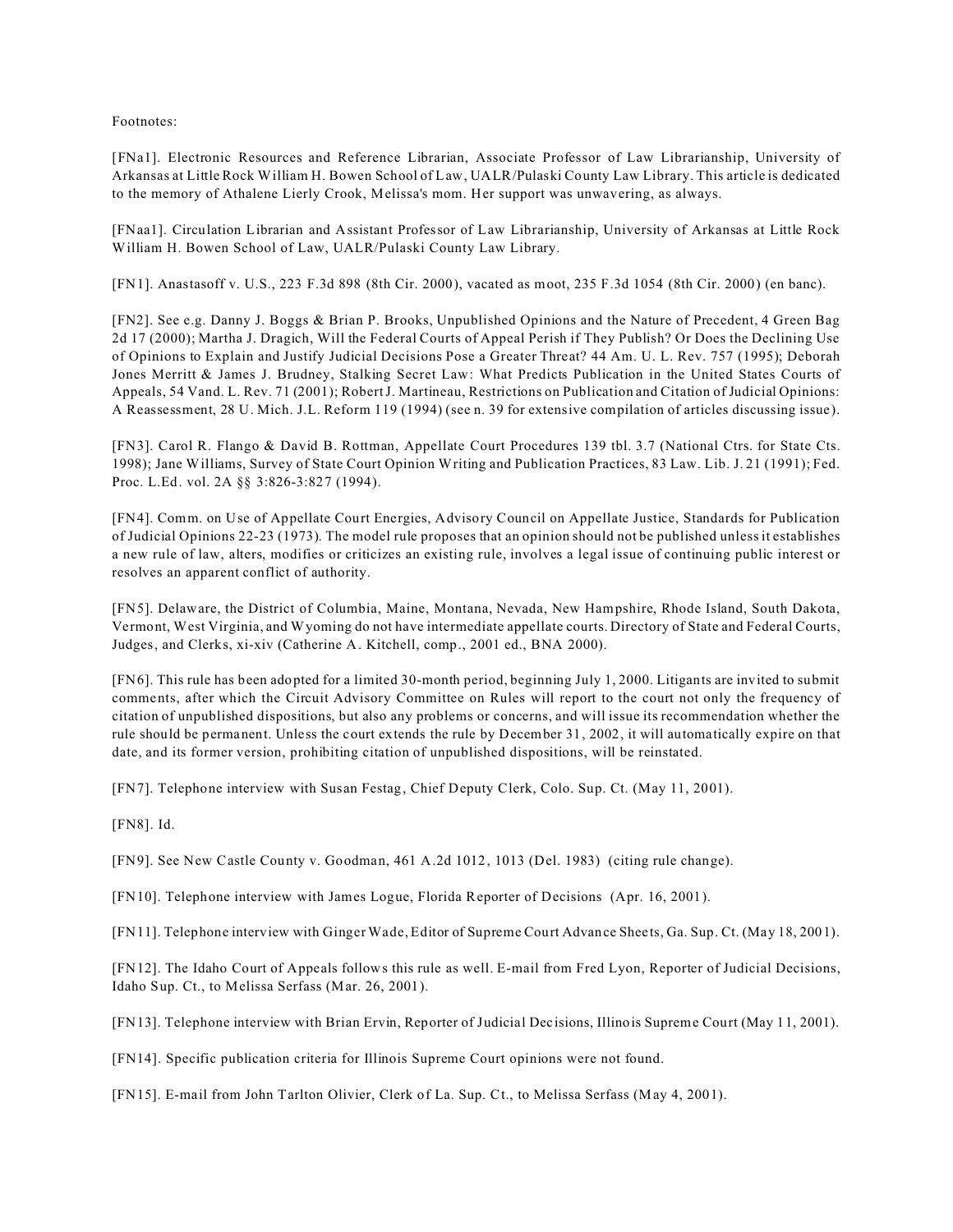[FN16]. Id.

[FN17]. Telephone interview with Brian Draper, Assistant to the Reporter of Decisions, Mich. Sup. Ct. (May 11, 2001).

[FN18]. Telephone interview with Janet Chapdelaine, Reporter of Judical Decisions, Minn. Sup. Ct. (May 11, 2001).

[FN19]. Telephone interview with Janette Bloom, Clerk of the Court, Nev. Sup. Ct. (May 11, 2001).

[FN20]. Telephone interview with Gary Spivey, State Reporter, N.Y. Ct. App. (Apr. 27, 2001). For details on selection criteria for the Miscellaneous Reports, see the New York State Law Reporting Bureau web site at <http:// www.courts.state.ny.us/reporter/Selection. htm> (visited Apr. 27, 2001).

[FN21]. Spivey interview, supra n. 20. Regarding the precedential value of unpublished New York Supreme Court opinions, in Eaton v. Chahal, 553 N.Y.S.2d 642, 646 (Sup. Ct. 1990), the court commented upon "the practice of citing to this court unreported decisions issued by Judges of coordinate jurisdiction. Such decisions, although entitled to respectful consideration, are not binding precedent upon this court."

[FN22]. Telephone interview with Ralph A. White, Jr., Reporter of Judicial Decisions, N.C. Sup. Ct.

[FN23]. The North Dakota Court of Appeals is not a permanent sitting court. It receives assignments from the supreme court mainly to alleviate the supreme court's workload. Although the rules establishing the court of appeals allow for discretionary publication, court of appeals opinions have not been numerous, and all opinions are published in a manner similar to the supreme court. E-mail from Penny Miller, Clerk of N.D. Sup. Ct., to Melissa Serfass (May 14, 2001).

[FN24]. Telephone interview with Penny Miller, Clerk of N.D. Sup. Ct. (Apr. 20, 2001).

[FN25]. Specific publication standards for the Court of Criminal Appeals were not found. Standards for the Emergency Appellate Division of the Court of Criminal Appeals are found at Okla. Ct. Crim. App. R. 12.12(C). For a discussion of issues raised by use of summary opinions in the court, see Johnson v. State, 1993 OK CR 11, 847 P.2d 810 (Okla. Crim. App. 1993).

[FN26]. Telephone interview with Mary Bauman, Reporter of Judicial Decisions, Oregon Supreme Court (May 18, 2001).

[FN27]. Id.

[FN28]. Richard B. Cappalli, What Is Authority? Creation and Use of Case Law by Pennsylvania's Appellate Courts, 72 Temple L. Rev. 303, 362-365 (1999). This article provides an outline of the "rules" set forth in Tilghman and a discussion of each rule's precedential value.

[FN29]. Telephone interview with David Beach, Clerk of the Virginia Supreme Court (Apr. 27, 2001).

[FN30]. Id.

[FN31]. Telephone interview with Truman Fuller, Editorial Coordinator, Washington Supreme Court Reporter of Decisions (May 11, 2001).

[FN32]. Specific publication standards for Supreme Court of Washington opinions were not found.

[FN33]. Facsimile from Rory L. Perry II, Clerk, and Blake Westfall, Deputy Clerk, W. Va. Sup. Ct., to Melissa Serfass (May 8, 2001).

[FN34]. Id.